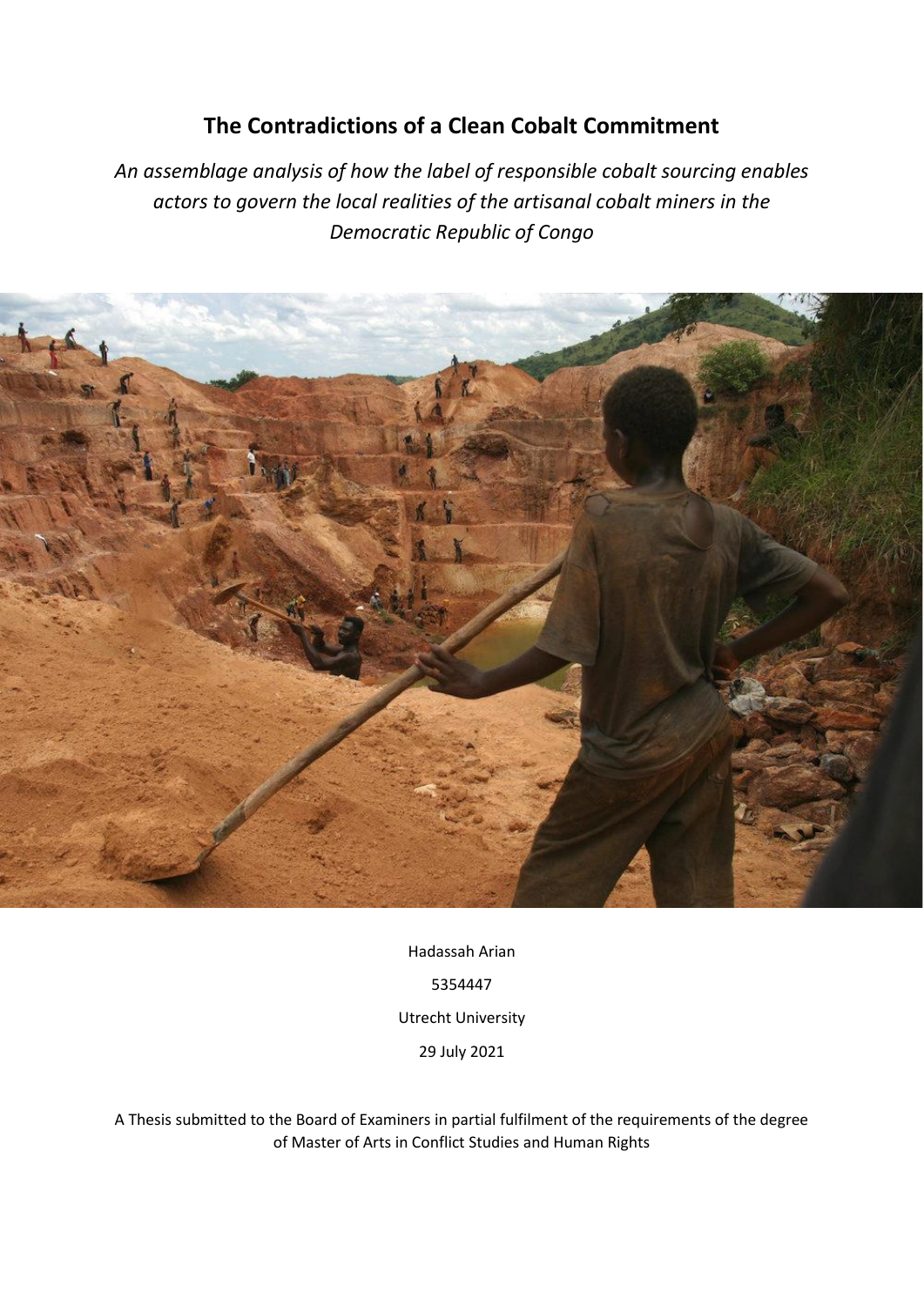| Name of supervisor:   | Prof. Dr. Jolle Demmers                           |
|-----------------------|---------------------------------------------------|
| Date of submission:   | 29 July 2021                                      |
| Programme Trajectory: | Internship (15 ECTS) and Thesis Writing (15 ECTS) |
| Word Count:           | 12287                                             |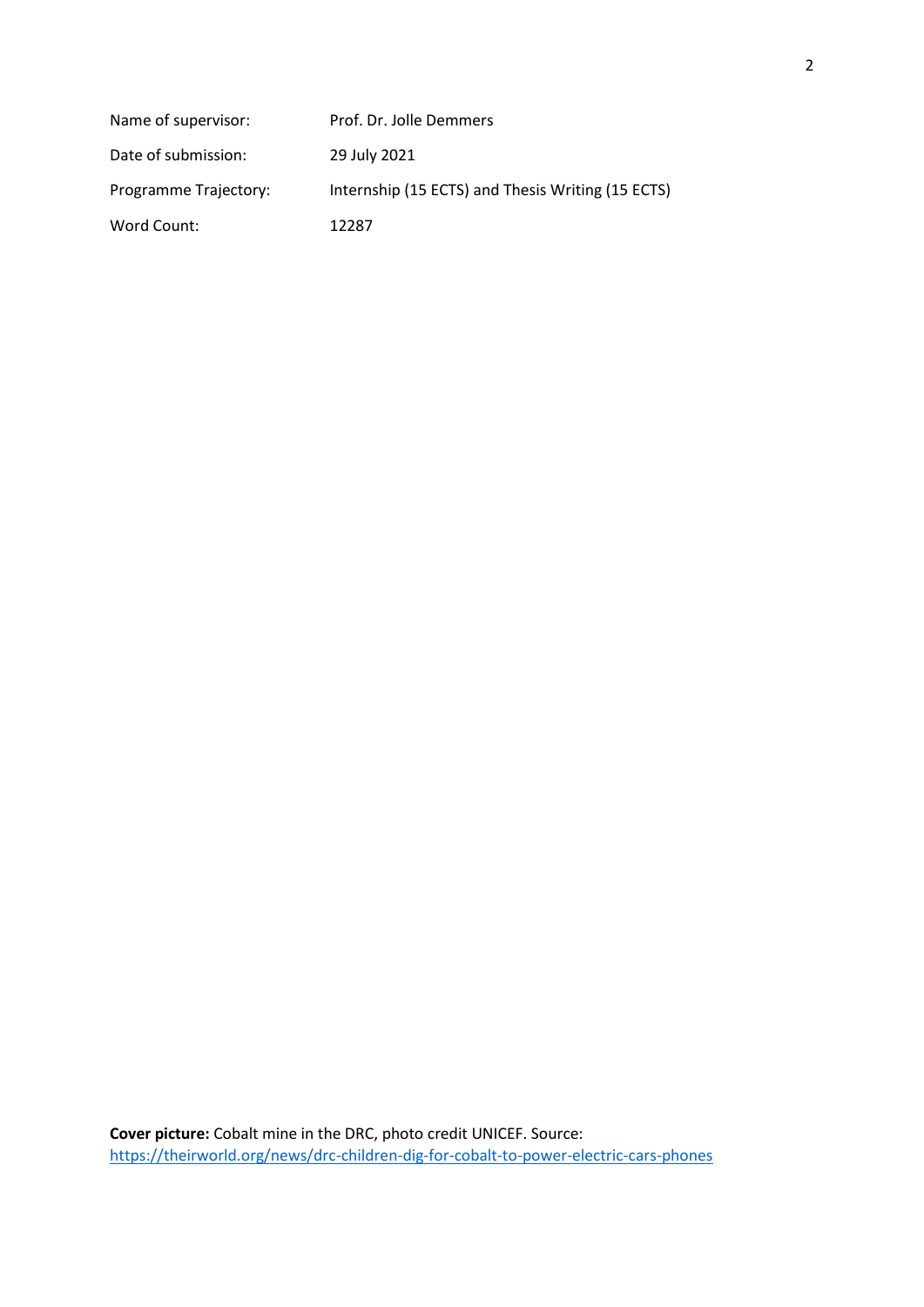# **Abstract**

In the energy transition from fossil fuels to green energy technologies we are becoming increasingly dependent on several critical minerals that power these technologies, including the mineral ore of cobalt. As the cobalt reserves are highly concentrated in the southern provinces of the Democratic Republic of Congo, international interest and attention for these cobalt mines has increased significantly during the past years. Simultaneously with an increased cobalt production, public pressure on companies to make sure they do not contribute to human rights violations elsewhere has also increased. Whereas previously companies were pure economic actors, they are now seen as political actors with corporate social responsibilities as well. As a result of these developments the governance formation of the cobalt mining sector in the DRC has transformed and is now characterized by diverse actors ranging from governmental actors, international NGOs to industrial actors. These actors are all actively seeking cooperation through the common goal of making the cobalt supply chain more responsible, enabling them to confirm with sustainability pressures while simultaneously being able to continue their activities and secure their cobalt supply.

In this thesis, I use the assemblage approach and more specifically Li's (2007) analytic of assemblage to unpack the underlying practices of the current governance formation. The aim of this thesis is to unveil the power relations at play and to demonstrate how certain actors determine the extent of continuation and change in the cobalt mining sector of the DRC. Whereas all actors involved are complying to a commitment to clean cobalt, this thesis demonstrates the contradictions of this dominant narrative that currently limit the actual effects on the ground.

Words: 271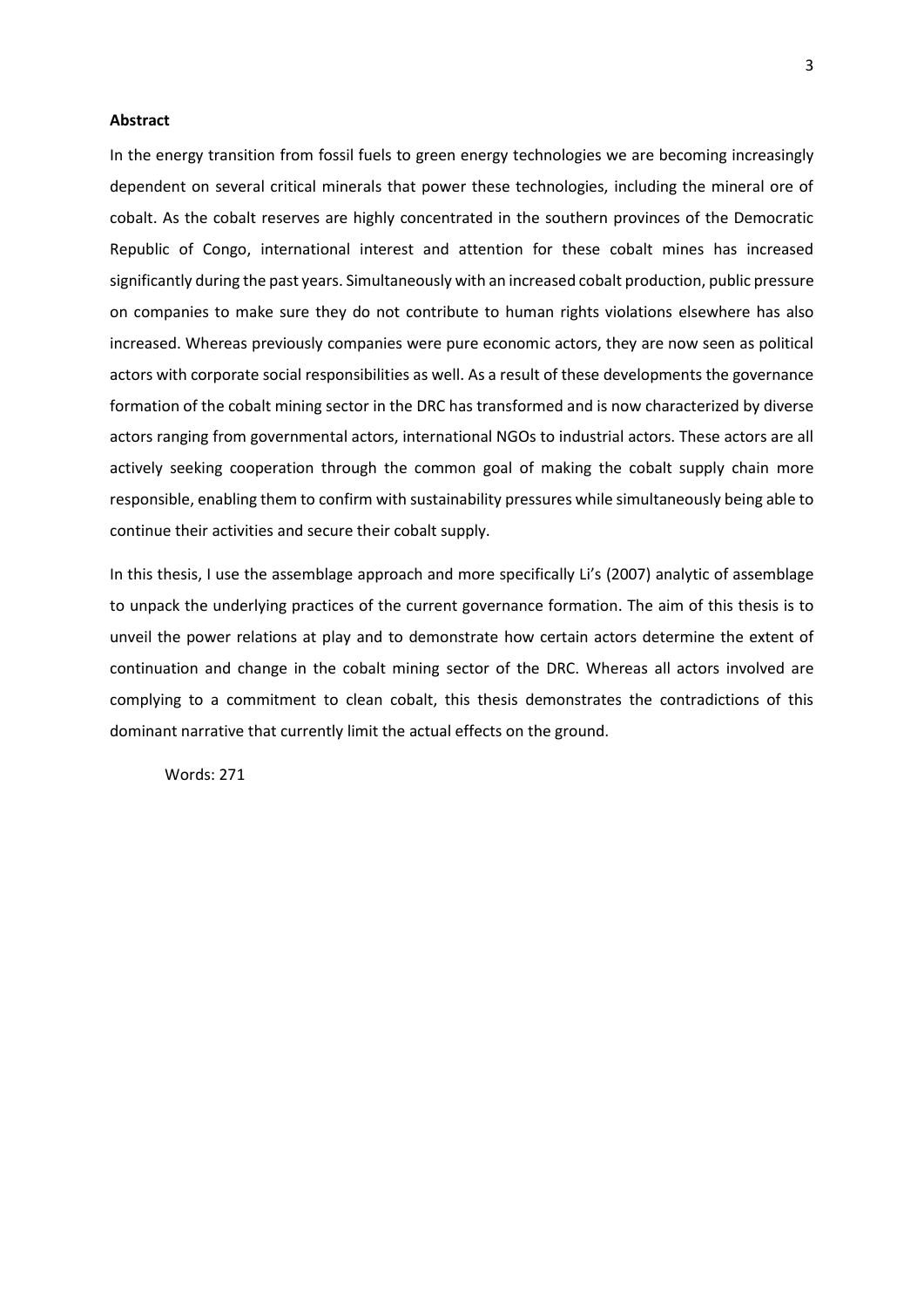# **Acknowledgments**

I would like to take this opportunity to thank those that played a role throughout the process of writing this thesis. First, I would like to express my gratitude and thanks to Jolle Demmers for the guidance and support, and mostly for being an inspiration to look up to.

Second, I would like to thank everybody at IPIS and especially Lotte Hoex and Guillaume Debrier. Being part of the cobalt-team and having the opportunity to work in an environment with people fascinated by these topics was honestly the best experience. I also want to thank all the researchers and experts that took the time to talk to me about my research, every conversation confirmed my motivation and interest to hopefully continue in this field of research.

Third, I would like to thank all the students and lecturers of this year's master's program, I have sincerely enjoyed the extremely welcome and inspiring environment you created. A special thanks to Koen for being my study buddy from day one and for the several existential discussions throughout the year.

Last, my forever gratitude goes out to my friends and family. Maureen, thank you for all those days having an office together and for telling me when it was time to stop working. Tamar, Jasja, Jaëla and Aenea thank you for providing the best environment anyone could ask for and for supporting me and cheering me on in anything I do.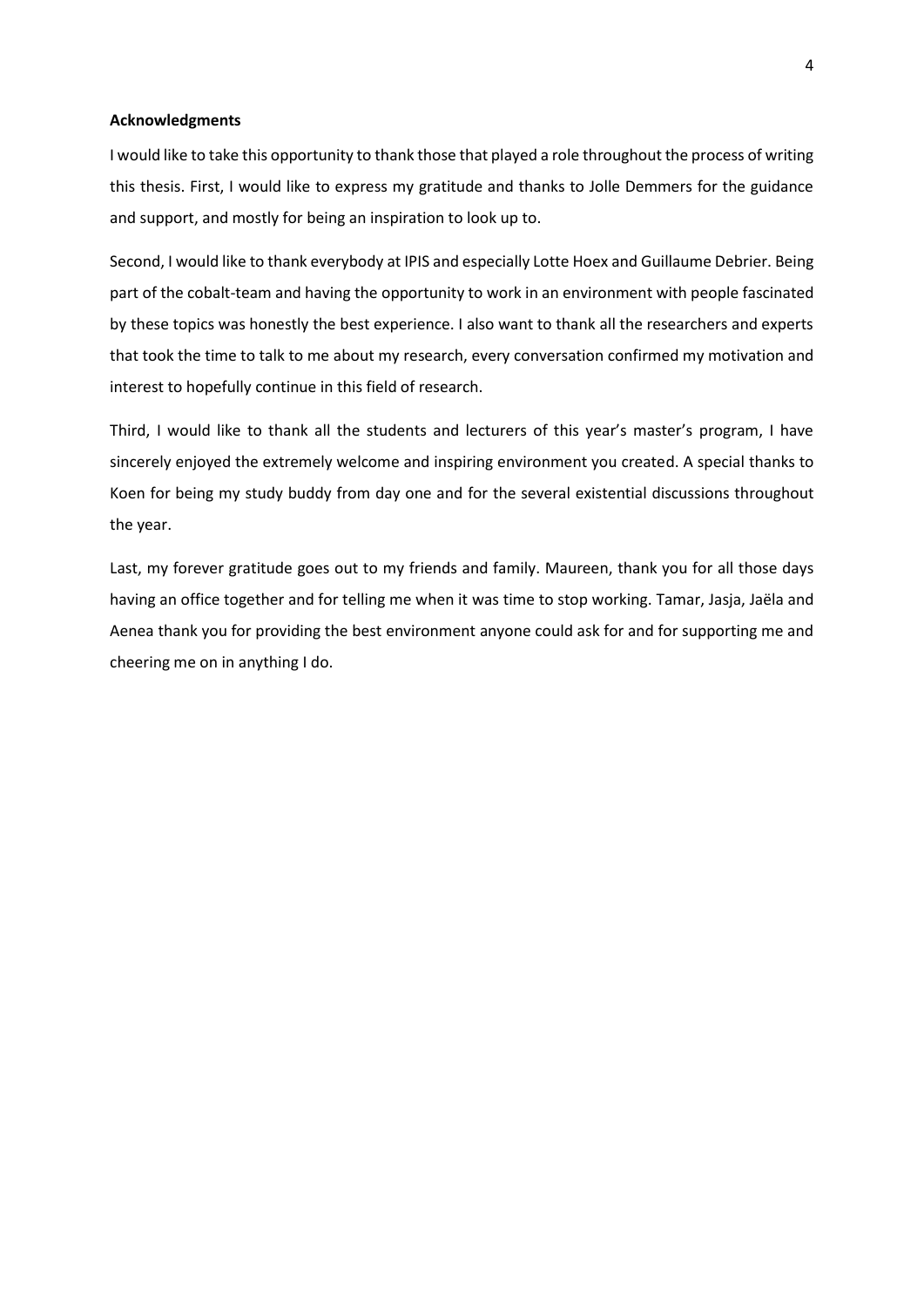# **List of Abbreviations**

| <b>ASM</b>  | <b>Artisanal and Small Scale Mining</b>               |
|-------------|-------------------------------------------------------|
| <b>CAP</b>  | <b>Cobalt Action Partnership</b>                      |
| <b>DRC</b>  | Democratic Republic of Congo                          |
| EGC         | Enterprise Générale du Cobalt                         |
| <b>FCA</b>  | Fair Cobalt Alliance                                  |
| <b>LSM</b>  | Large Scale Mining                                    |
| <b>OECD</b> | Organisation for Economic Cooperation and Development |
| <b>ZEA</b>  | Zone d'Exploitation Artisanale                        |
| 3T          | Tin, Tungsten, Tantalum                               |
| 3TG         | Tin, Tungsten, Tantalum and Gold                      |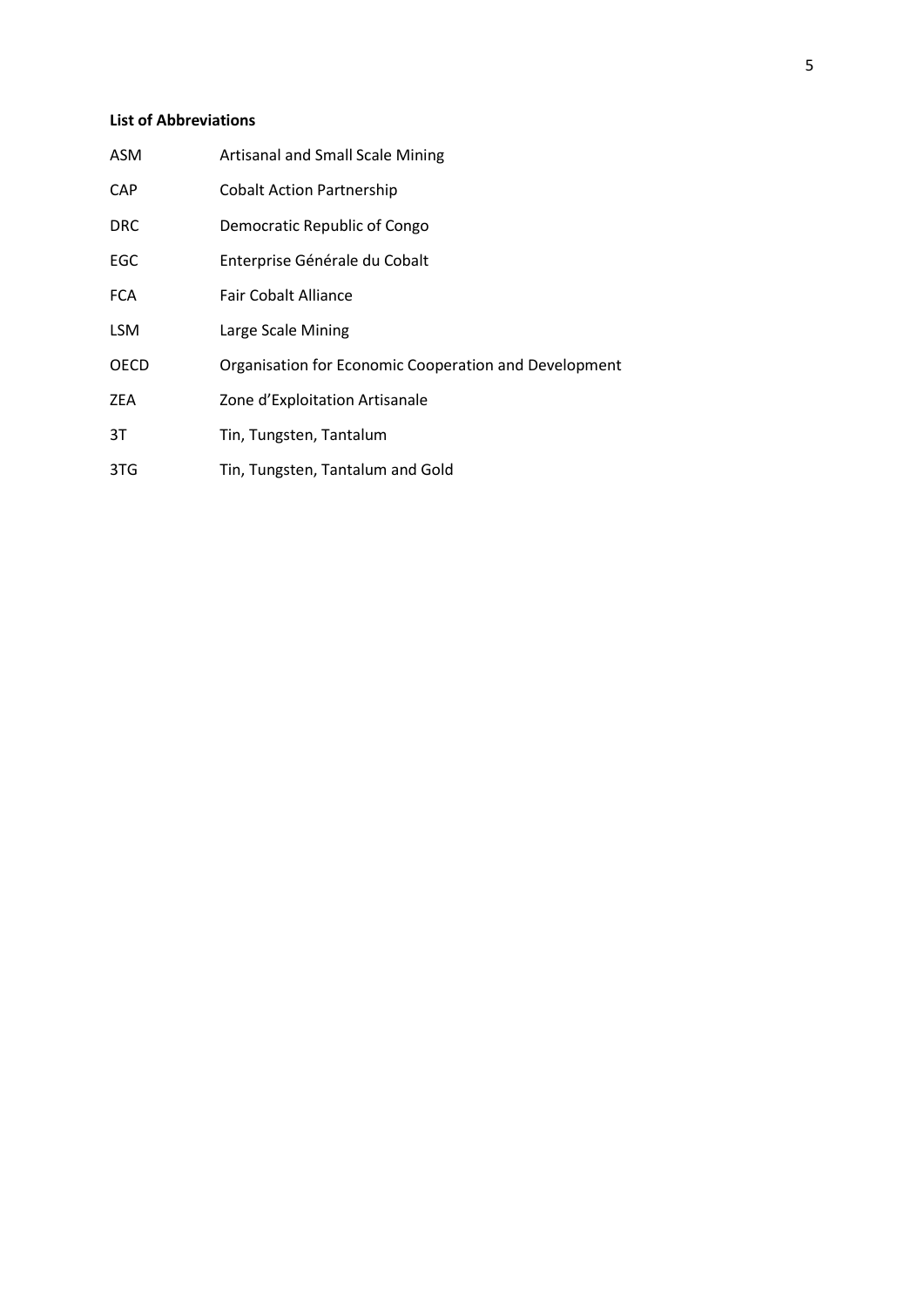# **Table of contents**

| 1. | Introduction                                                                   | 7  |
|----|--------------------------------------------------------------------------------|----|
|    | 1.1. Research question                                                         | 8  |
|    | 1.2. Research gaps and relevance                                               | 9  |
|    | 1.3. Methodology                                                               | 9  |
|    | 1.4. Limitations                                                               | 11 |
| 2. | Assemblage theory and global supply chain governance                           | 12 |
|    | 2.1. Production systems in the context of neoliberalism and globalization      | 12 |
|    | 2.2. Corporate social responsibility                                           | 13 |
|    | 2.3. Analytical framework: assemblage                                          | 15 |
|    | 2.4. Assemblage theory, governance, and practices of assemblage                | 16 |
|    | 2.5. Positioning my research                                                   | 17 |
| 3. | Multi-stakeholder alliances simplifying the complexity of the DRC's cobalt     | 19 |
|    | 3.1. Responsible cobalt sourcing initiatives                                   | 19 |
|    | 3.2. ASM formalization as the key to development                               | 21 |
| 4. | The contrast between the narratives of success and the realities on the ground | 24 |
|    | 4.1. The voices determining the dominant discourse                             | 24 |
|    | 4.2. Limitations and unintended consequences of top-down initiatives           | 26 |
| 5. | What stories are told and what stories are not                                 | 29 |
|    | 5.1. Child labour dominating the governance agenda                             | 29 |
|    | 5.2. The responsible cobalt (re)assemblage                                     | 31 |
| 6. | Conclusion                                                                     | 34 |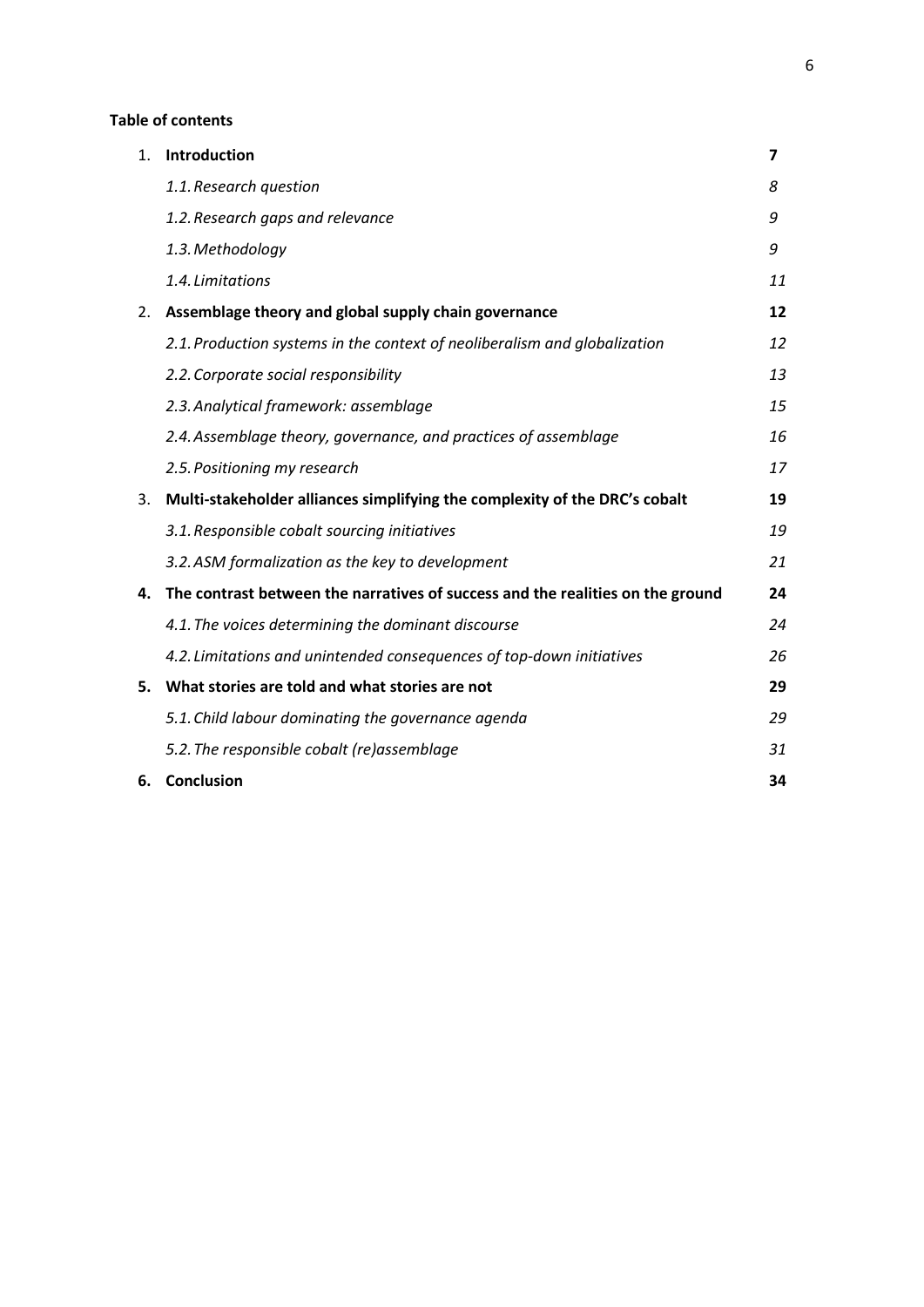# 1. **Introduction**

In March 2021 the launch of the first responsible artisanal cobalt sourcing standard in the Democratic Republic of Congo (DRC) received a lot of attention. The DRC state mining company Enterprise Générale du Cobalt (EGC, 2021a) claimed their Responsible Sourcing Standard to be a "game changing opportunity" for creating a responsible sourcing value chain of cobalt originating from the DRC. Their main aim is to formalize the large part of the cobalt mining activities that is taking place informally. These artisanal miners often work in dire working conditions in contrast to the large mining concessions that form the formal part of the cobalt mining sector. EGC's ambitious plans answer to the increased global public pressure on companies to guarantee that the worldwide use of cobalt-based lithium-ion batteries does not provoke human rights violations locally. Responsible sourcing is presented as a win-win deal: attracting foreign companies, strengthening the DRC's economic position, and enabling companies to secure their future cobalt supply necessary for the clean energy transition while simultaneously using mining as a driver for the local communities' development. However, as this thesis will address, not everybody benefits equally from this *responsible sourcing* label. Whereas this label enables companies and the DRC government to meet sustainability standards and gain economically, the effects on the ground for the local mining communities lag behind.

The launch of the Responsible Sourcing Standard is exemplary for the large number of initiatives emerging in the changing landscape of the cobalt mining sector. Cobalt, a mineral which is highly concentrated in the southern provinces of the DRC, has become a hot topic of several strands of debates. On the one hand cobalt is seen as an essential element of the clean energy transition and global sustainability efforts, which has led to a huge increase of cobalt demand. On the other hand, numerous NGO and media reports have raised awareness about the social and environmental harm taking place in the mines in the DRC. Although the southern provinces are not characterized by the presence of armed groups, in contrast to the 'conflict minerals' 3T mines in the Eastern DRC, a broader understanding of conflict has broadened international focus beyond merely preventing conflictfinancing to a focus on responsible sourcing (Hoex et al., 2021: 16). The cobalt necessary for green energy technologies used worldwide is often mined under hazardous working conditions in an environment characterized by child labour, mining pollution and large corruption issues. This demonstrates a global-local tension where global consumers and multinationals benefit at the expense of local communities. Besides, it demonstrates an environmental-human rights tension where an environmental solution is sought at the expense of human costs. As a result of the increased awareness of the human rights violations in the cobalt mines, the pressure on all actors involved to take adequate action and make the sourcing of cobalt from the DRC more responsible and sustainable has increased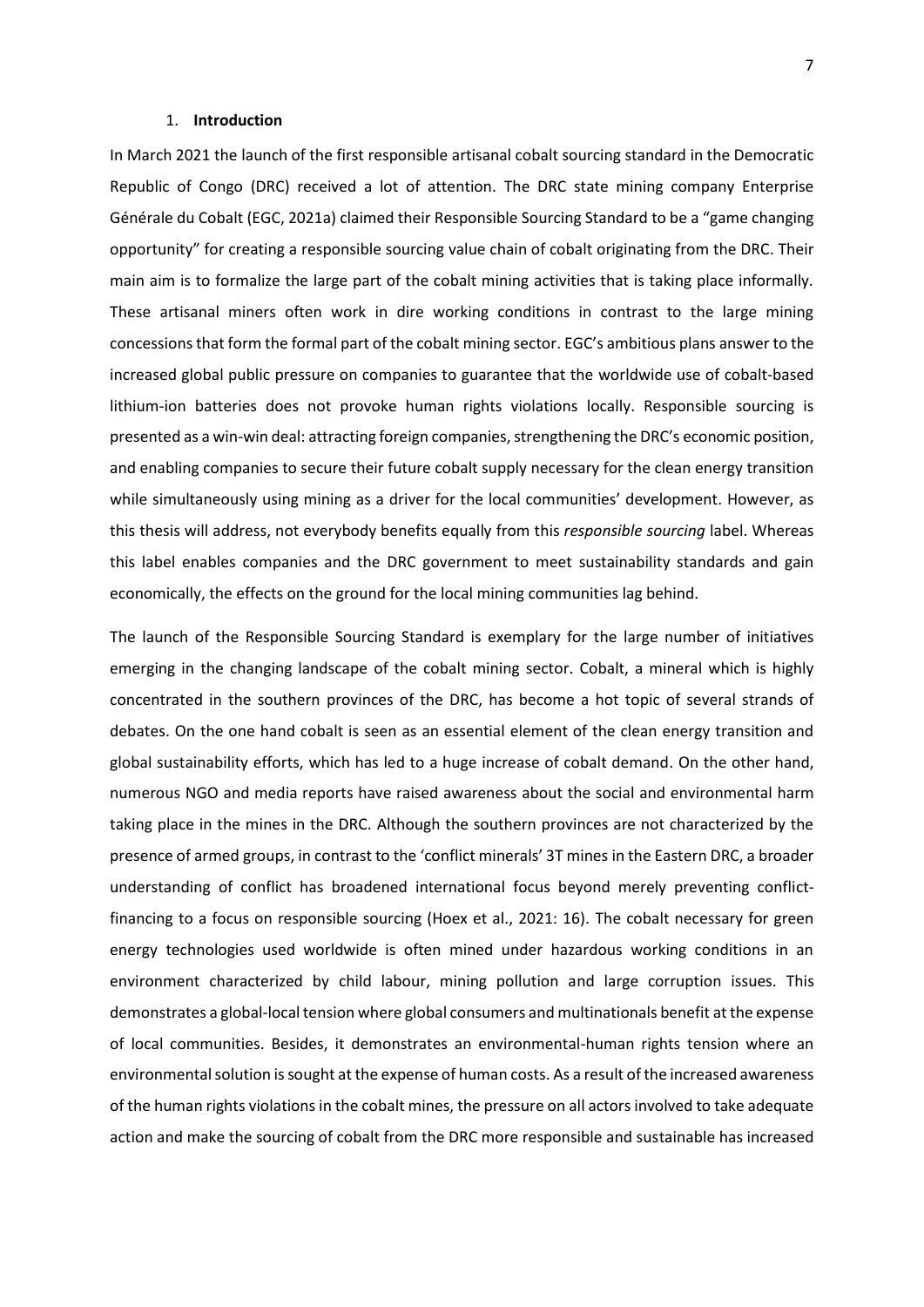(Mancini et al., 2020: 9, 41, 49; Fleury & Davies, 2012: 175). The combination of sustainability pressures and an increased demand has turned cobalt mining into a contentious governance issue.

#### **1.1.Research question**

This case of cobalt mining in the DRC can be understood in the larger context of an era characterized by globalization, an increased interdependency and interconnectedness of people and products, and neo-liberal reforms, a shift from state to the private sector. In this context a debate has emerged on the governance of global supply chains, in which the responsibility of companies for the social consequences of their foreign activities is increasingly emphasized and a shift can be identified from governance by state actors towards governance by state and non-state actors. The governance of the DRC's cobalt is a case of this larger trend of hybrid governance formations around global supply chains. We can identify new alliances and partnerships between state and non-state actors, local and global actors. I use the term 'responsible cobalt assemblage' when referring to those actors that are engaged in the governance of cobalt sourcing in the DRC and that have come together under the label of responsible mining. This assemblage is characterized by both social and material elements, including discourses, players, interests, regulation frameworks, institutions, and laws. Through this thesis I aim to demonstrate that the local-global and the environmental-human rights tensions do not disappear, despite the efforts of the actors to make this assemblage seem as coherent as possible. This leads me to the central question of this thesis:

*How does the label of "responsible sourcing" enable a diversity of actors to govern the local realities of artisanal cobalt miners involved in the cobalt supply chain originating from the DRC?*

This thesis question is further unpacked through the following six sub-questions, that build on the analytic of assemblage as set out by Li (2007):

- 1. How has a diverse set of actors forged alignments under the label of responsible cobalt sourcing?
- 2. How do simplified problems and solutions of the responsible cobalt assemblage make the assemblage seem more coherent?
- 3. How have the actors within the assemblage created a legitimizing discourse that confirms their assumptions and contains outsiders' critique?
- 4. How are the failures and contradictions of the responsible cobalt assemblage managed?
- 5. How have the actors within the assemblage reposed political questions in order to set the governance agenda?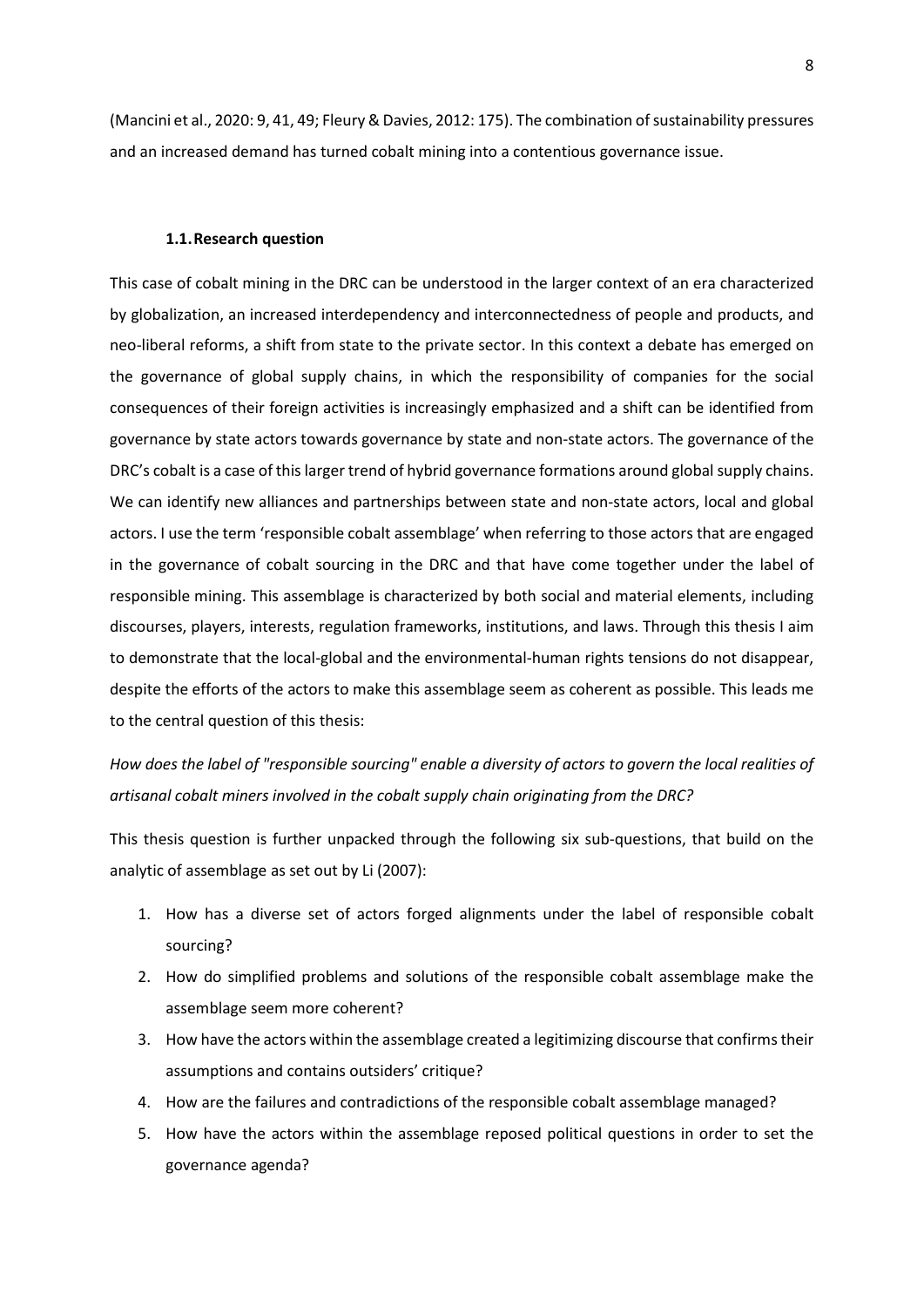#### 6. How has the assemblage reassembled between 2016 and 2021?

This thesis is further divided into six chapters. Following this introduction in the first chapter, I will elaborate on the relevant literature on both my specific case as well as my analytical framework of assemblage in the second chapter. Thereafter I will continue with the analysis of this research. In chapter three I will explore the new multi-stakeholder alliances that have been formed and how these diverse sets of actors have simplified the complexity of the DRC's cobalt to a common problem and solution. Thereafter, in chapter four, I look at how the actors have authorized knowledge and managed failures and contradictions in order to make the assemblage seem more coherent. In chapter five, the last part of the analysis, I look at how the actors have set the boundaries of the governance debate and how certain elements have been included and others excluded, resulting in the responsible cobalt assemblage. Based on the analysis I will conclude in chapter six with an answer to the thesis question, a reflection of the research and recommendations for future research.

# **1.2.Research gaps and relevance**

Although there is a vast amount of literature supporting assemblage thinking to governance, using assemblage thinking to analyse the more specific topic of global supply chains and the interface with corporate governance has not yet been explored. Taking the assemblage approach as my starting point, I aim to contribute to the understanding of the complex and dynamic power relations that play a role in the global governance of global supply chains, through the specific case of responsible cobalt initiatives and the subsequent transformation of the mining landscape in the DRC. This case demonstrates the necessity to take a closer look at the simplifying narratives of sustainability that are currently connected to products used globally, as they risk obscuring the continuation of power imbalances.

### **1.3.Methodology**

Before delving into the core narrative of my thesis, I will first elaborate on the research strategy, including my ontological and epistemological stances, the research design and research methods through which I have conducted this qualitative research thesis. The epistemological nature of my research contains a perspective of understanding the social world as being constructed, rather than aiming to explain 'objective' observations (Jackson & Sorensen, 2016: 232). More specifically, I have used the approach of critical theory as described by Cox (idem: 233). Critical theory is fitting because my aim, which corresponds with the aim of assemblage approach, is to look 'beyond what we observe'. My aim is to critically look at the mainstream narratives and stories that consumers globally receive and try to understand how and why these narratives and stories are being constructed, and why other stories are not shared. Critical theory enables me to look at the interactions between actors, the power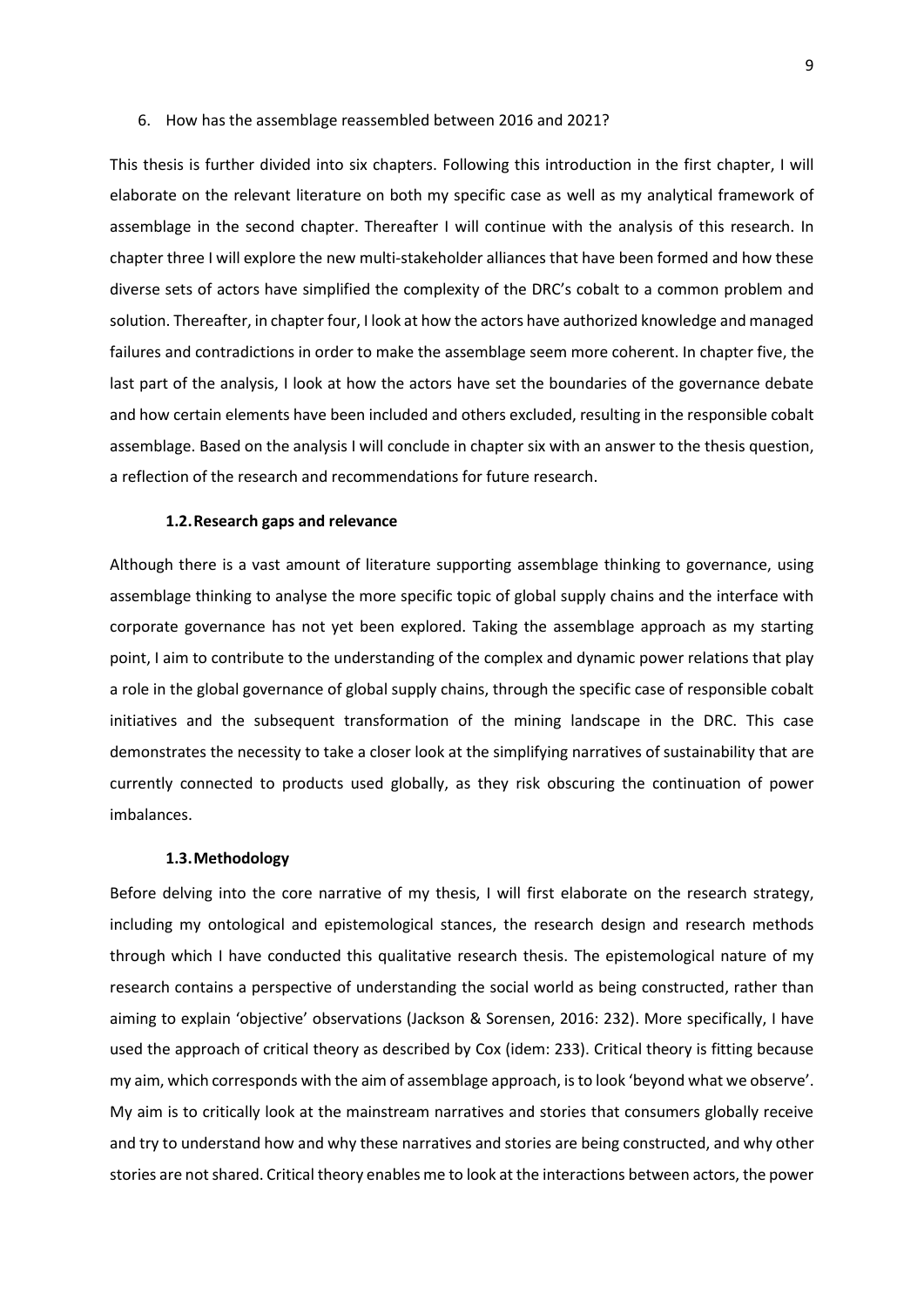relations that determine these interactions and the corresponding consequences of these interactions (Mason, 2018). Furthermore, a critical assemblage-based approach to complications in social life enables a view beyond 'fixed' complications and unveil opportunities of change (Briassoulis, 2018: 438).

The ontological nature of this research, reflecting what my research is fundamentally about, concerns the perspective of processes and interaction (Fumerton, 2020; Mason, 2018: 14). Analysing dynamics of interaction enables me to go beyond a mere explanation of the complexity of this assemblage and try to understand how and why this particular governance formation is assembled (Savage, 2020: 325- 426; Demmers & Gould, 2018: 369; DeLanda, 2019: 4-5). The analytical framework of assemblage analytics reveals an intermediate level in which social entities are neither reduced to micro nor macrolevels of social reality (DeLanda, 2019: 4-5). Assemblage thinking thereby builds on a structurationalist perspective, including both structure and agency and the interaction between these two: on the one hand how dominant structures enable human agency, and on the other hand how human agency reinforces or changes these structures (Baker & McGuirk, 2017: 431; Jabri, 1996).

Due to the qualitative nature of my research, I produced a research design that guided me throughout this thesis, while still being flexible and reflective of my decisions throughout the whole process (Mason, 2018: 24-25). From my initial research design I have made decisions in my research and strategy in accordance with the possibilities and limitations that proved itself along the way in order to, in Ragin and Amoroso's(2011) words, "create a dialogue between ideas and evidence". The phases leading to this thesis included (1) contextualisation and gaining an in-depth understanding of the main elements of the assemblage, (2) data gathering and (3) analysing and conceptualizing data.

The first two phases were carried out during my internship at International Peace Information Service (IPIS), from February till June 2021. I have gathered data through the qualitative research methods of conducting in-depth interviews and a document analysis of relevant reports, policy documents, media reports and academic literature. In the next chapter as well as at the beginning of the subsequent chapters I elaborate on the operationalization of my key concepts into indicators, which guided me in gathering my data. A document analysis has enabled me to identify the key elements of the responsible cobalt assemblage and the complex dynamics involved. Although I have not used the conducted interviews as primary data for this thesis, they have definitely contributed to my general understanding of the motives, positions and power relations of the actors involved. This has enabled me to look further than the dominant narrative consumers receive and analyse the less visible dynamics that play a role in this complication as well. I carried out the third phase through a content analysis, in which I used the analytical tool of 'template coding' to categorise and interpret my data, building on categories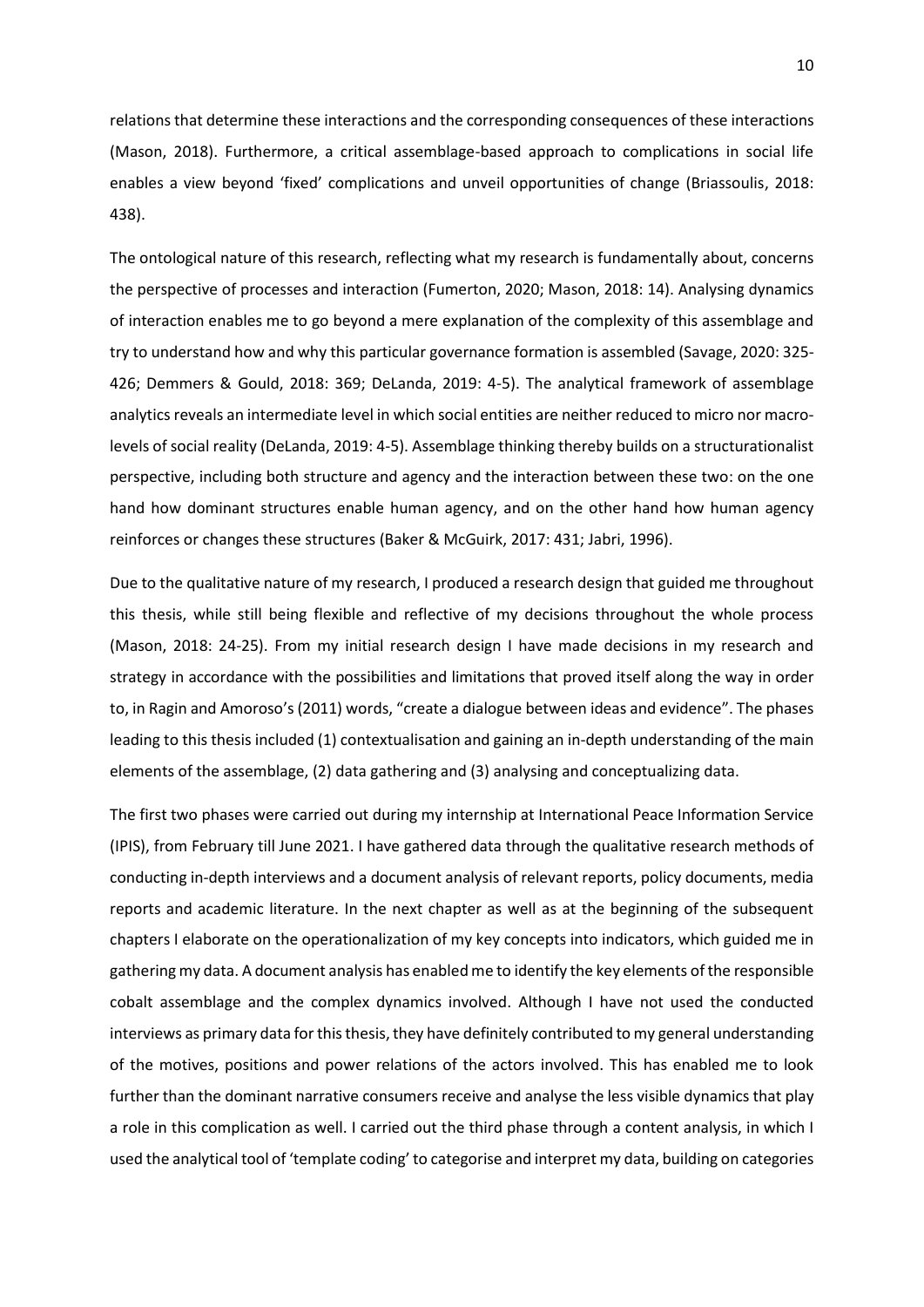derived from Li's practices of assemblage (Blair, 2015: 19). I operationalised the main assemblage practices into indicators, and manually identified each practice in the data through using different colours, after which I categorised these chunks of data per practice. As Blair (2015: 19) explains, this method enables me to address my positionality and acknowledge that I am giving 'the data a voice' through my own interpretation. Through coding the data I gathered, I have been able to use my material to build my main line of argumentation.

#### **1.4.Limitations**

There are several limitations of this research that need to be acknowledged in order to build on and improve in future research. First, the limited scope of time and the limited possibility to conduct research beyond my desk both influenced the amount and quality of data I was able to gather. This is on the one hand due to the COVID-19 pandemic, and on the other hand due to the international character of this topic. This limitation has been partly compensated through the large network of connections of IPIS, which enabled me to speak to both international experts in the field and DRCbased civil society members. Furthermore, it is important to acknowledge my position in this research, as I am European based and as a consumer dependent on products containing cobalt as well. Therefore, I too form a part of this global system of power imbalances and risk reinforcing popular dichotomies through bias, assumptions, and simplified narratives. Besides, due to my position I have not been able to include a large amount of data representing the local perspective. Through acknowledging these limitations and carrying out reflexive practices throughout my research I have nevertheless aimed to preserve the research quality (Secules et al., 2021: 21). Future research would benefit from including the local perspective more and thereby contribute to a much needed holistic picture of this and other similar cases.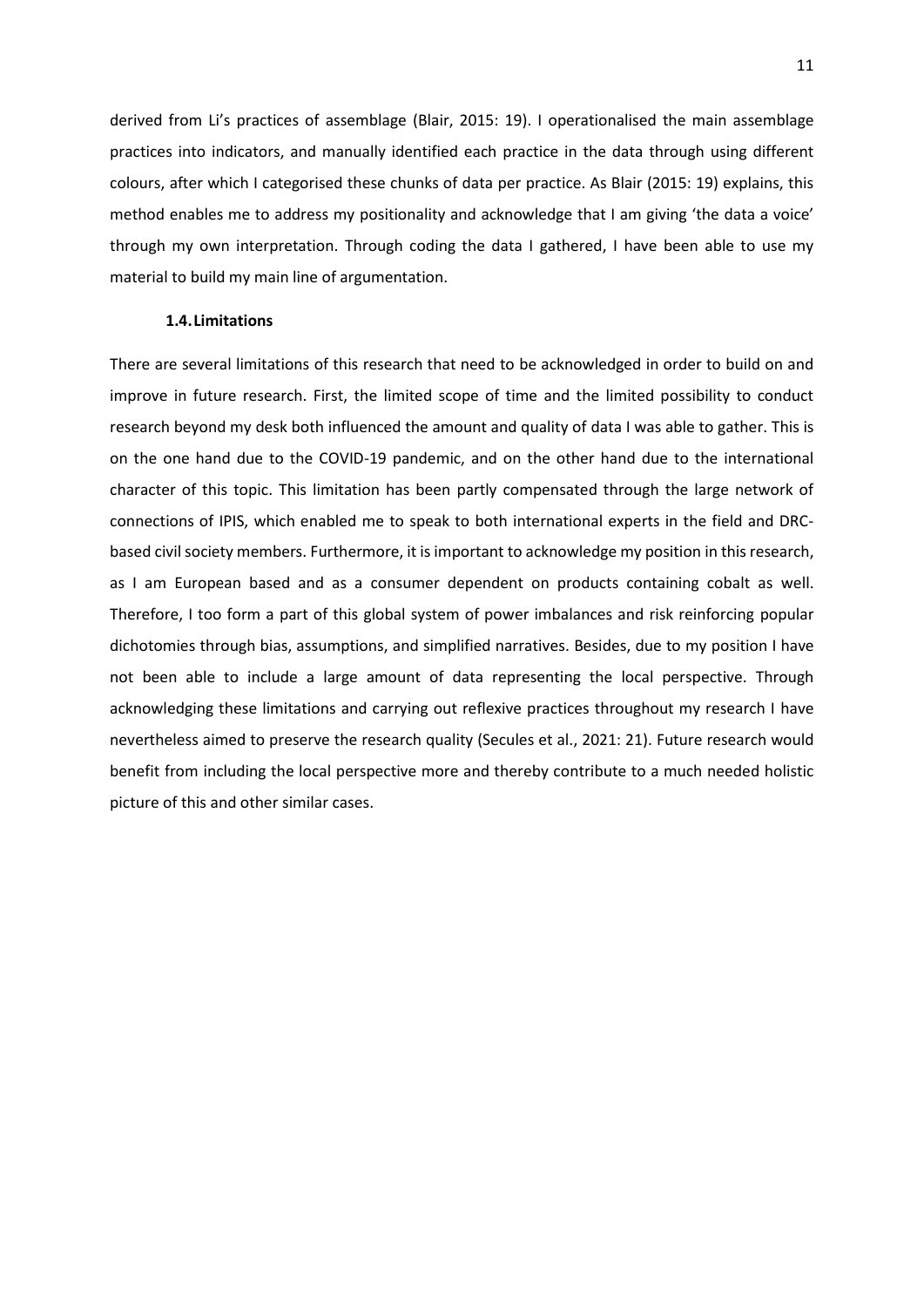#### **2. Assemblage theory and global supply chain governance**

In order to position my research in existing debates and to demonstrate how I contribute to filling gaps in these debates, I will give a review of the relevant literature for both my case and my analytical framework. I start with the literature on the business-human rights nexus that emerged in the context of neoliberalism and globalization, with a focus on corporate social responsibility. Thereafter I will elaborate on the theory of assemblage, and more specifically on the practices of assemblage as set out by Li (2007) and why I have chosen this as the lens through which I study the case of cobalt mining in the DRC.

# **2.1.Production systems in the context of neoliberalism and globalization**

Since the 1980s, under the shift to neoliberalism, national production systems have become increasingly globalized. In the neoliberal paradigm a shift has taken place from the state to the private sector, in which the assumption prevails that economic growth and development will follow from a free market and free trade (Osei-Hwedie et al., 2019: 188). This shift coincides with the intensification of globalization, characterized by increased interdependency and interconnectivity of products and people across the world (ibid.). In this context of globalization and neoliberalism, globalized production systems have led to a gap between states' governance capabilities and the kind of governance necessary for the challenges that have emerged (Bair & Palpacuer, 2015: 1-2). Simultaneously, global neoliberalism has blurred the lines between state and non-state actors, and between public and private matters (Wettstein, 2012: 742-743). On the one hand, states have become less capable of solving the transnational challenges that have emerged (Bair & Palpacuer, 2015: 7). On the other hand, non-state corporate actors have become increasingly powerful players in this new global economy. This has led to a debate about the governance gap regarding global production systems, and a movement calling on the level of the corporation to fill this gap.

To understand the global order in which the mining landscape in the DRC is transforming we also need to take a look at the shift in security focus that took place in the late  $20^{th}$  century (Gould, 2016: 22). The focus of global security shifted from state security and state sovereignty to human security and human rights (ibid.). This is also referred to as the shift from geopolitics to biopolitics, where geopolitics concerns the security of states and biopolitics the security of populations (Duffield & Waddell, 2004: 2). Together with the expanded role of corporate actors, this security shift has resulted in an increased attention for the effects of business practices on human rights (Wettstein, 2012: 742). In the case of cobalt, this partly explains the increased international attention for the human rights violations in the DRC's cobalt mines, as the mainstream narrative now puts populations at the centre of security dialogues. However, critiques have been raised about the extent to which this discourse of human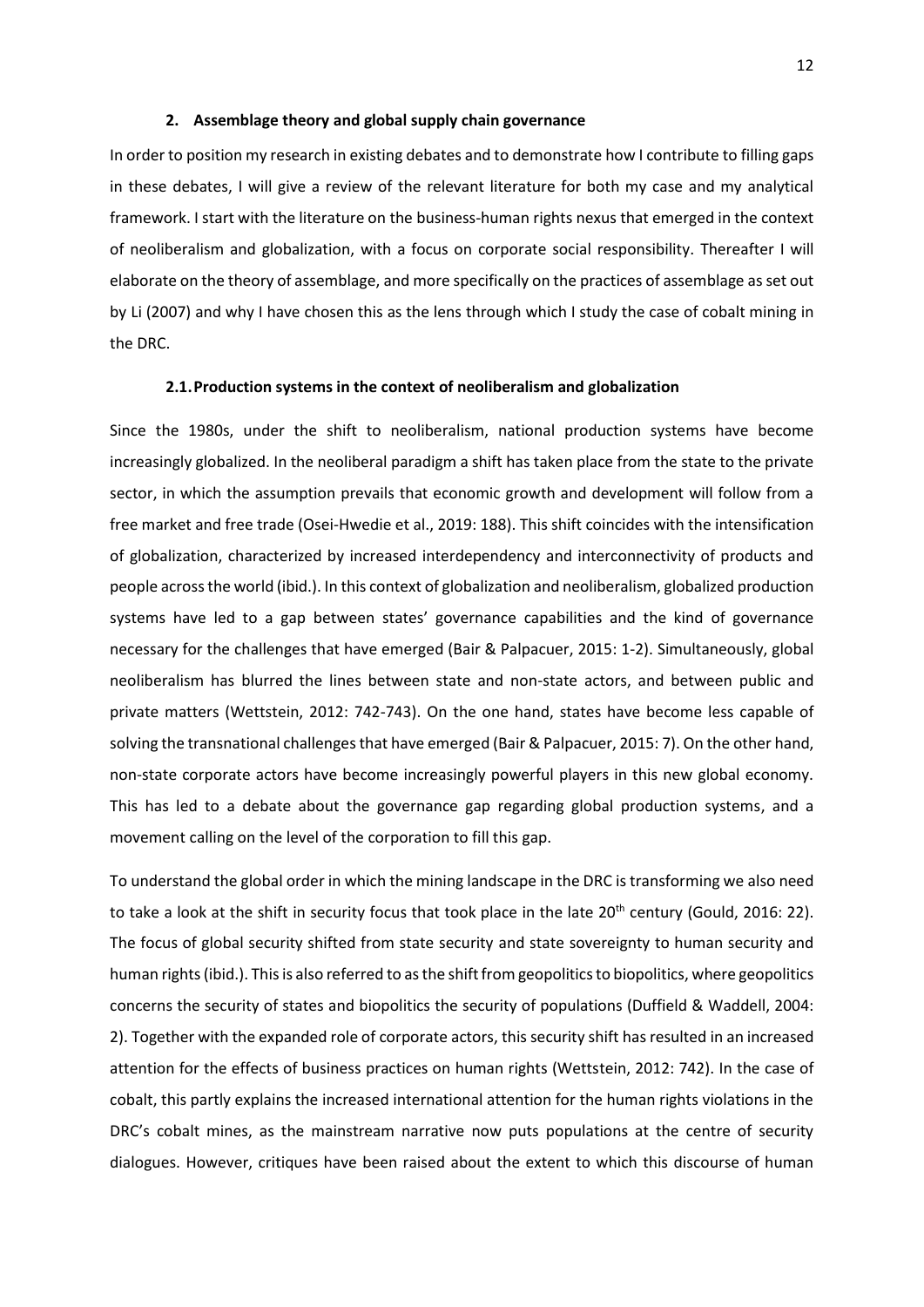security is translated into concrete policy (Grayson, 2010: 498). Grayson (2010: 507), for example, argues that the influence of neoliberalism in shaping the contours, possibilities and limitations of security policy is often forgotten. To understand the limitations of human security policy Grayson (2010) argues that we need to pay attention to the inherent limitations of the economic framework in which the human security discourse emerged. This critique coincides with the critiques on corporate social responsibility, which I will demonstrate in the next section.

#### **2.2.Corporate social responsibility**

The notion of corporate social responsibility (CSR) focusses on the impact of the behaviour of corporations on society (Scherer, 2018: 388). Whereas businesses were originally viewed as purely economic actors, Scherer et al. (2014: 147-149) transform the existing CSR concept from an economic to a political concept by arguing that businesses are now political actors as well. This is a result of the governance gap, as explained above, leading to new forms of global governance (Bair & Palpacuer, 2015: 7). Viewing corporate actors as political actors, along with states, civil society groups and international institutions, has led to the understanding of corporate actors as active participants in global governance systems (Scherer & Palazzo, 2011: 900). Bair and Palpacuer (2015) provide a slightly different understanding of CSR, which they explore in the specific context of globalized production systems, through introducing the notion of contested governance. From this perspective CSR is not understood as an outcome in itself, but rather as an "ongoing process of contestation about the role of business and society" (idem: 8). This thesis builds on the understanding of CSR as a process, as this fits with both the ontological nature and the assemblage analytic of this research.

New norms, instruments and policies have emerged as a reaction to corporate actors taking on this new role and filling the global governance gap. Partzsch and Vlaskamp (2016: 978) demonstrate and explain the diffusion of the emerged global foreign accountability norm, which concerns the norm that transnational companies are being hold accountable for their behaviour and the societal risks that result from their actions. This norm has further developed from a 'do no harm' principle to a new 'business for peace' normative ideal (Schouten & Miklian, 2020: 420-423). In the face of this norm several instruments have been created that aim to guide companies in taking their part in sustainable societies, including the UN Guiding Principles on Business and Human Rights (UNGPs), the Sustainable Development Goals (SDGs) and the OECD Due Diligence Guidance (Buhmann et al., 2019: 390). Furthermore, the diffusion of this norm has resulted in state actors adopting supply chain due diligence policies. These due diligence requirements aim to fill the global governance gap of foreign activities by transnational companies in the international free trade paradigm (Partzsch & Vlaskamp, 2016: 979). Besides mandatory initiatives, voluntary initiatives are also increasingly being introduced in the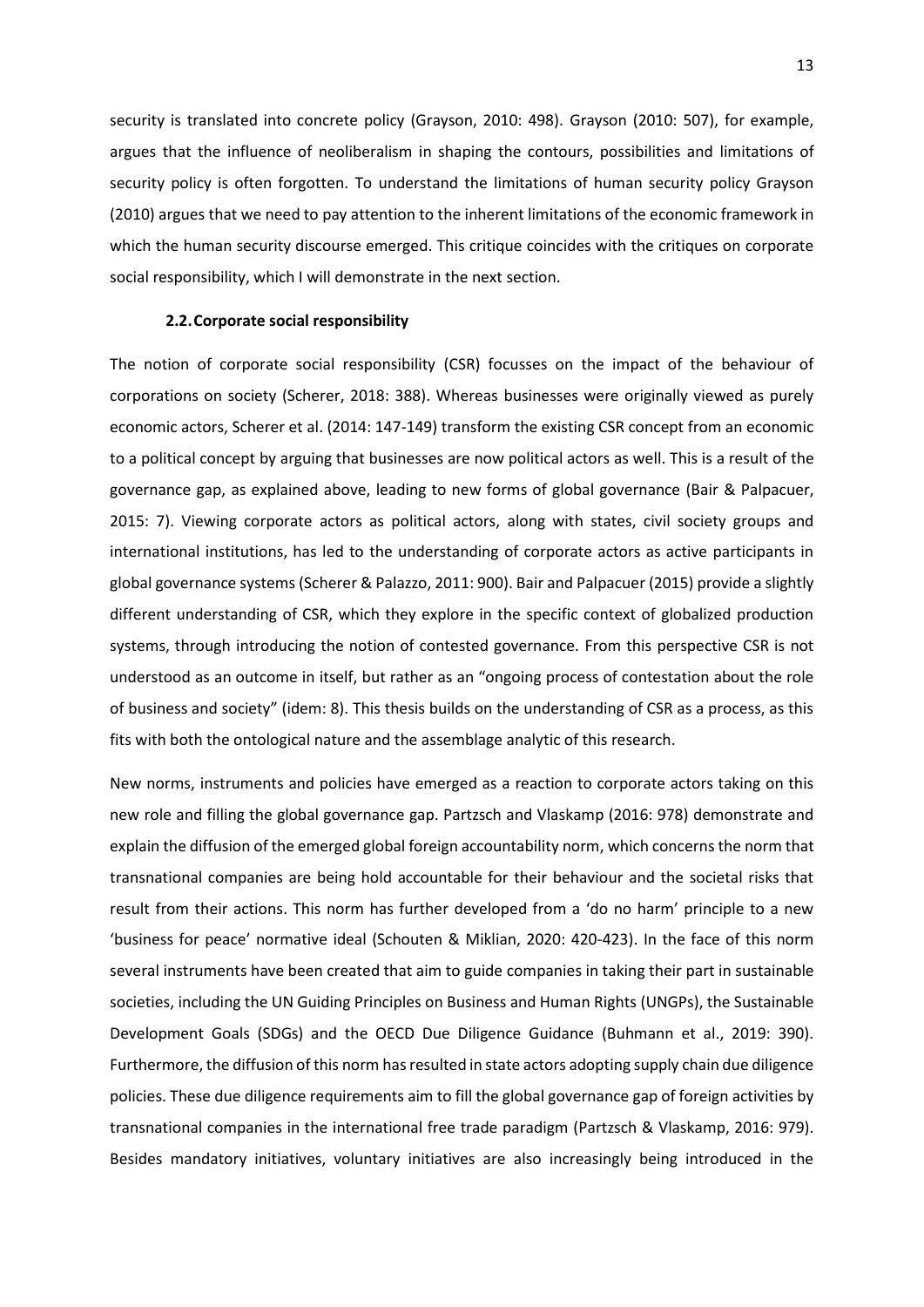diffusion of this norm (Baumann-Pauly & Trabelsi, 2021). However, various authors question the legitimacy and accountability of CSR-activities, arguing that these activities follow a neo-colonial rationale and reinforce structural power imbalances (Hofmann et al., 2018: 29). For example, Radley and Vogel (2015: 409) highlight the risk of responsible movements becoming 'greenwashing', which they define as a company improving its public image rather than solving problems on the ground. Through using CSR narratives and responsible labels companies are in reality often able to continue their 'business as usual' (Hamann & Kapelus, 2004: 86).

The notion of CSR has developed in the mining industry as well. The possible connection between mining and positive development was first introduced at the UN Conference on Environment and Development in 1992 (Frederiksen, 2018: 495-496). Meanwhile, in the field of the minerals 3TG the foreign accountability norm has been translated from the voluntary, non-binding OECD Guidance's due diligence recommendations to voluntary and mandatory due diligence requirements in for example the regional regulations of the US Dodd Frank Act Section 1502 and the recently implemented European Union Conflict Minerals Regulation (Hoex et al., 2021: 24-25). However, simultaneously with the increase of mining companies' CSR activities, similar critiques have been raised that demonstrate a gap between the CSR programmes and the impacts for the mining communities (ibid.). This has especially been a topic of debate in the scrutinized topic of the 'conflict minerals' 3TG extracted from the DRC. Vogel and Raeymaekers (2016), Radley and Geenen (2021), and Hofmann et al. (2018) are amongst the authors that have written extensively about the role of power relations in the case of the 'conflict minerals' campaign. These authors have voiced critique on due diligence and other transparency mechanisms as a means to ensure social sustainability. For example, Ben Radley emphasizes the importance of acknowledging the limits of traceability and technical, top-down mechanisms that are aimed at improving social risks in supply chains. He argues that, especially with the 3TG, technical, top-down solutions are in itself not enough to solve political conflicts (Klovig Skelton, 2020; Sovacool et al., 2020). Compared to the amount of literature on the conflict minerals, the literature on the cobalt supply chain has only started to evolve recently. The articles by Deberdt and Le Billon (2021), Sovacool et al. (2020), and Calvão et al. (2021) form the basis of the emerging literature on responsible cobalt sourcing efforts. However, none of the authors on either 3TG or cobalt have used an assemblage approach to analyse this topic of the governance of global supply chains. Through using an assemblage approach, I aim to contribute to the limited scope of research on the specific case of responsible cobalt initiatives in the DRC, as well as to broader patterns of global supply chain governance (Lund, 2014: 225).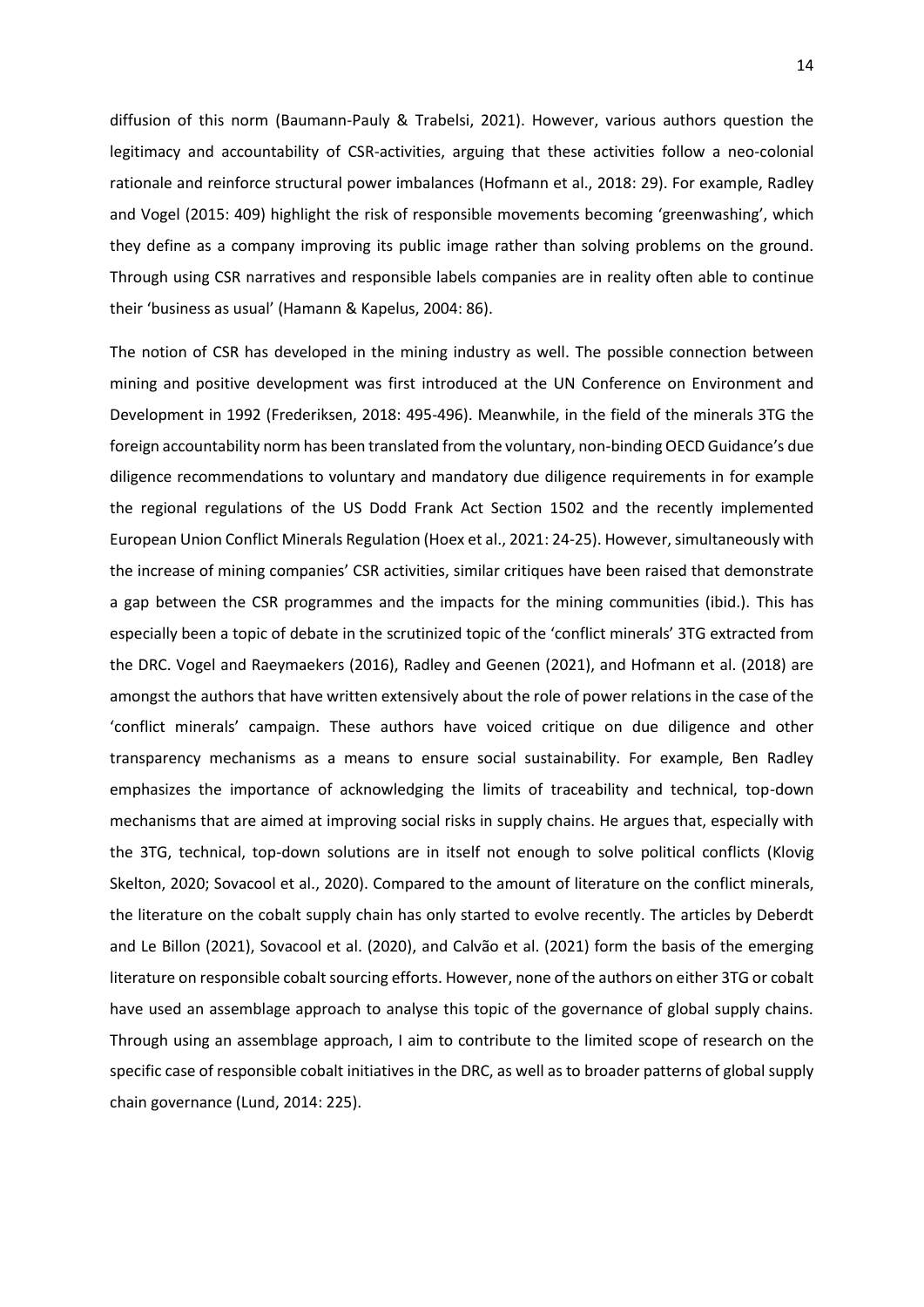#### **2.3.Analytical framework: assemblage**

The analytical framework I have chosen as the 'lens' through which I will operationalise my puzzle consists of an assemblage approach. The increased popularity of the assemblage approach has resulted in several adapted versions of the theory as a well as a certain amount of critique on these variations (Savage, 2020: 319). One part of the academic debate on assemblage thinking concerns the interpretation of the original source of assemblage theory. This is connected to the second part of the academic debate, the extent to which authors either use assemblage as an ontology or as a methodological tool. In the literature on assemblage theory, the philosophers Deleuze and Guittari are often referred to as the initiators of the now commonly used concept of assemblage (Nail, 2017: 21). However, several authors argue that Deleuze and Guittari merely introduced an abstract concept of assemblage and never formalized this as a theory. Therefore, authors such as DeLanda (2019: 3) have built on this concept and developed their own theory of assemblage (Nail, 2017: 21). Nail (2017), on the other hand, represents the side of this debate that calls for a return to the original understanding of the theory of assemblage as introduced by Deleuze and Guittari. Before I elaborate on the specific study of assemblage to governance, Nail's (2017: 21) formalization helps us to understand and clarify the general structure of the assemblage theory.

Following the definition of Deleuze and Guittari, an assemblage is understood as a complex, fluid and constructed multiplicity of heterogeneous elements that have been assembled towards particular desired outcomes (Nail, 2017: 22-24; Savage, 2020: 325). In contrast to a unity of various parts, an assemblage is characterized by its multiplicity, contingency, lack of essence and ever evolving nature (Nail, 2017: 22-24). Nail (2017) breaks this definition into parts through illustrating the basic structure of all assemblages, consisting of three features: their abstract conditions, their concrete elements, and their agents. The abstract conditions of an assemblage concern the set of external relations through which elements are connected and appear to be meaningfully related (idem: 24-25). The second feature refers to the concrete embodiment of the assemblage (idem: 26). The external relations and these elements themselves are mutually transformative: one cannot change without the other changing as well (ibid.). The third feature of assemblages refers to the agents, the situated subjects that connect the elements with each other through their external relations (idem: 27). The interdependence of these three features illustrates the multiplicity and ever evolving nature of assemblages (ibid.). This understanding and these core concepts of assemblages, as introduced by Deleuze and Guittari and formalised by Nail, form the basis of a vast amount of literature on assemblage approaches.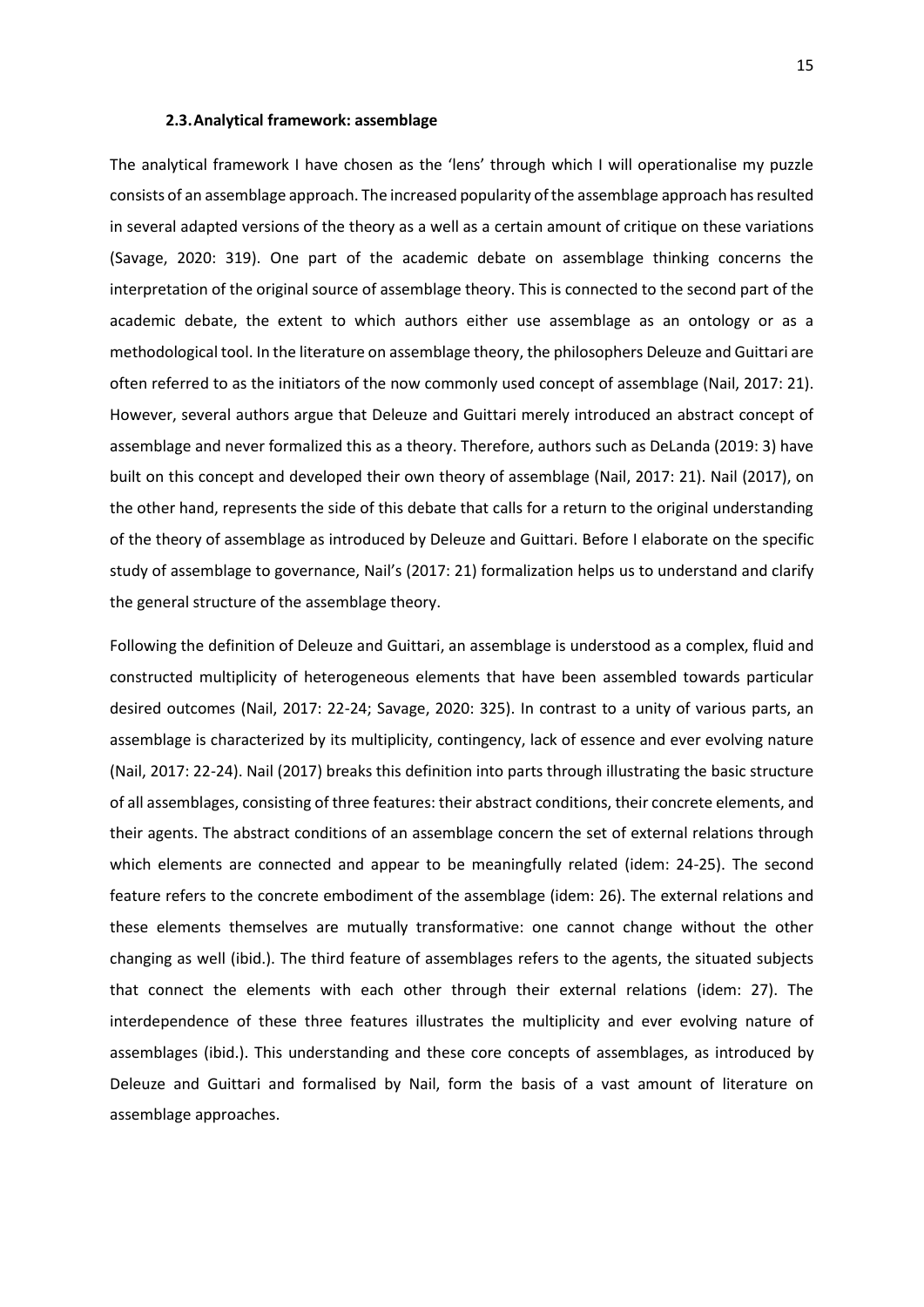However, as Buchanan (2015) argues, a large part of the literature on assemblage thinking has drifted away from these original features of assemblages. This has resulted in a large number of studies using assemblages methodologically rather than as a theory (Buchanan, 2017: 460). This 'misunderstanding' is the core of the academic debate on assemblage thinking that has evolved ever since (ibid.). Buchanan (2015: 388, 391; 2017: 457-458) argues that this development has led to a tendency to incorporate everything, which eventually leads to a loss of clarity of the concept of assemblage and its analytical power. However, there are also authors, such as Bueger (2017), Baker and McGuirk (2017) and Savage (2020), who have tried to bridge this academic divide and demonstrate that assemblage can be used both as ontology and as methodology. On the one hand, Savage (2020: 320-321) supports the critique that the popularity of assemblage theory has led to a lack of methodological precision and coherent conceptualisation of the theory. On the other hand, Savage argues that this is not necessarily due to a lack of attention for the origins of the theory, but rather due to a lack of a coherent framework of the theory. Bueger (2017) support Savage's attempt to bridge the divide in the literature, arguing that new versions of assemblage are a result of increased focus on practices in international relations studies in general. Furthermore, Baker and McGuirk (2017) demonstrate that it is possible to bridge the academic divide through operationalizing the methodological-analytical application of assemblage thinking while simultaneously being committed to the core assumptions of the theory of assemblage thinking: multiplicity, processuality, labour and uncertainty. These core assumptions are in line with Nail's formalization of Deleuze and Guittari's theory of assemblage, illustrating that it is possible to make their abstract theory more concrete while not letting go of the core of assemblage theory.

#### **2.4.Assemblage theory, governance, and practices of assemblage**

As the popularity of assemblage has grown it has been applied to a diverse range of fields of study, including the more specific study of assemblage to policy and governance (Baker and McGuirk 2017: 428). Governance can be defined as the process of guidance for collective action concerning a specific situation (Briassoulis, 2019: 421-422). Briassoulis (2019) gives an overview and a discussion of this large number of studies using assemblage theory to study governance. These studies demonstrate the similarities between assemblage and governance: both are characterized by multiplicity, fluidity, and complex dynamics (idem: 446). These parallels make assemblage theory a useful approach to analyse governance (ibid.). Assemblage theory enables researchers to study complex governance configurations and the role that power, authority and legitimacy play. Bueger (2017: 615) goes on to demonstrate the advantages of assemblage theory to the study of global governance and publicprivate interactions. More specifically, as Amelina (2020: 361) demonstrates, assemblage theory helps us to grasp "complex patterns of cross-border inequalities". To further operationalize the assemblage approach to governance I will turn to Li's (2007) practices of assemblage.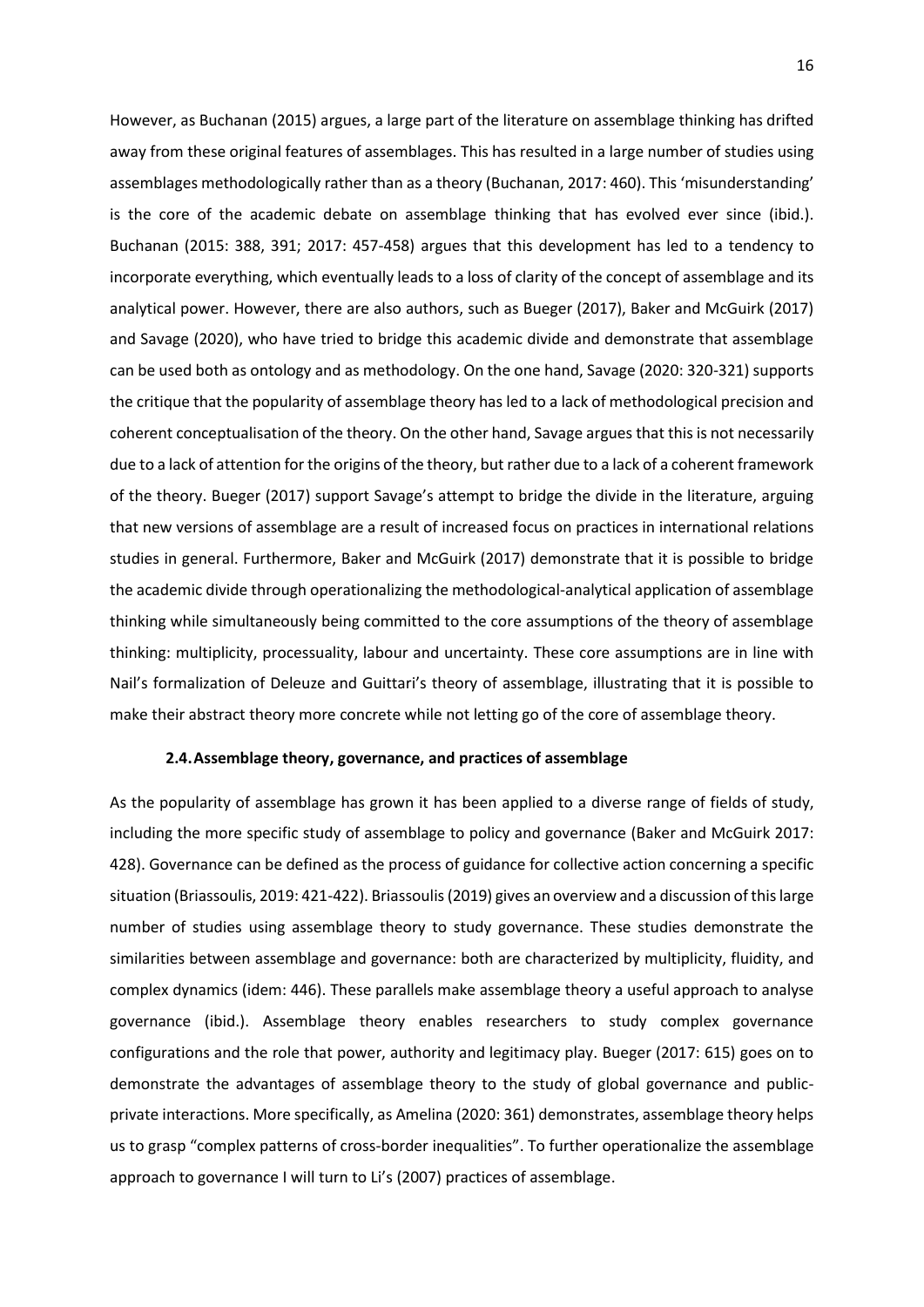As Baker and McGuirk (2017: 431) state, the effects of an assemblage are established through the processes underlying the assemblage. These processes are further defined by Li (2007) as the practices of assemblages through which heterogenous elements are being brought together, thereby constructing capabilities and new conditions of possibilities (Baker & McGuirk, 2017: 431; Demmers and Gould 2018: 369). Li (2007: 263) has deployed a new analytic of assemblage to governance. She identifies six practices of assemblage: forging alignments, rendering technical, authorizing knowledge, managing failures, anti-politics, and reassembling. Forging alignments can be defined as the processes through which the objectives of diffuse networks and actors involved in the assemblage are linked together, thereby creating new partnerships and alliances between a diverse set of parties (Li, 2007: 265; Wilhusen, 2019: 8). Rendering technical refers to the processes through which social technologies are created that translate governance rationales into certain types of action in order to make the assemblage seem more coherent (Li, 2007: 265; Wilhusen, 2019: 8-9). This is often done through creating a simplified narrative through a common understanding of (a) the problem, (b) the solution and (c) the beneficial results. Through the third practice, authorizing knowledge, actors set out the necessary bodies of knowledge through a discourse of the confirmation of assumptions and the containment of critiques(Li, 2007: 265). Here the actors distinguish between valuable and less valuable knowledges (Müller, 2020: 423). The practice of managing failures and contradictions concerns the processes through which failures and contradictions are managed through framing successes and downgrading failures. Through the practice of anti-politics actors repose political questions in order to set boundaries of the governance agenda, thereby encouraging certain debates and shutting other debates down. The last practice of assemblage, reassembling, can be defined as the continuous process by which new elements are included and normalized and how this may lead to new frictions.

# **2.5.Positioning my research**

An assemblage approach is most fitting for my research puzzle for several reasons. Seeing the responsible cobalt movement as an assemblage enables me to look at how both material and social elements have come together with the aim to have a governance effect: making the cobalt supply chain more responsible. These elements include the social elements of players, discourses and interests and the material elements of objects, institutions, laws, and regulatory frameworks (Li 2007: 266). As Demmers and Gould (2018: 365) demonstrate, the complexity and fluidity of these global governance formations obscure lines of responsibility and accountability. Understanding the responsible cobalt mining formation as an assemblage enables me to unpack how power operates through practices of assemblages, and thereby to raise critical questions about how and why these elements have been assembled (Baker & McGuirk, 2017: 432). This thesis builds on the assumption of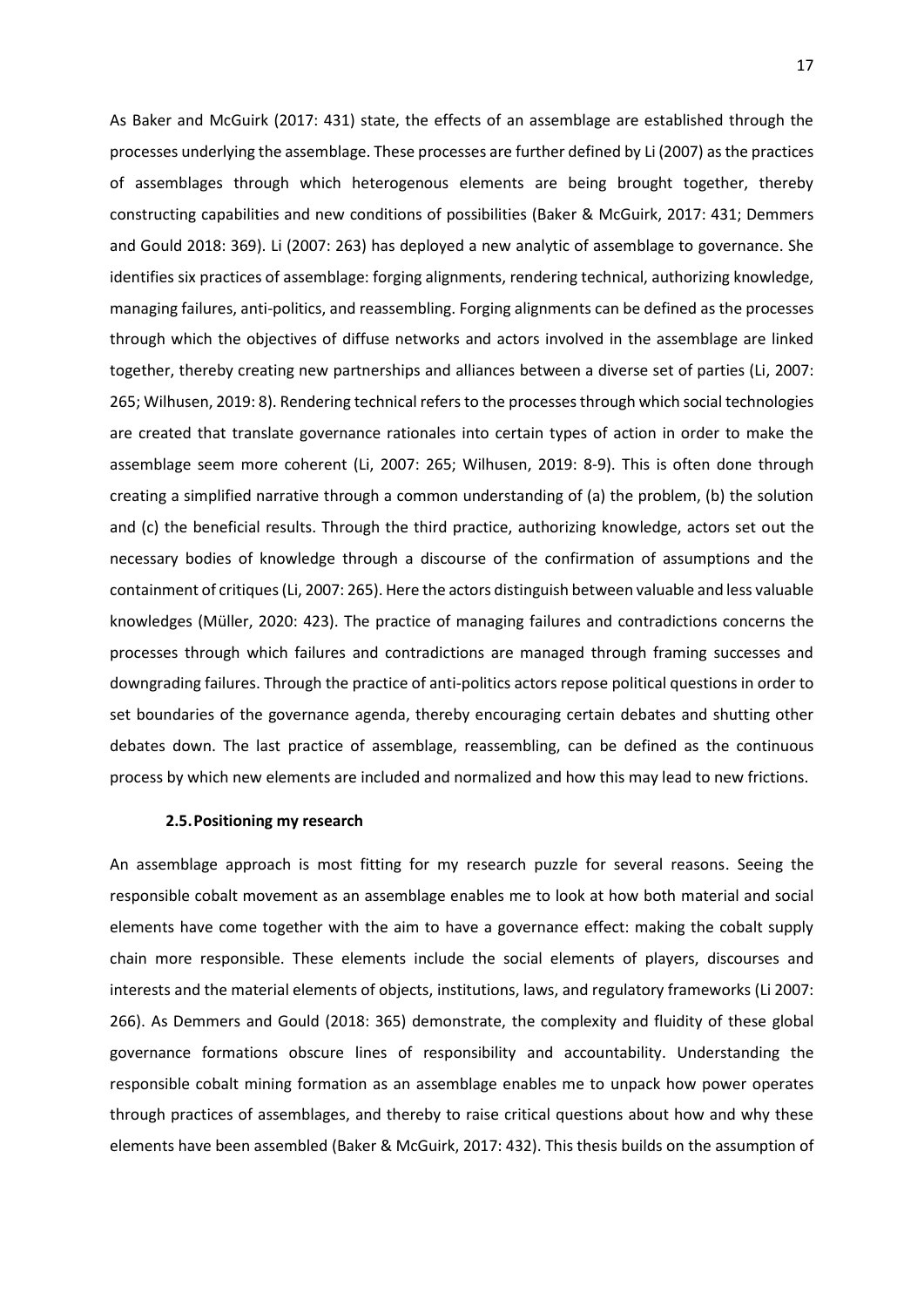assemblage theory that elements do not come together accidentally, but they are strategically made to cohere and act (Savage, 2020: 325; Li, 2007: 264).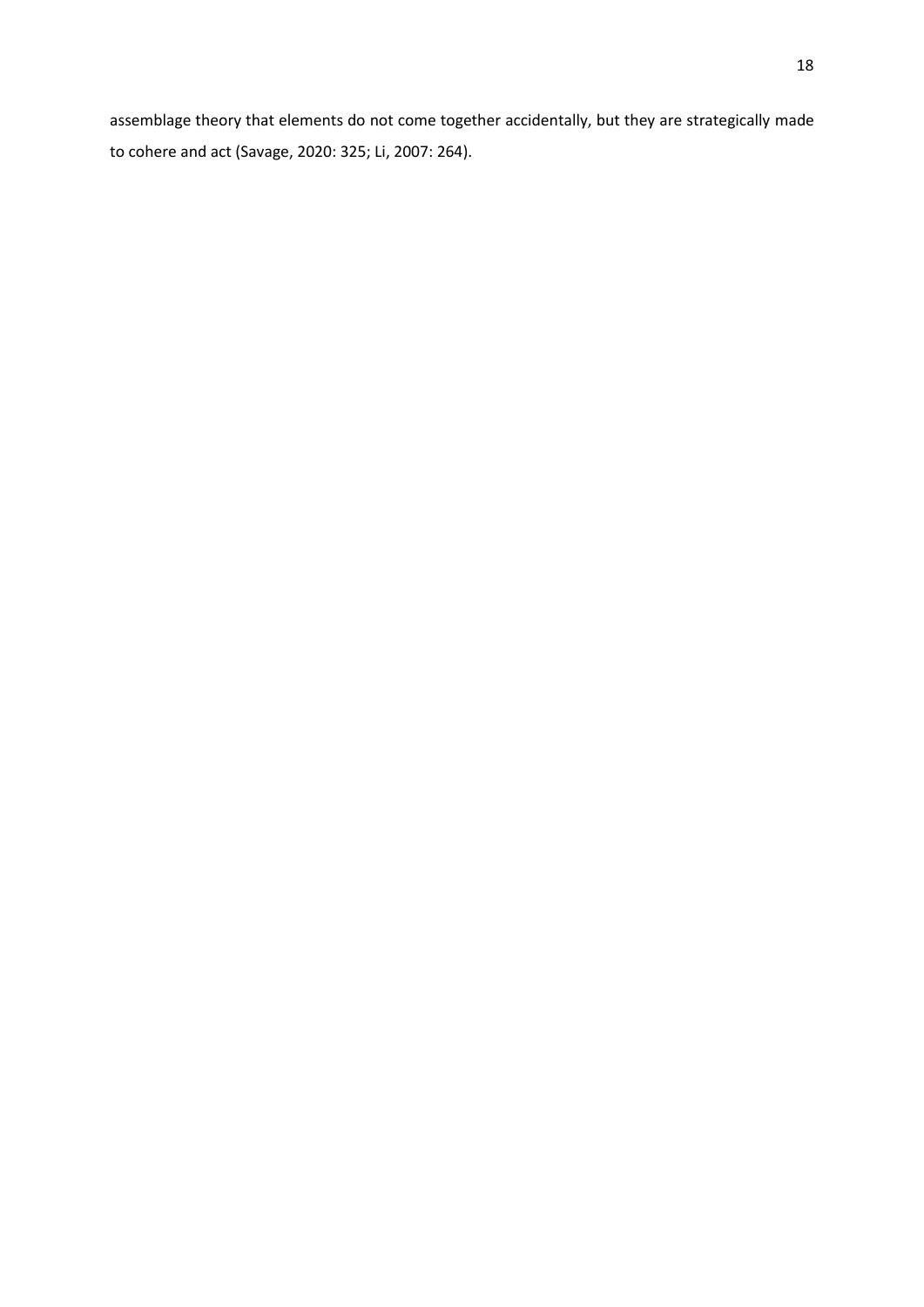# **3. Multi-stakeholder alliances simplifying the complexity of DRC's cobalt**

#### **3.1.Responsible cobalt sourcing initiatives**

Although cobalt mining has been taking place in the DRC since 1924, the demand and the mining production of the mineral increased rapidly at the end of 2015 (BGR, 2019: 2-3). Since this increase in demand, the governance formation of the cobalt mining sector in the DRC has been reshaped, which is exemplified by the recent emergence of a range of multi-stakeholder initiatives. The governance formation now includes a multiplicity of bodies including DRC state actors, international state actors, non-governmental organizations, civil society actors and corporate actors. The increased presence of international actors along with foreign investments can be explained due to the increased global relevance of cobalt. The active participation of non-state actors especially increased after Amnesty International published a report in 2016 unveiling the hazardous working conditions and issues of child labour characterizing the cobalt sector in the DRC (Carter & Sturmes, 2020: 17). This report, and a range of media and NGO reports that followed, contributed to the increased public pressure on both state and non-state actors to guarantee responsible supply chains (Chen, 2021: 150-151; Calvão et al., 2020: 3). Chen (2021) demonstrates this through an in-depth case study of the transnational cobalt refiner Huayou Cobalt, who responded to the alleged human rights violations through creating new alliances with other public and private actors. Besides forming alliances, which I will elaborate on below, these actors have brought together a range of material elements. The elements which I have identified as being most relevant include the DRC Mining Code, introduced in 2002 and revised in 2018, and the OECD Due Diligence Guidance, first introduced in 2011, together with its corresponding and follow-up reports. These material elements have been brought together by the actors of the assemblage with the aim to have a governance effect under the new label of making the cobalt supply chain more responsible.

This responsible cobalt assemblage is exemplified by a range of multi-stakeholder responsible sourcing partnerships that have recently emerged, including both public and private actors. These partnerships include the Fair Cobalt Alliance, the Global Battery Alliance's Cobalt Action Partnership, and the Mutoshi Cobalt Pilot Project, which later became the foundation of the Enterprise Générale de Cobalt. I will first introduce these initiatives separately, after which I will demonstrate the overall similarities in how they have carried out the assemblage practice of rendering technical through creating a common (a) problem, (b) solution and (c) beneficial results.

The Fair Cobalt Alliance (FCA) is an action platform which was launched in 2020 by the Impact Facility, Fairphone, lighting company Signify and the above-mentioned transnational cobalt refiner Huayou Cobalt. The Impact Facility (n.d.-a) proclaims to be "sustainability experts with a new approach to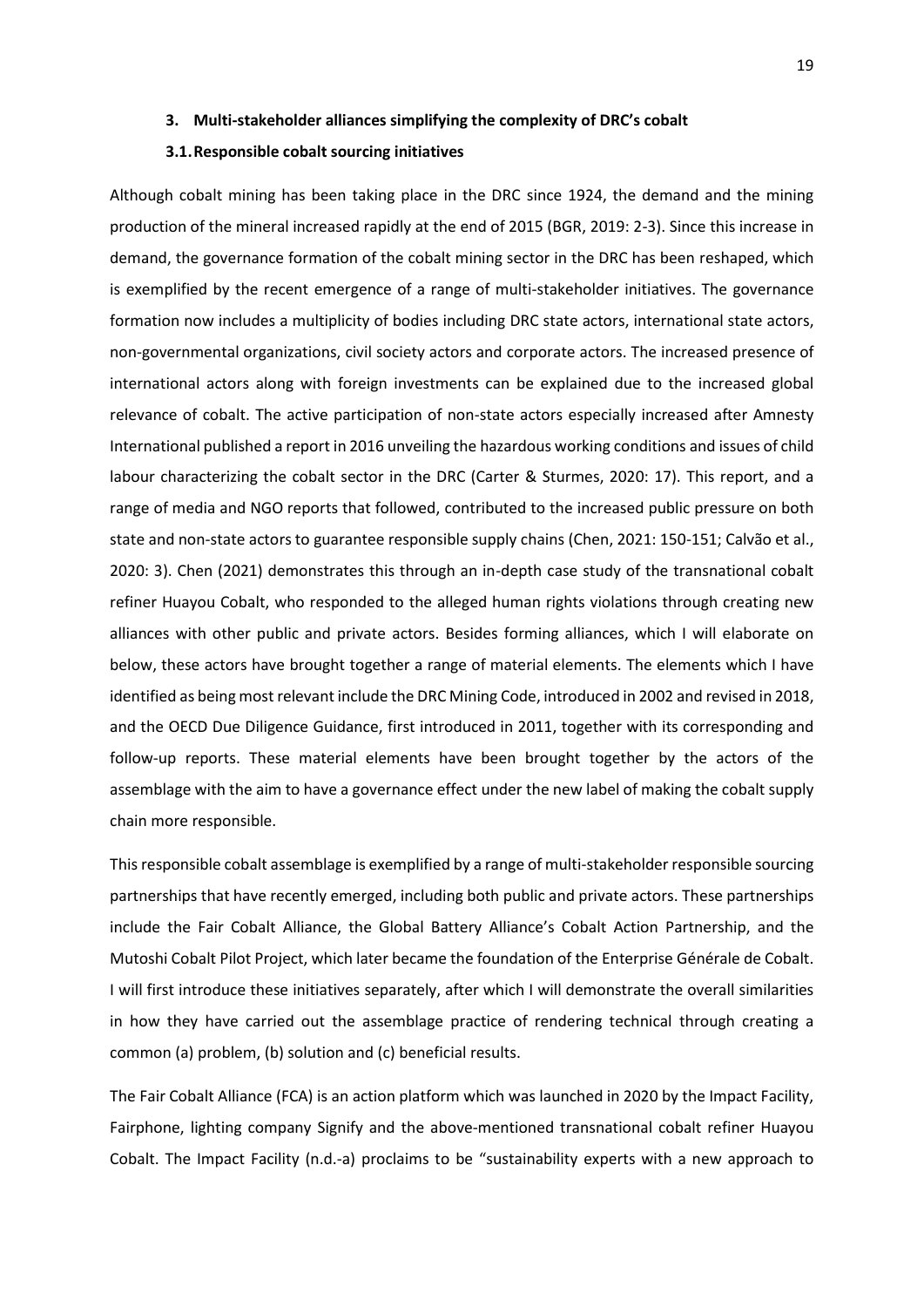transforming mining communities". As an industry actor, Fairphone (n.d.-a) is "changing the electronics industry from the inside" through working together with suppliers and local communities. Any actor along the global cobalt supply chain is invited to join this initiative, which now includes fourteen members ranging from governments to industry players and civil society organizations. The aim of the alliance is to bring these actors together and work towards a fair electronics industry through responsible sourcing. The three main objectives of the alliance are: professionalizing artisanal mining, ending child labour, and increasing alternative household incomes (Carter & Sturmes, 2020; Lempers, 2020).

The Cobalt Action Partnership (CAP) is a multisectoral public-private coalition, established by the Global Battery Alliance. The aim of this coalition is to, through collaborative action, support responsible cobalt supply chains. The activities carried out considering this goal include stakeholder dialogues, addressing and eradicating child labour and forced labour and creating a common framework for ASM cobalt. The key implementing organizations include the Responsible Minerals Initiative, Corporate Social Responsibility Europe, Fair Cobalt Alliance, IMPACT, International Institute for Environment and Development, NYU Stern and UNICEF. The CAP is further supported by over 70 members of the GBA (Global Battery Alliance, 2020). The collaboration between CAP and FCA demonstrates how all actors and initiatives aimed at responsible cobalt sourcing are interconnected. These initiatives all share the assumption that multi-stakeholder collaboration is necessary to reach their objectives (OECD, 2021b).

The last responsible sourcing partnership included in this overview is the Mutoshi Cobalt Pilot Project, which also functions as the project model for the recently launched Enterprise Générale du Cobalt (EGC) (EGC, 2021a). This project started in 2018 at the Mutoshi copper and cobalt mining concession near Kolwezi, in the province of Lualaba. The Mutoshi project was initially a commercial sourcing agreement between the mining and processing company Chemaf, subsidiary of Dubai-based Shalina Recourses, and the cooperation COMIAKOL (Johansson de Silva et al., 2019: 6). The international commodity trading company Trafigura, the international NGO Pact and sustainability consultancy KUMI also entered the collaboration, and together these actors have framed the project as a responsible sourcing partnership aimed to "ensure the safe and secure delivery of cobalt to the market" (idem: 10). This pilot project has been brought to scale through the launch of EGC in March 2021 (EGC, 2021a). EGC is a state mining company that has been appointed the monopoly for artisanal cobalt, thereby now being the sole legal buyer, with the aim to support the DRC government in formalizing ASM (ibid.). EGC published its responsible sourcing standard, whose implementation depends on a cooperation similar to the Mutoshi project: including Trafigura, Pact, KUMI, mining cooperatives and state governance services.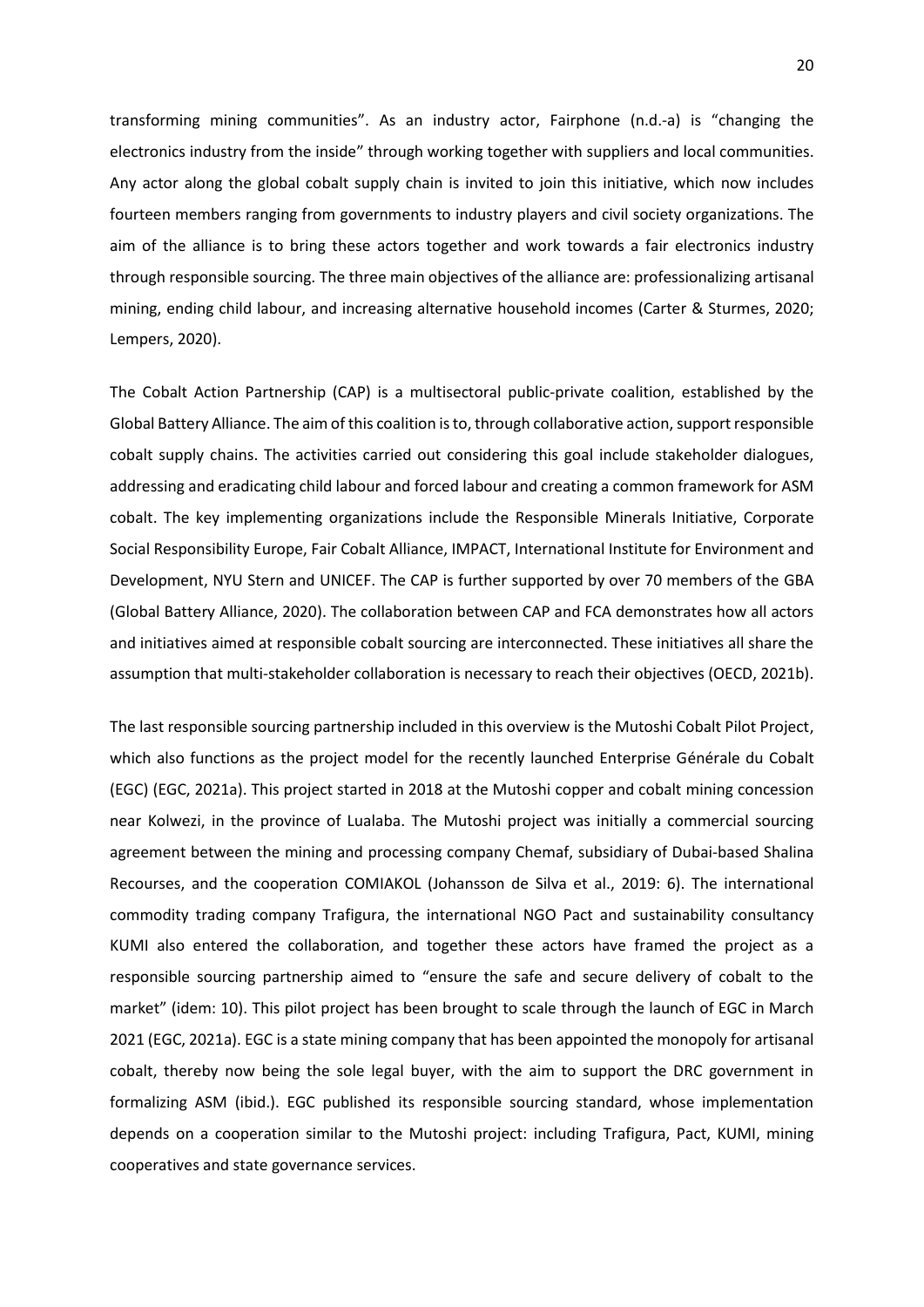The FCA, CAP, Mutoshi project and EGC all demonstrate how the objectives of a diversity of actors have been aligned under the common label of making the cobalt supply chain more responsible. The responsible cobalt assemblage enables a multiplicity of bodies, including governmental, developmental, and industrial actors, to come together. Although most actors are not necessarily new to the cobalt sector, the change is due to the new alliances that have been formed between these diverse actors. Whereas before they were working towards their objectives separately, corporate actors such as Huayou Cobalt are now actively seeking cooperation with other state and non-state actors. This change has mainly been taking place since 2015, in a reaction to increased demand for cobalt as well as increased sustainability pressures. Following Nail's (2017) structure of assemblage theory: the responsible cobalt initiatives form the abstract conditions through which various elements appear to be meaningfully related, in turn enabling new conditions of possibilities.

#### **3.2.ASM formalization as the key to development**

The above responsible sourcing partnerships share similarities in their problem definition and proposed solution to this problem. In doing so they have simplified the narrative, concealed tensions, and made the assemblage seem coherent (Li, 2007: 265; Wilhusen, 2019: 8-9).

In the DRC, 70% of cobalt is extracted through large-scale mining (LSM) and 30% is extracted through artisanal small-scale mining (ASM). Whereas cobalt through LSM is extracted through industrial machinery, in ASM cobalt is extracted manually by diggers working either independently or in small groups (Hoex et al., 2021). In contrast to LSM, the ASM sector is responsible for thousands of livelihoods and therefore forms an important economic sector for local communities (ibid.). The ASM sector in the DRC is regulated by the Mining Code, which states that ASM is considered legal if it takes place at a designated mining zone (ZEAs). However, as these zones are very limited, ASM operating on an existing LSM license with permission of the license holder is also considered legal (BGR, 2019: 12). Nevertheless, the biggest part of artisanal cobalt mining is taking place outside of these legal structures (BGR, 2021: 14). Informal ASM, irrelevant of which mineral, is largely associated with problems of illegality, poverty, and human rights abuses (Geenen, 2012). As Baumann-Pauly (2020) states in a paper for the World Economic Forum: "The prevalence of artisanal and small-scale mining (ASM) in the cobalt supply chain creates challenges for establishing responsible sourcing practices". The complexity of the DRC's cobalt sector is thereby often simplified to the shared problem of informal ASM and diggers illegally entering mining concessions to mine cobalt.

International attention for the ASM cobalt sector has increased significantly since 2016, when Amnesty International published their report unveiling the human rights violations taking place in the ASM cobalt sector in the DRC (Carter & Sturmes, 2020: 17). Numerous reports have followed, adding to the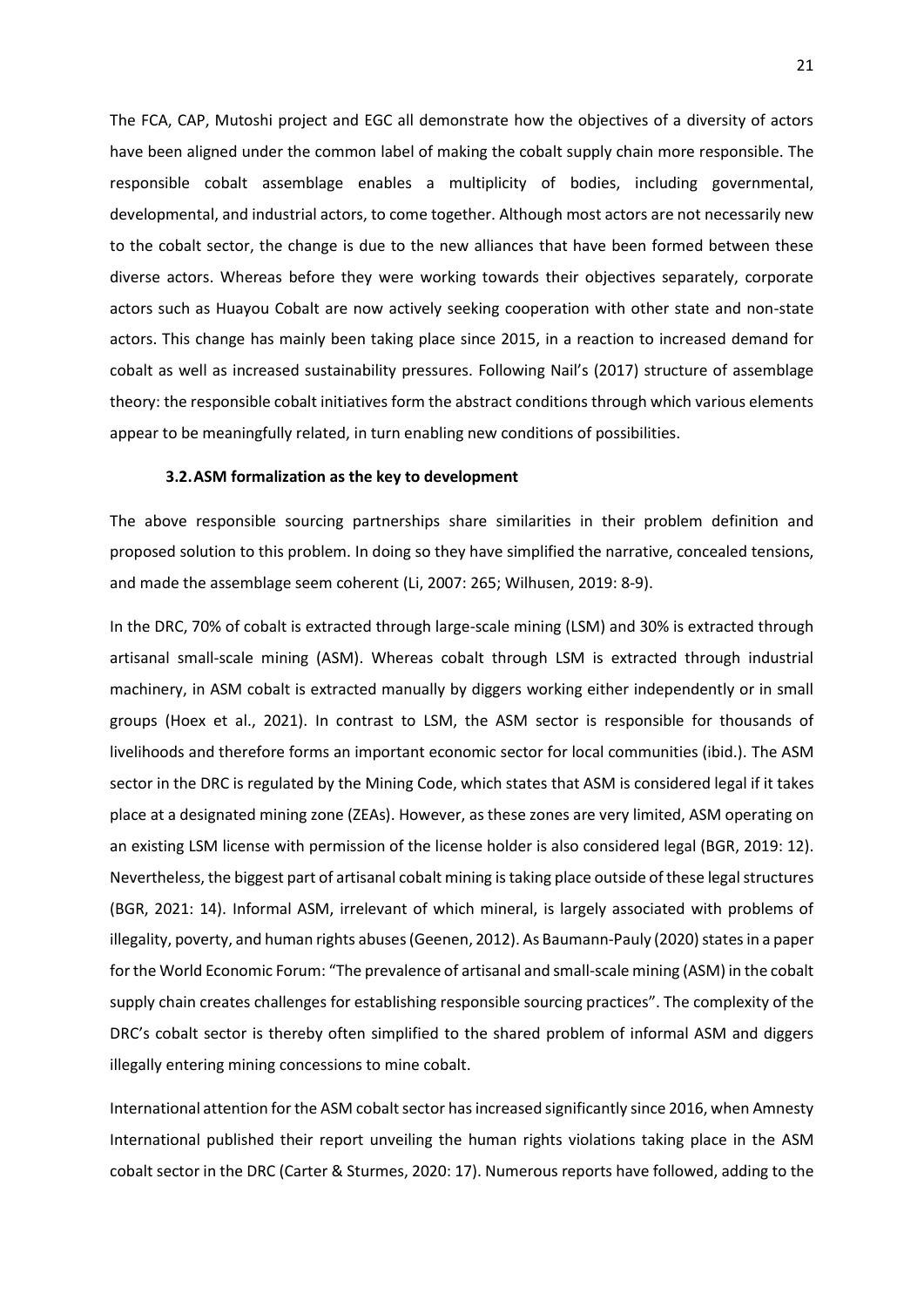common understanding that the informality of ASM is the cause of the human rights violations in the mines. Despite research demonstrating that mining is not the main driver of child labour, and that the absence of children in the mines does not solve the underlying problems causing children to work instead of going to school, child labour is still continuously being linked to ASM cobalt – further confirming the problematic nature of the informal cobalt diggers (Faber et al., 2017; OECD, 2021a: 14; De Brier, 2020).

The responsible cobalt initiatives mentioned above all emphasize a technocratic solution to this problem: ASM formalization. The formalization of ASM is promoted as the solution to address and mitigate human rights issues. A formalized ASM cobalt sector will enable the implementation of traceability mechanisms, which will in turn increase the transparency and accountability throughout the cobalt supply chain (Sovacool, 2020: 31). In contrast to the informal artisanal mining taking place now, this new reality will enable actors to control what is happening in these mines. This is believed to result in a decrease of human rights violations and an increase in positive developments in the form of social and economic benefits for the local mining communities (Baumann-Pauly, 2020: 4). The actors setting the boundaries for these formalization projects simultaneously set the boundaries for who is included and who is excluded from these projects, and thereby who is included and excluded from the assemblage. As will be demonstrated in chapter five of this thesis, diggers often have to comply to certain rules in order to enter the formalized mining sites (Katz-Lavigne, 2020: 399). However, not all diggers are willing or able to do so. This creates a gap between those that are willing and able to comply and those that are not, who are thereby excluded from the assemblage.

In order to formalize ASM, several social technologies in the form of control, traceability and due diligence mechanisms have been introduced. Social technologies can be defined as the manifestation of certain assumptions into action, in the form of programs, models and tools (Wilhusen, 2019: 4, 7). In this case the assumption of formalized ASM being a driver for development is translated into due diligence mechanisms. Due diligence has been framed as a management tool for the social problems in mineral supply chains, and thereby as a means to increase transparency, which in turn motivates actors to take their responsibility for any harm being done through their actions (Hofmann 2018: 5, 10). To give an example, the Impact Facility has created a model for responsible ASM mine sites which includes fourteen elements that are necessary for responsible ASM production practices (Carter & Sturmes, 2020: 45-47). Controlled mine access through the use of ID cards and building a wall as a border control, to keep children and unauthorized diggers out of the mines, are two of the elements included (ibid.). The Mutoshi project and the EGC responsible sourcing standard include the traceability mechanism of 'bagging and tagging', through which material sourced on the included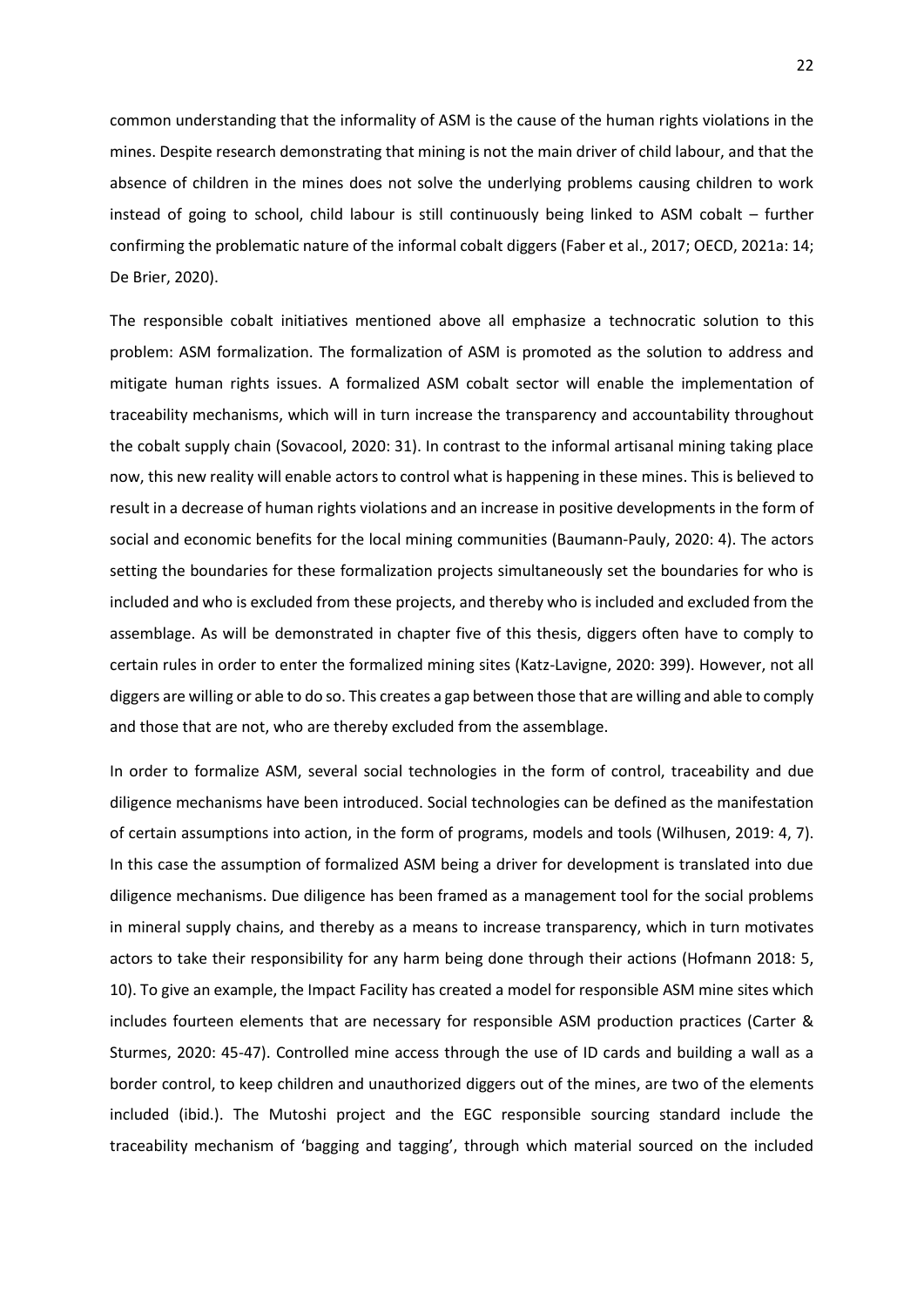mining sites are tagged and can thereby be traced through the rest of the supply chain (Johansson de Silva et al., 2019: 34; EGC, 2021b: 12).

The OECD Due Diligence Guidance also contributes to the practice of rendering technical. This practical guide for responsible supply chains can be understood as a social technology that translates the governance rationale of responsible mineral sourcing into certain types of actions in accordance with sustainable corporate engagement (Li, 2007: 265; Wilhusen, 2019: 8-9; OECD, 2016: 3). These types of actions are made practical through the five-step framework, setting out the five steps through which companies should integrate their risk-based due diligence system (OECD, 2016: 17). The Guidance and its five-step framework have become the main material element that actors refer to when carrying out responsible sourcing efforts. The Impact Facility, the Cobalt Action Partnership, the Mutoshi project and EGC all claim to be aligned with the Guidance (Johansson De Silva et al., 2019: 5; EGC 2021b: 3; The Impact Facility n.d.-b; Global Battery Alliance 2020: 5).

In this chapter I have demonstrated how new alliances and partnerships have been formed around the common label of responsible cobalt sourcing. Under this common label, the actors of the assemblage have aligned their diffuse interests and created a common understanding of the problem and solution. In doing so, the actors have actively aligned their economic interests with social sustainability pressures, enabling their involvement in the governance of cobalt mining in the DRC and thereby their power to set the boundaries for the assemblage and ensure their future supply of cobalt.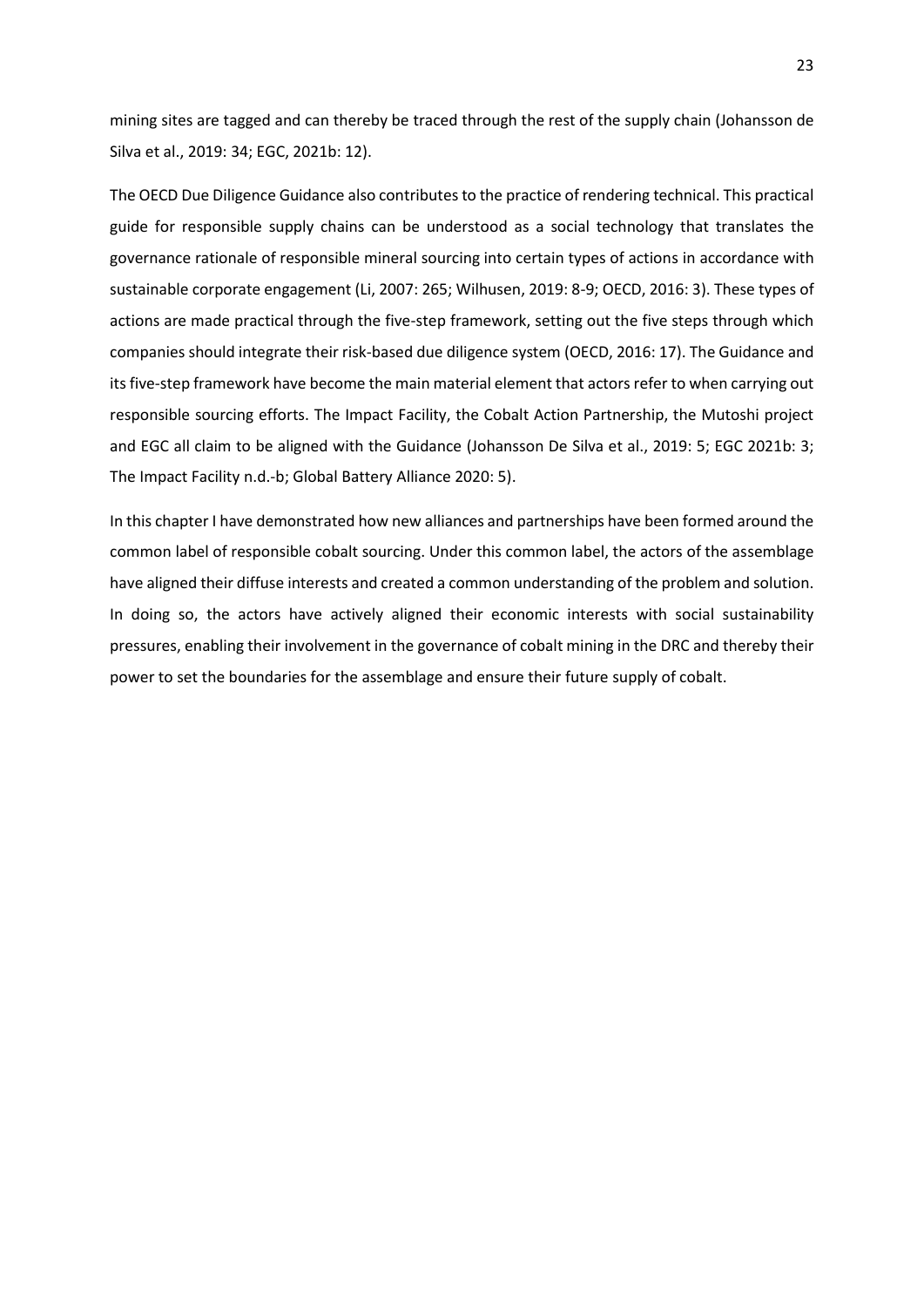#### **4. The contrast between the narratives of success and the reality on the ground**

Through the third and fourth practices, authorizing knowledge and managing failures and contradictions, the actors have further defined the boundaries of the responsible cobalt assemblage. In this chapter I start with exploring the processes through which the bodies of knowledge have been set out, which I have identified through looking at the actors responsible for the dominant discourses that follow from standards set up for the initiatives. Thereafter I will touch upon the processes through which failures and contradictions are being managed, through looking at how and when actors have framed successes while simultaneously downgrading failures.

#### **4.1.The voices determining the dominant discourse**

By distinguishing between valuable and less valuable bodies of knowledge, the actors of the assemblage are able to construct and align the dominant discourse with their objectives (Müller, 2020: 423; Wilhusen, 2019: 7). Through the discourse they use they are able to confirm assumptions and contain critiques, thereby determining outsiders' understanding of the problem and what needs to be done to solve this problem (Li, 2007: 265; Wilhusen, 2019: 7). In the responsible cobalt assemblage the dominant discourse is framed in line with corporate social responsibility, thereby seeking solutions through the use of business terms (Wilhusen, 2019: 7). In this context, locally led processes in the ASM sector are overlooked as a result of foreign corporations, together with the Congolese state, taking the lead (Radley & Geenen, 2021).

The Mutoshi Cobalt Pilot Project and the EGC both draw on the knowledge of industry actors, whereas the voices of local communities are excluded. The actors leading the Mutoshi project have framed the project as a success story of ASM formalization leading to social and economic benefits for mining communities. However, as the project was initially a commercial sourcing agreement it did not include specified socio-economic objectives, making it impossible for the actors to fully evaluate the local economic impact of the project (Johansson de Silva et al., 2019: 6). Furthermore, the implementing actors have downplayed several limitations of the project in order to be able to frame the project as a success, which will be further elaborated on in the second part of this chapter. Despite these acknowledgments, the experience that came out of this project has been deemed 'valuable' by the implementing actors and through its framing as a success story it now functions as a model project for EGC's responsible sourcing standard (Trafigura, 2020).

The EGC Responsible Sourcing Standard has been framed by the EGC themselves as the first responsible ASM cobalt sourcing standard in the DRC. The standard has been set up by the EGC Technical Committee, including representatives of EGC and Pact (EGC, 2021b). The project builds on Pact's experience with transparency and traceability programs in other mining sectors in the DRC,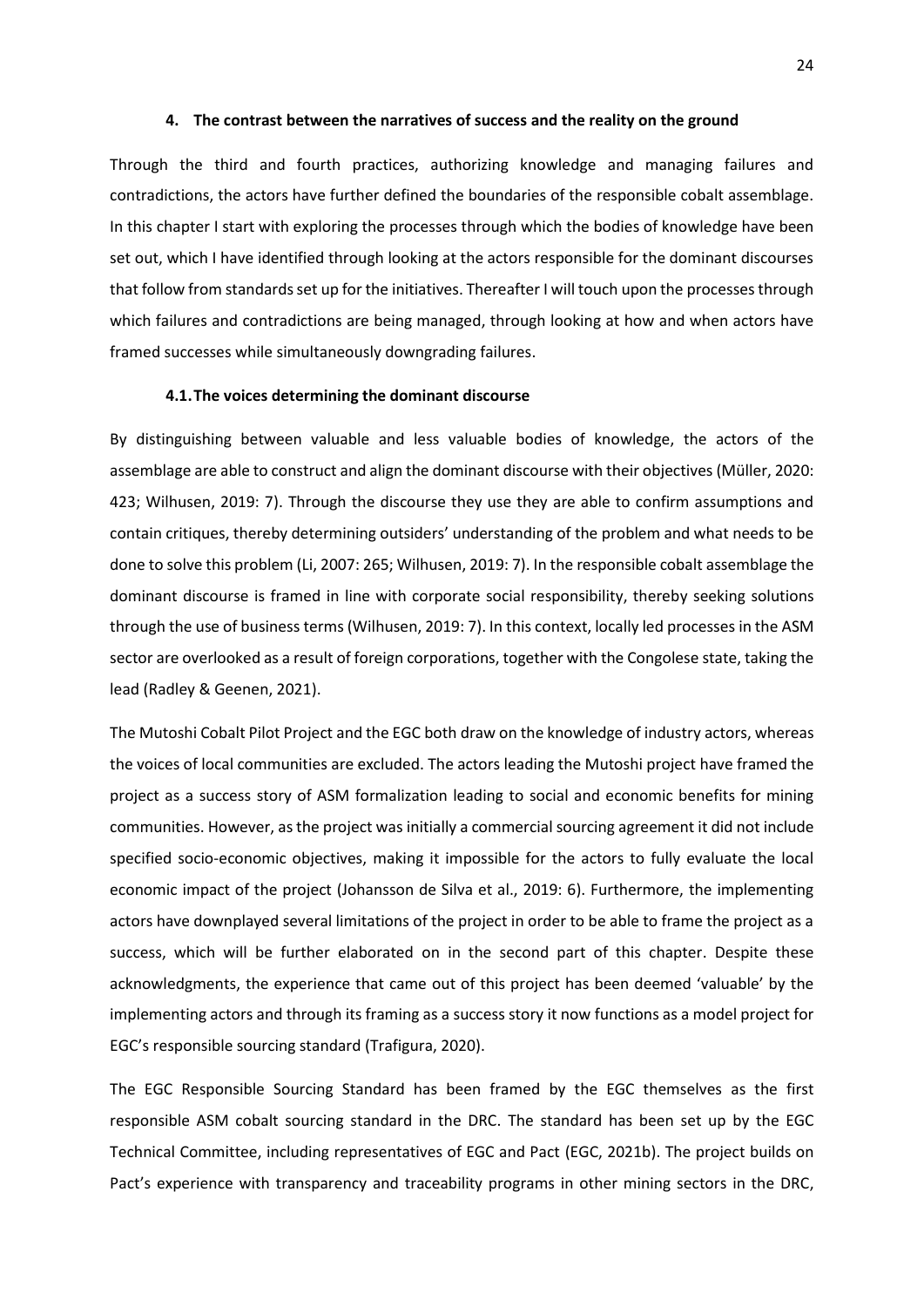including the implementation of the ten-year-old iTSCi (Tin Supply Chain Initiative) traceability scheme in the 3T minerals sector (Hoex et al., 2021). Building on the knowledge derived from Pact's experience legitimizes the involvement of the same actors in implementing similar programs in the cobalt mining sector. However, existing traceability schemes such as iTSCi have received critiques about effectiveness and unintended consequences as well. These critiques mostly flag a lack of transparency and a monopsonic situation leading to miners' distrust of the program and a lack of incentive to join formal mining (idem: 33-34). Whereas this experience has provided lessons that can be taken to improve responsible cobalt initiatives, at the moment EGC seems to risk repeating similar caveats that can limit the program's effectiveness (ibid.). This risk can be identified due to the fact that the program builds on industry and expert knowledge, whereas the knowledge from local voices has not been included in this first phase of drafting this responsible sourcing standard. Trafigura (n.d.) mentions that the standard reflects the perspective of all stakeholders, including local stakeholders through the representatives of the mining cooperatives. However, cooperatives often do not represent the miners' interests, which are therefore not included (Mancini et al., 2021: 9). As Sovacool (2021: 281) states: "mining cooperatives, intended to support local miners, have in one other sector (South Kivu) done the opposite and become tools furthering the exploitation of miners at the hands of the elite*".* The basis of the EGC Responsible Sourcing Standard shows that the bodies of knowledge from an industry actor and an international NGO are prioritized over local bodies of knowledge, legitimized through framing previous experiences as success stories.

These examples of authorizing knowledge are in line with Radley and Geenen's (2021) case study on the transfer of value in the DRC's gold sector. They demonstrate how artisanal mining is being deliberately devalued, both materially and discursively, while the value transfer to foreign firms is prioritized (idem: 4). Through a business-development discourse the Congolese state and foreign corporations are able to control the growth of artisanal mining, by making artisanal mining a part of industrial mining rather than cultivating local actors and locally led processes (idem: 10). On the one hand this takes place through material elements: the DRC Mining Code favours industrial mining over artisanal mining as it states that artisanal mining is only legal on designated zones, which barely exist and the few that do exist are located in non-resourceful areas (idem: 11). Artisanal miners digging in industrial mining zones are 'tolerated' if the concession owner signs an agreement with a mining cooperative, locating the power with the mining companies rather than the artisanal miners. On the other hand, artisanal mining is devalued discursively, through emphasizing the illegality of artisanal miners (ibid.).

In this section I have demonstrated how framing pilot projects such as the Mutoshi project as a success creates a legitimizing discourse around the necessity of ASM formalization and the successful benefits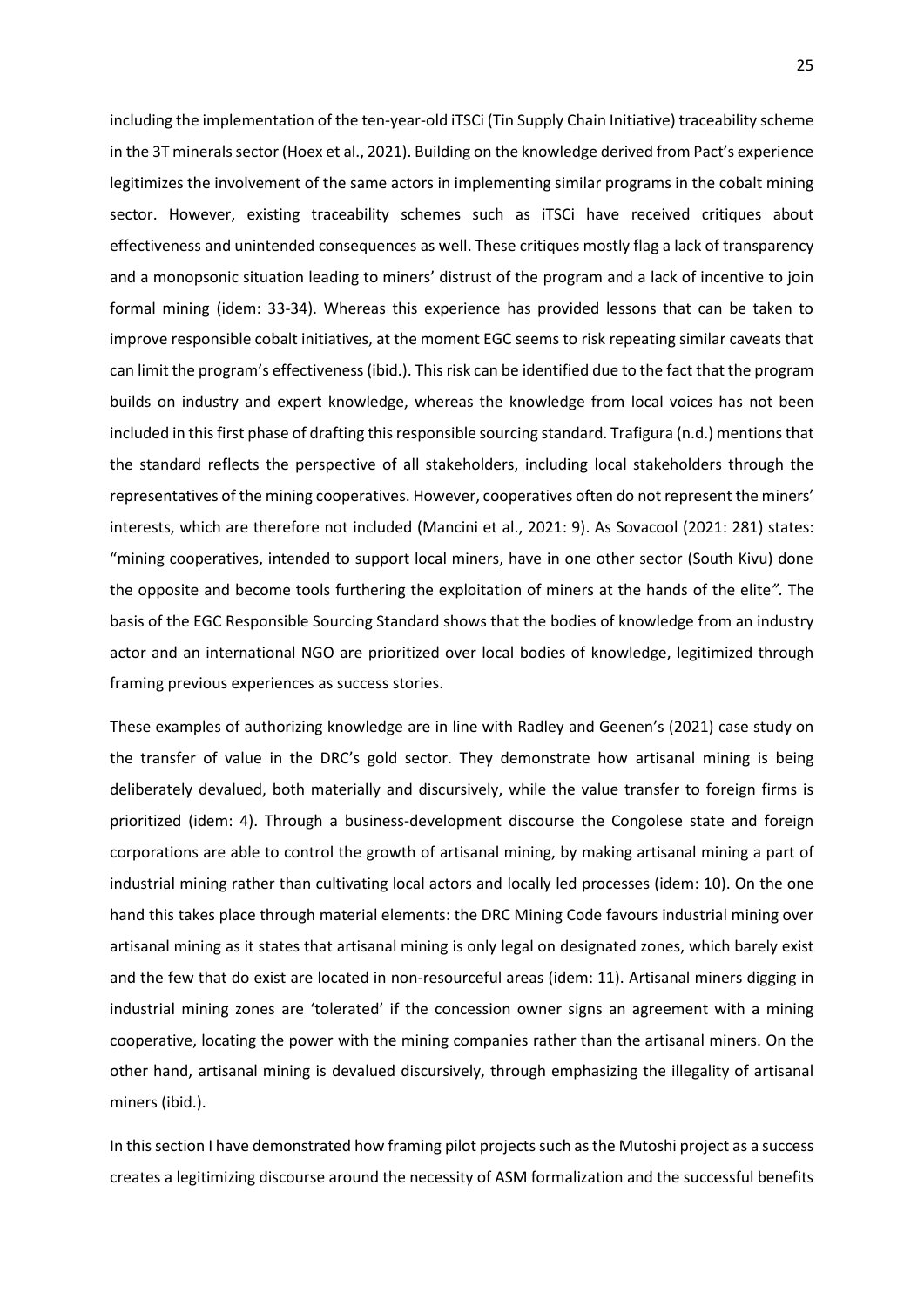that follow. The EGC is able to continue through this discourse and build on the experiences of the actors implementing the Mutoshi project and projects in other mineral sectors, further confirming the assumption of corporate social responsibility that business solutions function as the key to create local benefits (Wilhusen, 2019: 7). Through authorizing knowledge mining companies and the DRC state have created a discourse in line with industry objectives, thereby setting the boundaries for what is deemed necessary in the ASM cobalt sector in the DRC. These initiatives are based on global industrybased knowledge together with global sustainability knowledge from international NGOs, reflecting the interests of industry and international actors rather than the interests of local communities.

# **4.2.Limitations and unintended consequences of top-down initiatives**

Besides looking at how elements have come together, an assemblage approach enables me to look at the effects that follow from how the assemblage is able to act (Demmers & Gould, 2020: 373). Contrary to the picture the responsible cobalt assemblage draws, a gap can be identified between the local realities and the responsible sourcing initiatives. Pilot projects, such as the Mutoshi project, are framed as successes although in reality the promised developmental effects on the ground are limited. Regardless of this contradiction, companies are able to secure their cobalt supply and their 'responsible' reputation (Deberdt & Le Billon, 2021: 7-8). The limited effects on the ground are often a result of the inherent limitations of western-based, top-down initiatives (ibid.). Besides, there are often unintended negative consequences that follow from responsible sourcing initiatives (Calvão et al., 2021). Through this section I will explore how these failures and contradictions have been ignored or downplayed, and thereby managed, by the actors of the responsible cobalt assemblage.

There are several failures and contradictions of the Mutoshi project that exemplify recurring limitations of top-down foreign led formalization efforts. As Calvão et al. (2021: 7) argue, "efforts to formalize ASM inadvertently restrict the flexibility and freedom of these miners". Formal mining takes place in fixed areas and includes fixed cobalt prices, both reducing the negotiation power of miners compared to their negotiation power in informal mining. Besides, both elements contribute to governmental and industrial actors being able to control where, when, and how artisanal mining takes place. The Mining Code states that ASM is only legal in designated zones, which are appointed by the government (Zeuner, 2018: 4). In these designated areas the cobalt prices are fixed, set by the cooperative and the mining company and argued to ensure financial security in the face of price volatility. However, the Mutoshi project demonstrates the downside of the flexibility artisanal miners have to hand in when joining formal initiatives. At a certain point, the cobalt price was lower in Mutoshi than in surrounding informal markets, leading to miners seeking options outside of the Mutoshi project (idem: 4; Johansson de Silva, 2019: 15). Besides a decline in the miners' income, Chemaf withdrew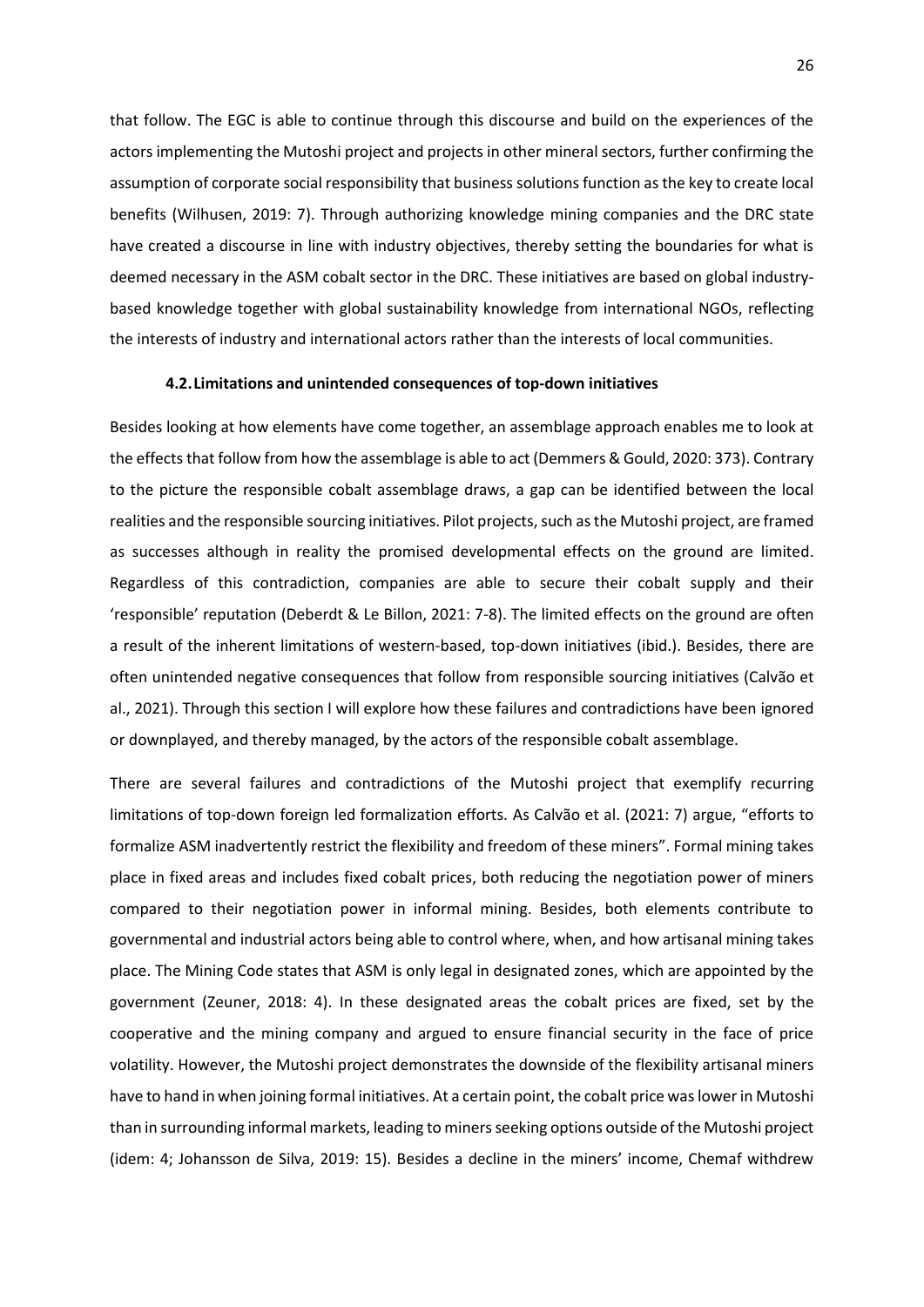several services in 2019 that provided security and safety for the miners. The withdrawal of services and the final closing of the project in 2020 demonstrate the vulnerability of the project, which negatively influences the promised long-term impact (Deberdt & Le Billon, 2021: 8).

This demonstrates that when faced with challenges, in this case a drop in the world market price of cobalt, the artisanal miners are often the ones impacted the most, both in terms of human and financial security (Deberdt & Le Billon, 2021). This is a part of a trend Calvão et al. (2021) identify in corporate-led formalization efforts where, through incorporating ASM on LSM concessions, reputational and price fluctuation risks are being outsourced from the corporations to the miners. First, the reputational risk is managed as accidents are not likely to take place in these controlled areas, confirming the companies' responsible reputation. Second, price fluctuation risks are managed through fixed prices. However, in the case of the Mutoshi project, the miners paid the price of market fluctuations despite promised financial security. Although responsible sourcing partnerships to a certain extent do succeed in improving miners' health and work safety, the promised financial security often remains absent (Calvão et al., 2021: 5). This limitation is managed by the Mutoshi project through emphasizing the benefits for the local communities in a narrow definition of human security, focussing on the improvement of miners' health and work safety and not on financial security (ibid.).

Besides financial insecurity, the DRC's mining sector is characterized by several other existing challenges that go beyond due diligence and are often not addressed or included in responsible sourcing initiatives. For example, Deberdt and Le Billon (2021: 10) demonstrate how the focus on limited terms of human security limits the responsible sourcing initiatives' attention for the interconnectedness and competition between artisanal and industrial mining in the cobalt sector. Furthermore, as Mancini et al. (2021: 7) flag, although the Mutoshi project claims to have avoided child labour, there is no information on the presence of children in the surroundings of the mining site. Chen (2021: 168) highlights the same caveat in Huayou Cobalt's activities towards a responsible cobalt supply chain. Although the refining company, which forms a part of the FCA, has put due diligence mechanisms in place for the risk of child labour, there is lack of public information on the company's management strategies of other risks (ibid.). Emphasizing measures taken for one specific risk obscures the lack of measures taken for other risks, providing a skewed image of the reality. Furthermore, a successful formalization effort in one mining site does not reflect an improvement in the artisanal cobalt mining sector as a whole. The emphasis on a singular success story also contributes to a skewed image of the reality. However, bringing these pilot projects to scale is complex as not all mining sites are as accessible as the ones chosen for pilot projects. As Diemel and Cuvelier (2015: 152) flag, projects risk being implemented where there is the highest chance of success rather than where these projects are most needed. These challenges all demonstrate the limitations of ambitious formalization projects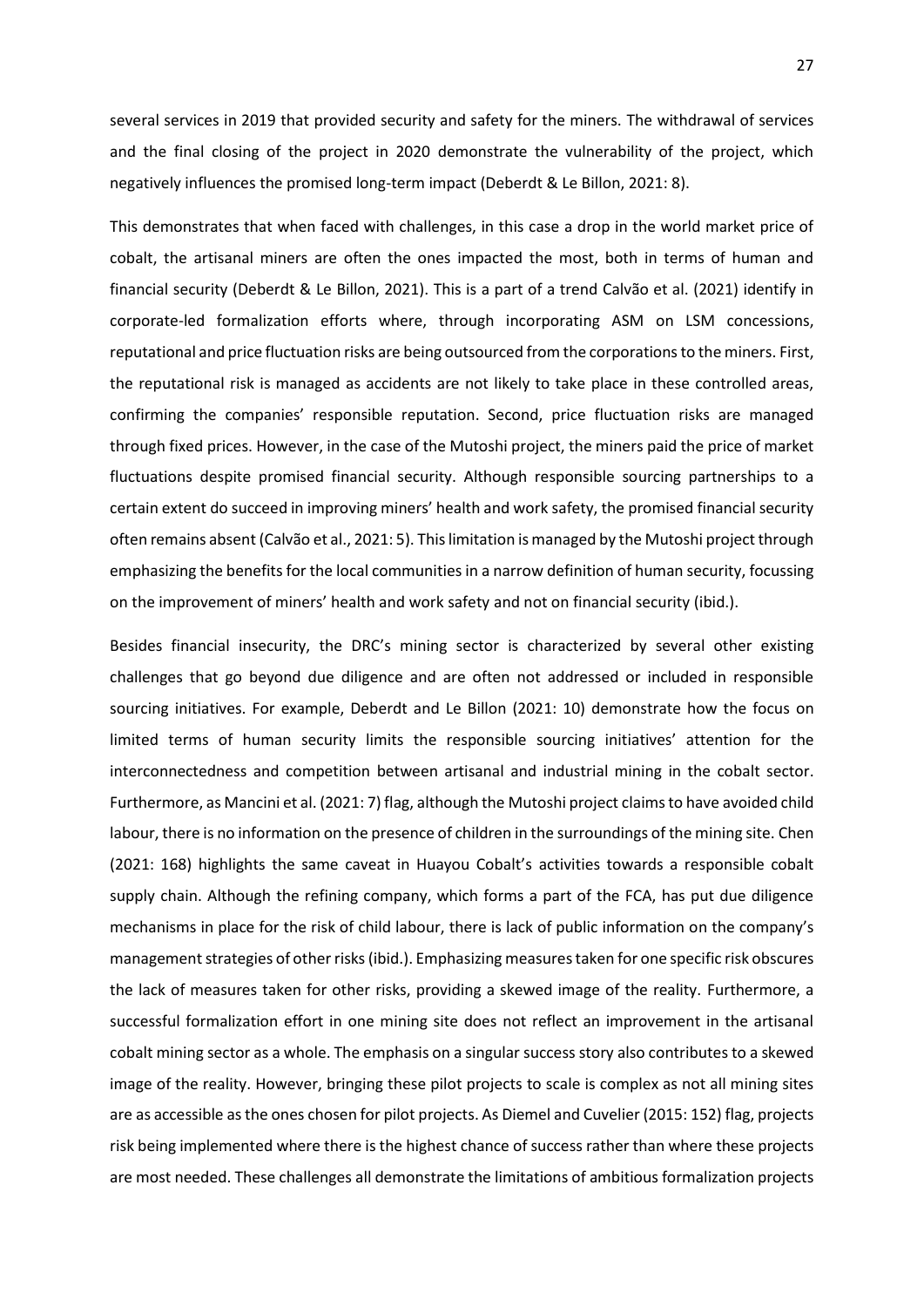such as EGC, despite them being pictured as success stories which enables and legitimizes the continuation of these projects.

As Calvão et al. (2021: 7) argue, formalization can function instrumentally as it enables industry and state actors to 'control' how and where ASM miners operate, thereby managing reputational and price fluctuation risks. In the meantime, the contradictions of these initiatives support a common critique of ASM formalization, which has mainly been raised in the case of 3T ASM formalization but now risks being repeated in cobalt ASM formalization. This critique concerns the question of who pays the price for these formalization and traceability programs. As has been demonstrated in the case of 3T, the ASM miners often pay the price while industry and state actors meet their economic and reputational objectives. Furthermore, the complexity of the mining sector and the lack of state capacity lead to challenges beyond due diligence, which will not be fixed merely through solutions that are made to seem more successful than reality shows us.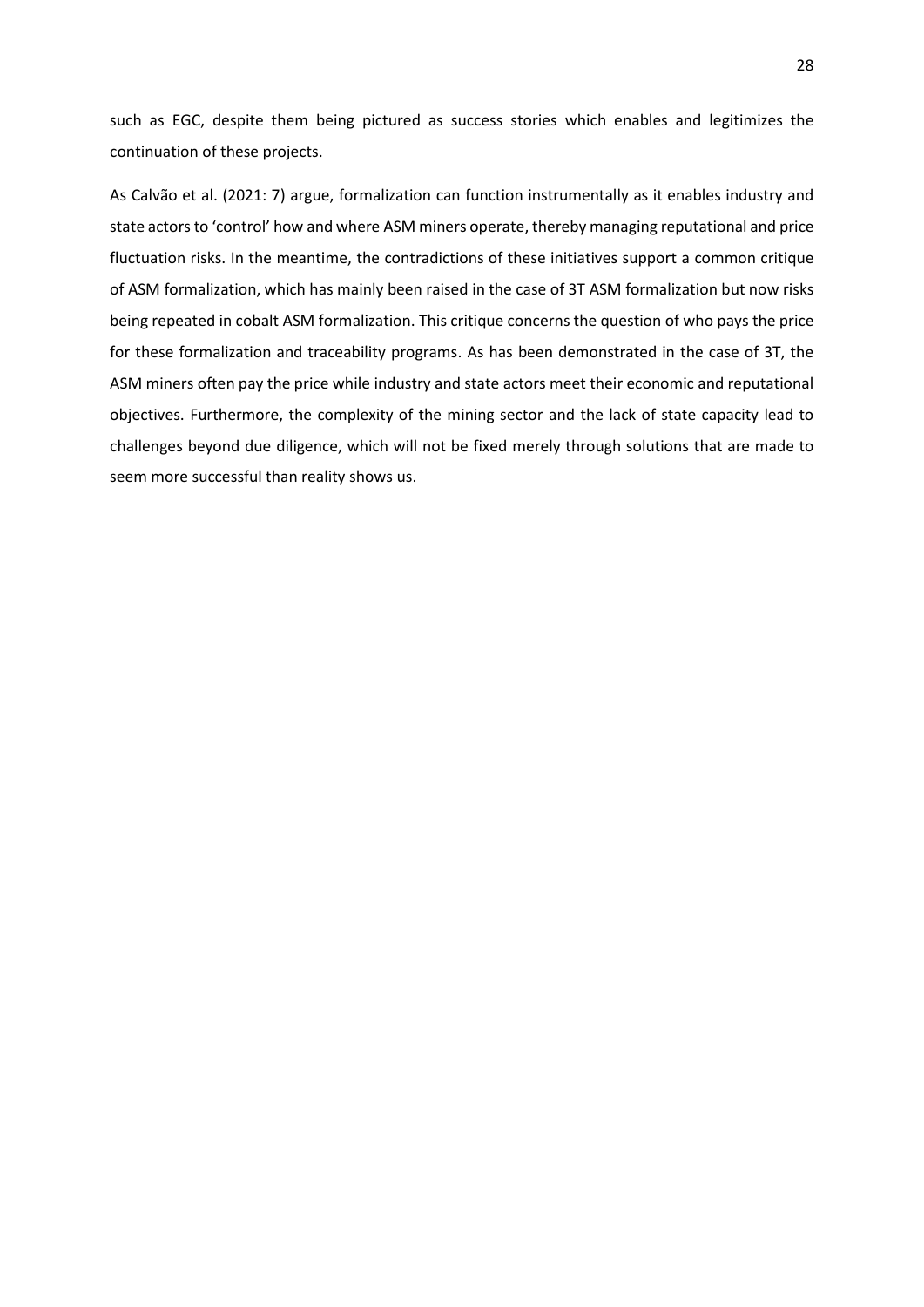# **5. What stories are told and what stories are not**

The practices of anti-politics and reassembling are the last two practices I will explore. I will start with the processes through which actors have reposed political questions in order to shut down certain debates and encourage others, thereby defining the boundaries of the governance agenda. Thereafter I will continue with the practice of reassembling; how new elements have been included and others have been excluded in this assemblage of responsible cobalt, and how this in turn has led to new frictions.

# **5.1.Child labour dominating the governance agenda**

There are certain narratives that have become dominant in the global discourse around cobalt, whereas others have received less attention. Through the lens of assemblage thinking we can see the power relations underlying this process; the dominant discourse is not a coincidence but rather a result of strategic considerations. Responsible cobalt sourcing initiatives and international media largely focus on the artisanal cobalt mining sites and the issue of child labour in particular. A research by Resource Matters (2019: 6) demonstrates that this focus on artisanal mining and child labour has simultaneously resulted in a lack of attention for industrial mining and the issues taking place in this sector, including issues of corruption and severe mining pollution. This has in turn influenced what is largely understood as 'clean' and 'responsible' cobalt (ibid.). Although companies along the cobalt supply chain have taken action to include risk management systems for child labour, they often lack a strategy to manage for example the risk of corruption (idem: 5).

A huge issue that has been underreported on in comparison to child labour in artisanal mining is the issue of corruption in industrial mining. The Swiss multinational mining company Glencore, one of the largest producers of cobalt, plays an active role in setting the boundaries of the governance debate. Glencore emphasizes that poverty is the cause of artisanal mining, and that "as a responsible miner, we do not tolerate any form of child or forced labour" (Glencore, 2021). As a part of their approach to responsible sourcing Glencore has also recently joined the Fair Cobalt Alliance, aiming to contribute to the ASM transformation (ibid.). However, contrary to these responsible sourcing practices, Glencore continues to play a role in the controversial corruption issues around the Israeli businessman Dan Gertler (Resource Matters, 2019: 24). In 2017 Gertler was sanctioned by the US for a range of corrupt mining deals, including deals with his close friend President Kabila in which he paid millions of dollars in return for receiving mining licenses (Callaway, 2018: 8). Between 2010 and 2012 the DRC state lost an estimated \$1.36 billion due to deals linked to Gertler's companies (Global Witness, 2017: 10). This is only a portion of the money the DRC state and its population lose to corruption every year (ibid.). However, despite the corruption sanctions against Gertler, Glencore continued its payments to Gertler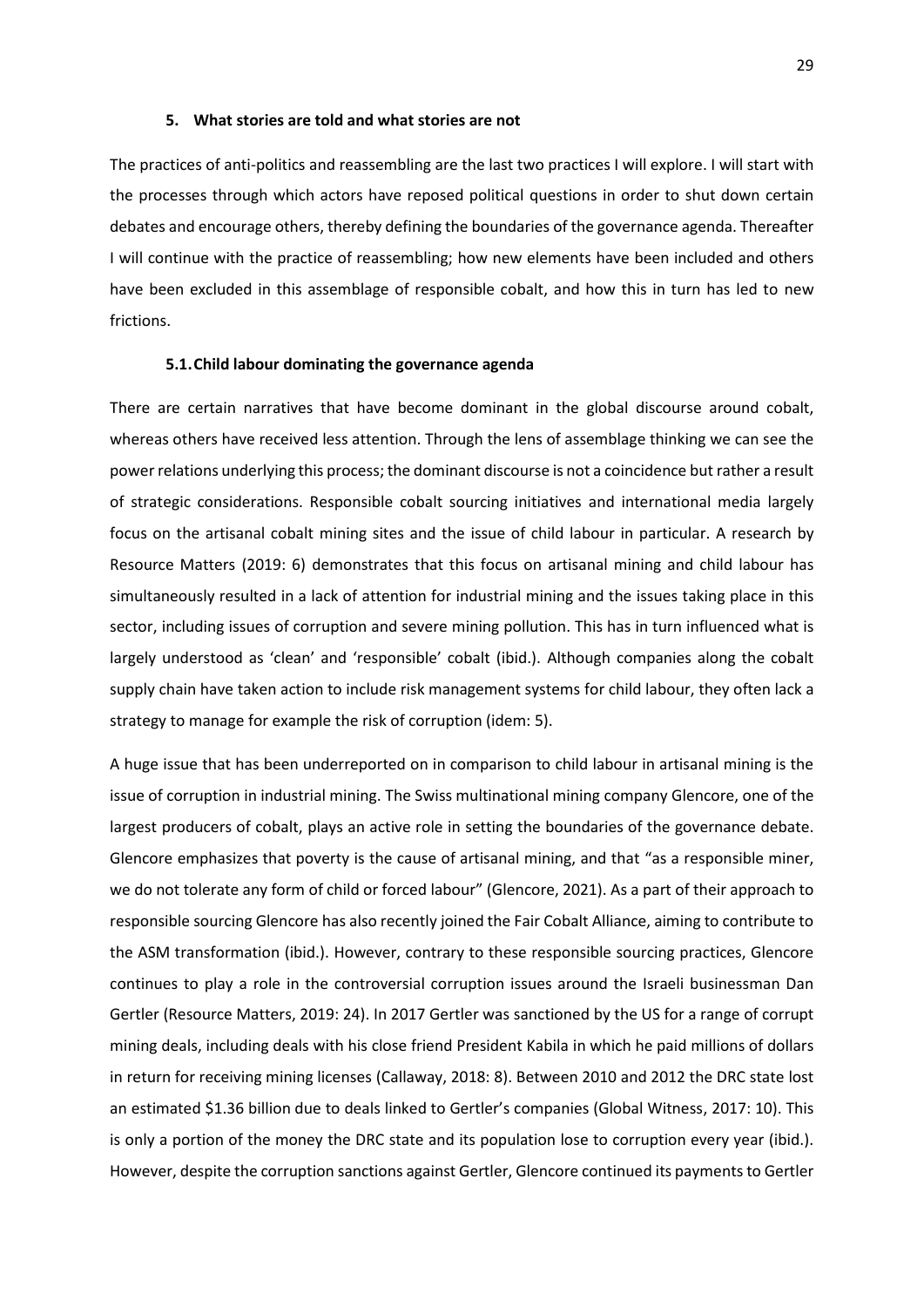in order to avoid the risk of losing their mining assets (Zeuner, 2018: 4). In contrast to their emphasis on their role as a responsible miner in the ASM transformation, Glencore did not respond to Resource Matters' questions and denies all of the corruption allegations. While shutting down debates on corruption in industrial mining the debates on child labour in artisanal mining are encouraged, further defining the boundaries of the responsible cobalt assemblage.

Filmmakers Flummerfelt and Lloyd-Davies (2021) share another story that is not new but is strikingly underreported on as well. They shed light on a research demonstrating the connections between mining pollution and birth defects in the Katanga region. Women living near industrial cobalt mining sites have a high risk of giving birth to a baby with a birth defect, such as cleft lip and cleft palate. Whereas the researchers have been working on this issue for a while, international media has failed to report on this pressing issue in industrial mining due to its one-sided coverage of artisanal mining. Furthermore, as this narrative is not convenient for the industrial actors owning the mining concessions and the governmental actors responsible for controlling these areas, they are actively preventing other actors from reporting on this issue. Flummerfelt and Lloyd-Davies share that while filming the documentary revealing this issue, the mining companies in accordance with Congolese security forces violently stopped the crew from filming, going as far as detaining one of the crew members without any legal grounding to do so (Studio 9 Films, n.d.). This story painfully demonstrates how powerful actors are able to influence what stories are told and what stories are not (Pulitzer Center, 2021).

The underreported issue of mining pollution touches upon another narrative in which the practice of anti-politics can be identified: the narrative of cobalt being promoted as an essential element of the clean energy transition. When taking a close look at the environmental and human costs of cobalt extraction it becomes clear that this debate has not become dominate coincidentally either. There is a paradox in this debate that unveils who benefits and who loses from the encouragement of this debate. The paradox of the critical minerals necessary for the clean energy transition, including cobalt as an essential component of the rechargeable lithium-ion batteries, concerns the fact that there are huge environmental and human costs that follow from the extraction and production processes of these minerals. Pitron (2018) sheds light on this dark side of clean energy and the inherent limitations of 'sustainable mining'. In contrast to the mainstream narrative of clean and green energy, the mining industry is actually the second most polluting industry, mainly due to the large amount of chemicals and water necessary for mining operations (idem: 33-34). These environmental costs lead to both longand short-term human costs. For example, long-term exposure to cobalt can result in miners getting the lung disease known as 'cobalt lung' or 'hard metal lung disease' (Hoex et al., 2021: 19). The connection between mining pollution and birth defects elaborated on above demonstrates the human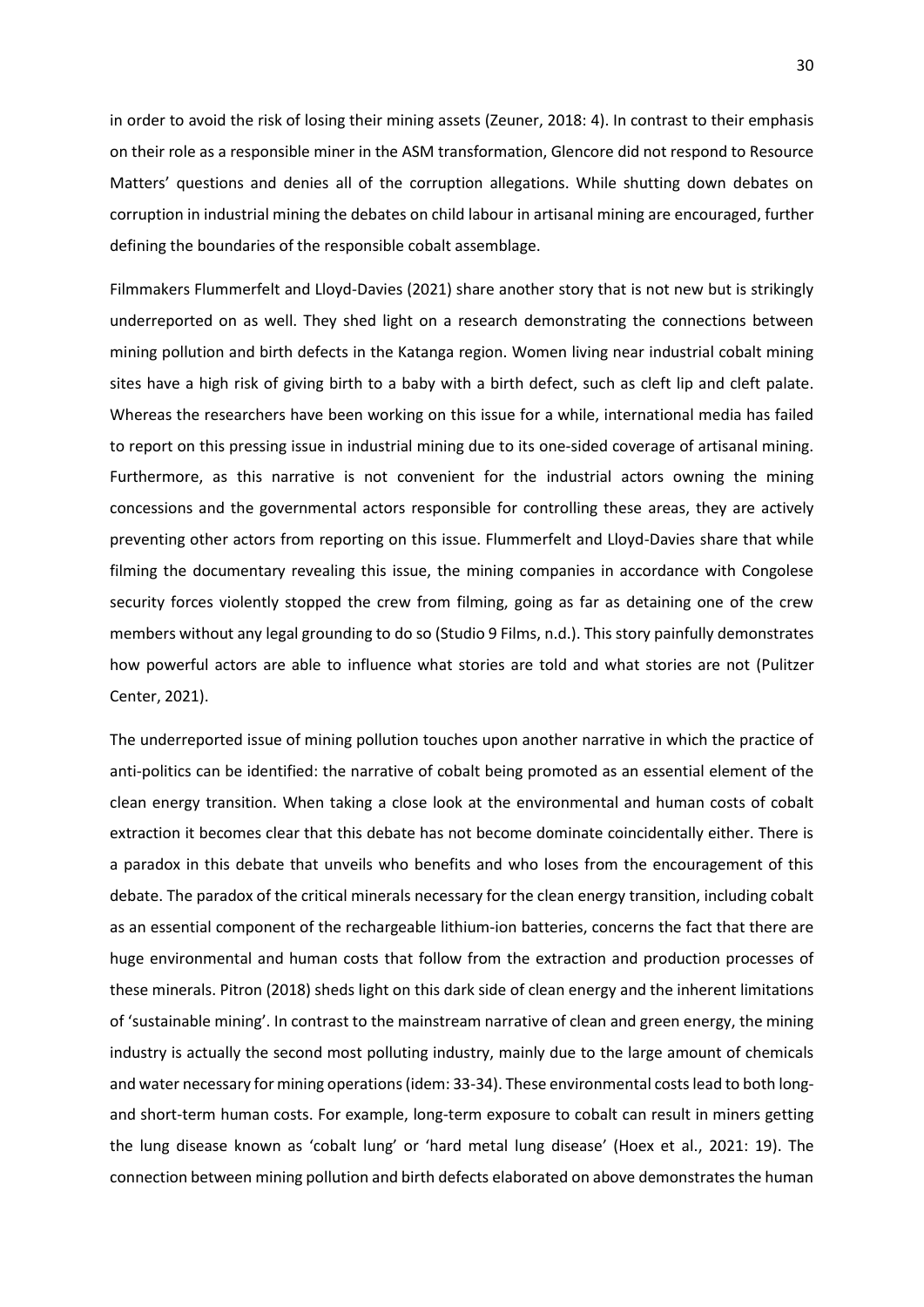costs that can be identified on the short term. Despite the known costs, the industries dependent on these minerals continue to focus on the narrative of clean energy technologies, and the corresponding dependence on the DRC as the provider of cobalt powering these technologies, as the sole solution for the necessary energy transition. This leads to a vicious circle in which the minerals necessary for a sustainable future increase the unsustainable practices they are supposed to solve. Alternatives such as investigating the cobalt mining reserves in Europe or the obvious solution of decreasing consumption patterns in order to decrease the cobalt demand are kept in the dark (Arian et al., 2021). Through this section I have demonstrated how the actors of the assemblage have been able to make the narratives that are convenient for their activities resonate and receive international attention, whereas the inconvenient narratives are actively shut down.

# **5.2.The responsible cobalt (re)assemblage**

All the above practices of assemblage have demonstrated the changing dynamics of the boundaries of the responsible cobalt assemblage. Through exploring the last practice, reassembling, I will demonstrate how new elements have been included in the assemblage, how their inclusion has been normalized, and how this in turn has led to new frictions. This supports Nail's (2017: 26) argument that the external relations and the concrete embodiment of an assemblage are mutually transformative. In the changed context characterized by increased sustainability pressures and the clean energy transition there are two concrete elements that have been included in this assemblage, whereas they were previously excluded from the cobalt governance: artisanal mining and industrial actors.

The problematization of ASM has previously led to actors excluding ASM from their cobalt supply chains. This has not just been the case of cobalt, but for artisanal mining in general. For example, in the case of 3TG the Dodd-Frank Act in the US led to a de facto embargo on artisanal 3T mining from the DRC. This unintended consequence of the responsible sourcing regulation had devastating consequences for the livelihoods in the DRC dependent on artisanal 3TG mining (Deberdt & Le Billon, 2021: 7). Partly due to the lesson learnt from this situation, and as a response to increased mineral demand, a shift has taken place from disregarding ASM to incorporating ASM in supply chains (Fairphone, n.d.-b). Whereas previously it was merely the challenges of ASM that received attention, there is now a lot of attention for the developmental potential of ASM. ASM has thereby become a main focus of responsible sourcing efforts, and an important element that has been included in the responsible cobalt assemblage (Johansson de Silva, 2019: 10). However, incorporating ASM on LSM sites leads to new tensions as well. In order to join the formal ASM structures miners have to comply to access payments and safety measures (Katz-Lavigne, 2020: 5-7). Miners that are not willing or able to do so are excluded, further enlarging the gap between those benefitting and those losing from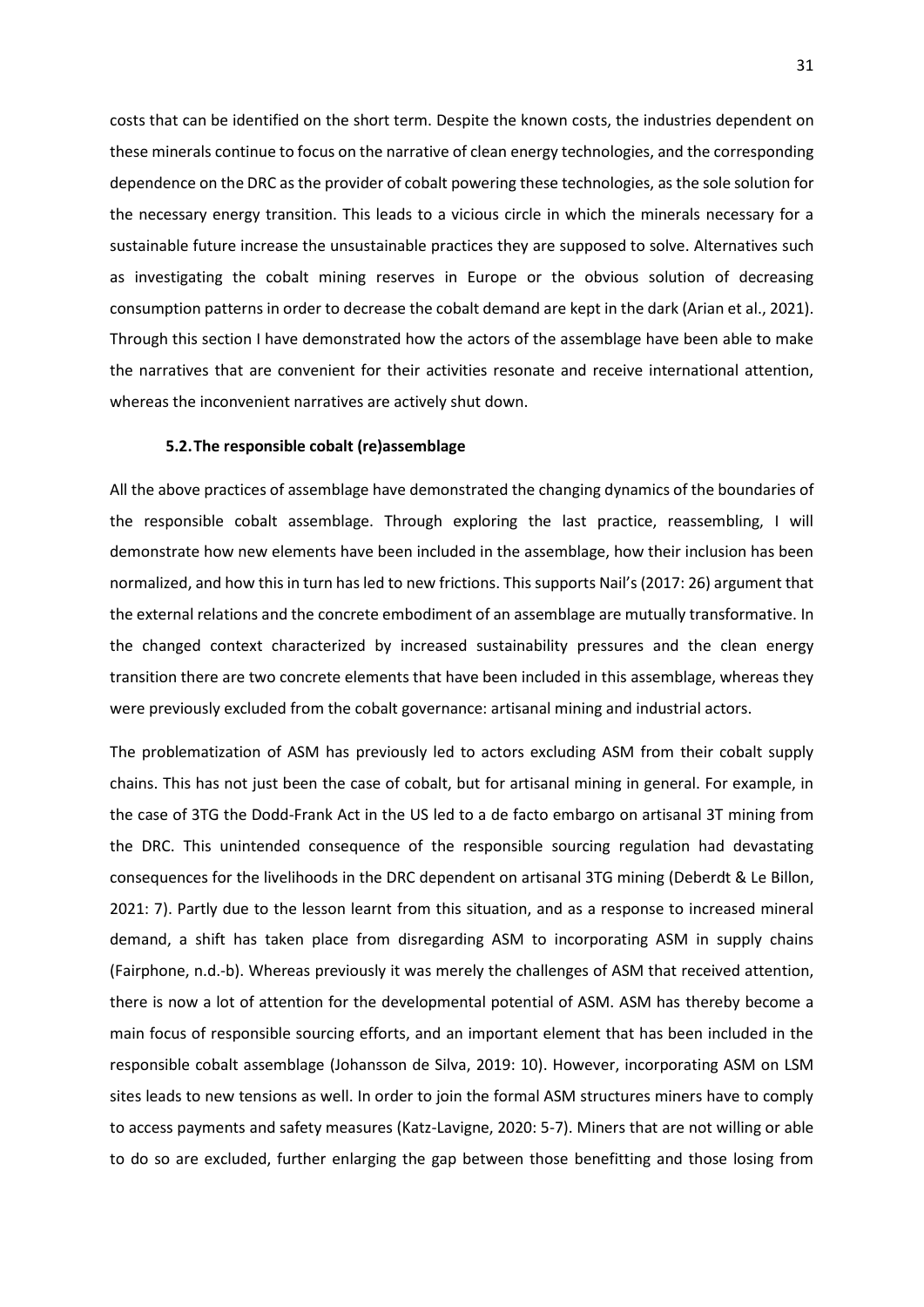formalization measures. As Katz-Lavigne (2020: 8) demonstrates, this leads to new and heightened tensions between artisanal miners and large-scale miners.

The big role of industry actors is also a relatively new element that has been included into this assemblage. As I have elaborated on in chapter two of this thesis, the global character of the cobalt supply chain in combination with neo-liberal reforms has led to hybrid-governance formations including both state and non-state actors. This is further exemplified by the OECD, who encourages the "sustainable corporate engagement in the mineral sector" through the Due Diligence Guidance and its supporting reports. This has also influenced a shift from mandatory to voluntary initiatives aimed at responsible sourcing (Deberdt & Le Billon, 2021: 1).

A shift has also taken place from a discourse focussing on conflict-free minerals towards a discourse on responsible supply chains. In 2016 Vogel and Raeymaekers wrote about the 'conflict minerals' campaign in the DRC and the role of the transnational corporate-governance coalition in reforming the DRC's 3T mining sector. Although this is still a highly relevant debate, a shift has taken place in which the minerals necessary for clean energy technologies, and with a specific focus on cobalt, are now receiving more attention than the conflict minerals (OECD, 2021a). Simultaneously, a shift is taking place from a limited requirement of minerals being conflict-free to an increased emphasis on responsible supply chains, including the guarantee of human rights protection. Whereas in 2016 the debate focussed on the 'conflict minerals' campaign, today the debate focusses on a 'responsible critical minerals' campaign. Together with the above element of the inclusion of industry actors, this fits into the pattern of corporate actors being reframed as developmental actors (Schouten & Miklian, 2020: 416).

The inclusion of the new elements of ASM and industrial actors, along with changing key terms such as the shift from conflict-free to responsible minerals, has created new possibilities as well as new tensions, as the above sections have already largely demonstrated. These new elements first of all enable the debate around cobalt to receive international attention, confirming the necessity of international initiatives in this region. Due to the shifting focus from conflict minerals to responsible minerals, together with the shift towards clean energy, the actors involved have been able to rearrange themselves towards the responsible cobalt assemblage. However, due to the tensions that arise simultaneously with these possibilities, critiques have been raised regarding the question by whom and for whom responsible sourcing initiatives focussed on ASM formalization are designed. This in turn raises awareness about the effectiveness and the possible unintended consequences that follow from these initiatives.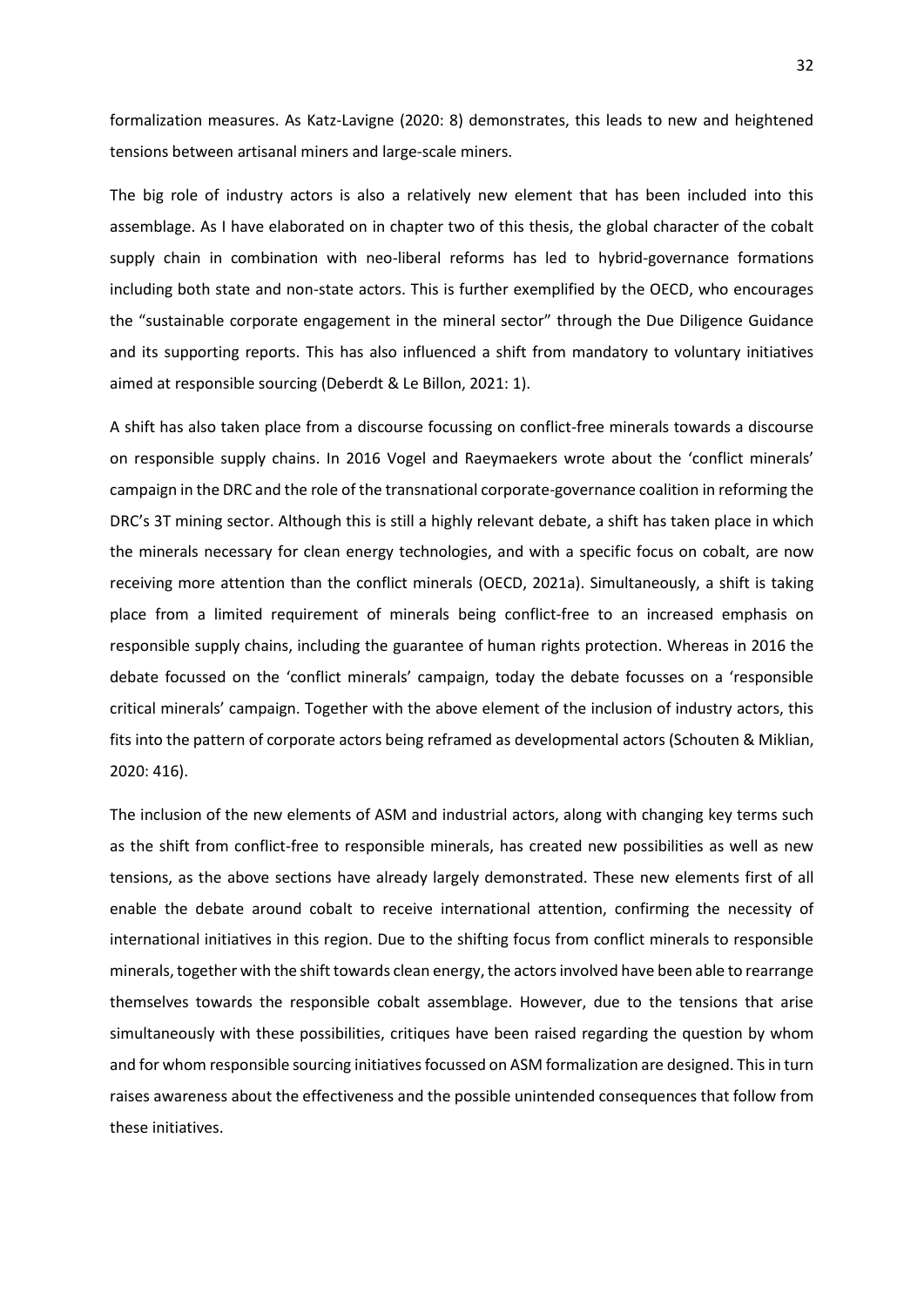The practice of reassembling demonstrates the continuously shifting and complex landscape of power relations that play a role in the supply chain of cobalt originating from the DRC (Sovacool, 2020: 272). In this section I have explored how in the current responsible cobalt assemblage the inclusion of the elements of ASM, industrial actors, and a responsible sourcing narrative has been normalized, enabling a new agenda in line with corporate governance. However, the constantly changing nature of assemblages reminds us that new elements will continue to be included and excluded through the practice of reassembling.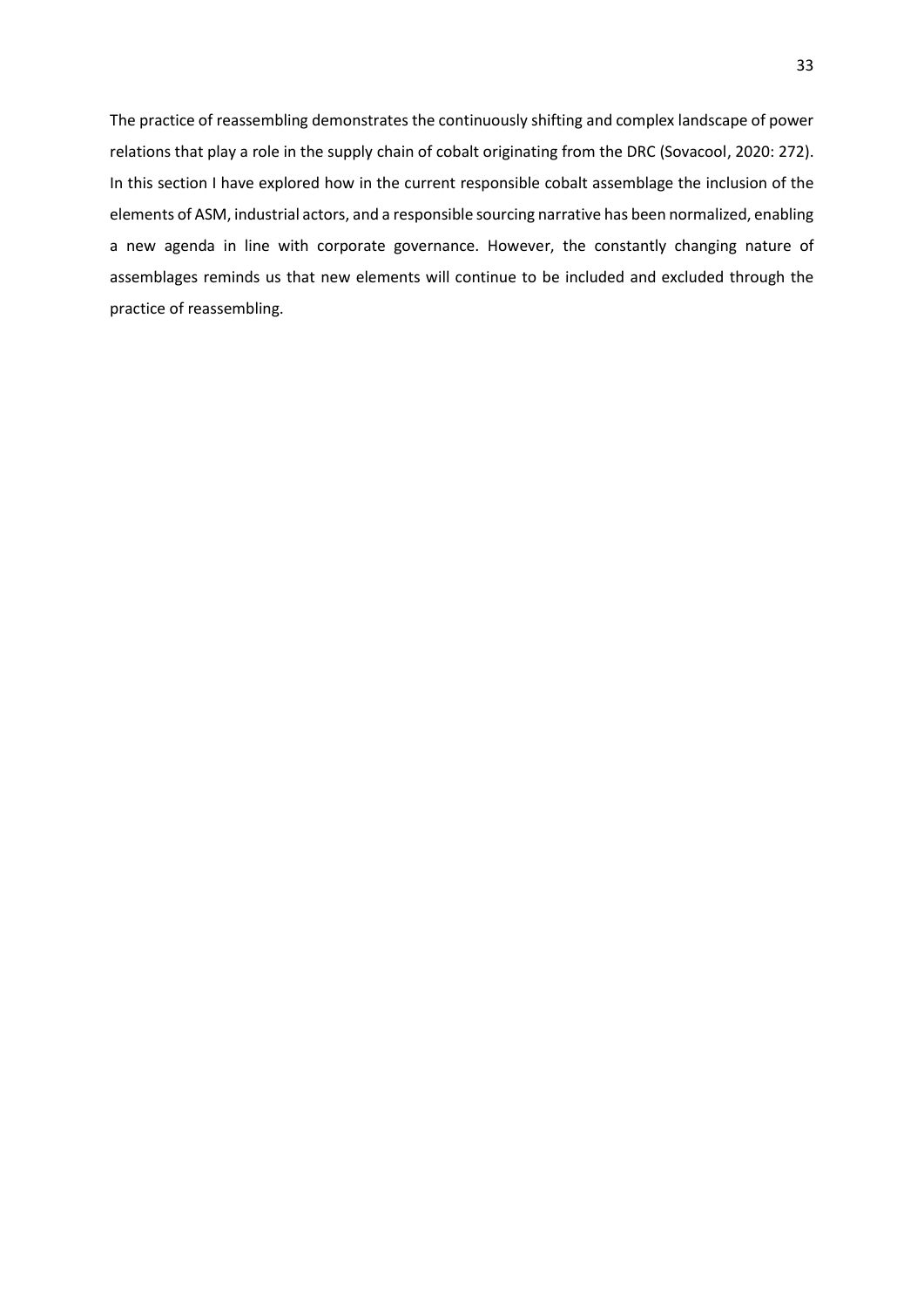# **6. Conclusion**

Through this thesis I have demonstrated how a diverse set of actors have been able to align their economic interests in securing their cobalt supply with the public pressure for sustainability reforms under the realm of working towards the common goal of 'responsible cobalt'. Through exploring the six practices of assemblage as set out by Li (2007) I have unpacked how and why the responsible cobalt assemblage holds together and how it acts, thereby highlighting what the effects and consequences of this assemblage are. Drawing on these practices, it is now possible to give an answer to the central question of this research: *How does the label of "responsible sourcing" enable a diversity of actors to govern the local realities of artisanal cobalt miners involved in the cobalt supply chain originating from the DRC?*

First of all, the responsible sourcing label has created an overarching common goal that enables the actors involved to align their diverse objectives. Whereas before 2016 the actors mainly tried to achieve their objectives separately, state, and non-state actors have now actively formed partnerships and alliances aimed at making the cobalt supply chain responsible and sustainable. In the face of this common goal a range of alliances, including the Fair Cobalt Alliance, the Cobalt Action Partnership, the Mutoshi project and EGC, have emerged. These alliances have created a dominant narrative with a simplified problem definition and proposed solution in line with their objectives. Artisanal mining, the hazardous working conditions, and the presence of children in the mines function in this narrative as the simplified problem definition that legitimizes the interference of mining companies, international NGO's, and the DRC government. They all emphasize the necessity of formalizing the artisanal mining sector as the solution to this problem. Through mainly foreign, top-down designed due diligence and traceability mechanisms the industry, international experts and governmental actors leading these initiatives control how and where artisanal mining takes place, arguing that this will increase transparency and eliminate child labour. There are nevertheless limitations to these mechanisms that are obscured through the narrative of responsible sourcing, making it seem as though these reforms are equally beneficial for everybody involved in the cobalt mining sector in the DRC.

Second of all, the responsible sourcing label enables the actors of the assemblage to use a discourse that legitimizes their actions. Through using a discourse that resonates with both economic objectives and sustainability practices, the actors have been able to frame successes and hide tensions. Whereas pilot projects are framed as successes, thereby enabling actors to expand their ASM formalization efforts, the on the ground effects remain limited and at times even controversial. Although formal mining can improve miners' health and safety, it simultaneously deprives miners of their flexibility and negotiation power. On the one hand this disincentivizes artisanal miners to join formal mining structures, making them in turn less successful. And on the other hand, formal mining enables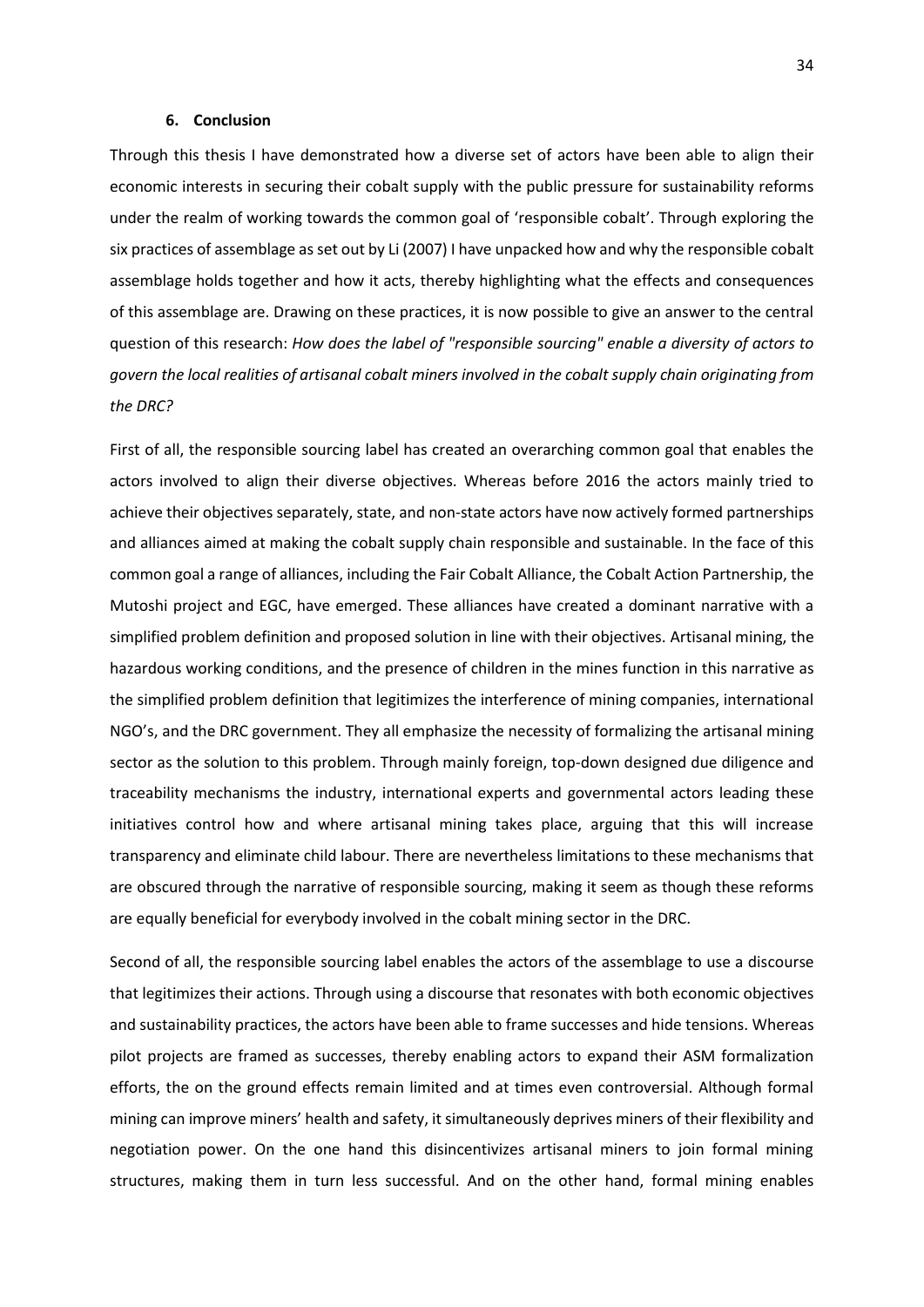industrial and governmental actors to control artisanal miners, through setting fixed cobalt prices negotiated between cooperatives and companies and through creating fixed mining locations negotiated between the government and mining companies. This reinforces power imbalances in which industrial and governmental actors set the boundaries for how and where local mining communities operate. Furthermore, the actors of the assemblage have been able to actively encourage certain debates and shut other debates down thereby determining what stories are being told and what stories are not. Whereas before artisanal mining was excluded from supply chains, it is now actively being included and has become the main focus of international interference. However, this focus on the issues taking place in artisanal mining simultaneously obscures the issues taking place in industrial mining, including large-scale corruption and severe mining pollution. Furthermore, including the elements of corporate governance and responsible sourcing rather than mere conflict prevention has enabled reforms in line with the objectives of industrial and government objectives. The stories that are shared are those that are convenient for the powerful actors involved, while they actively prevent international media from reporting on the stories that are inconvenient for their activities.

Through this thesis I have demonstrated how assemblage theory and Li's practices of assemblage provide the tools to address the contradictions in the dominant narrative of responsible cobalt sourcing and to unveil how government and industry actors are able to govern the local realities of artisanal miners. Throughout all the practices a pattern can be identified in which the responsible cobalt label obscures the limited effects on the ground, whereas corporate actors and governments benefit and build on this label. However, assemblage theory does not provide us the tools to look at potential openings for change in favour of the actors now excluded from the assemblage. Assemblage theory focusses more on the past and the present than on the future. Future research would benefit from including the perspective of the local mining communities more and thereby taking the next step in analysing how artisanal miners can transform the assemblage and become active participants. While in this thesis I have analysed the practices of the actors of the assemblage, future research could complement this through analysing the practices of the actors excluded from the assemblage.

In order for multistakeholder initiatives to have the positive developmental effect on the ground they claim to be their goal, the contradictions raised in this thesis need to be acknowledged and addressed and the perspectives of the people living these realities need to be included. At this moment the responsible sourcing label and the actors' commitment to clean cobalt risk missing out on this opportunity for change and instead paradoxically reinforce existing power imbalances.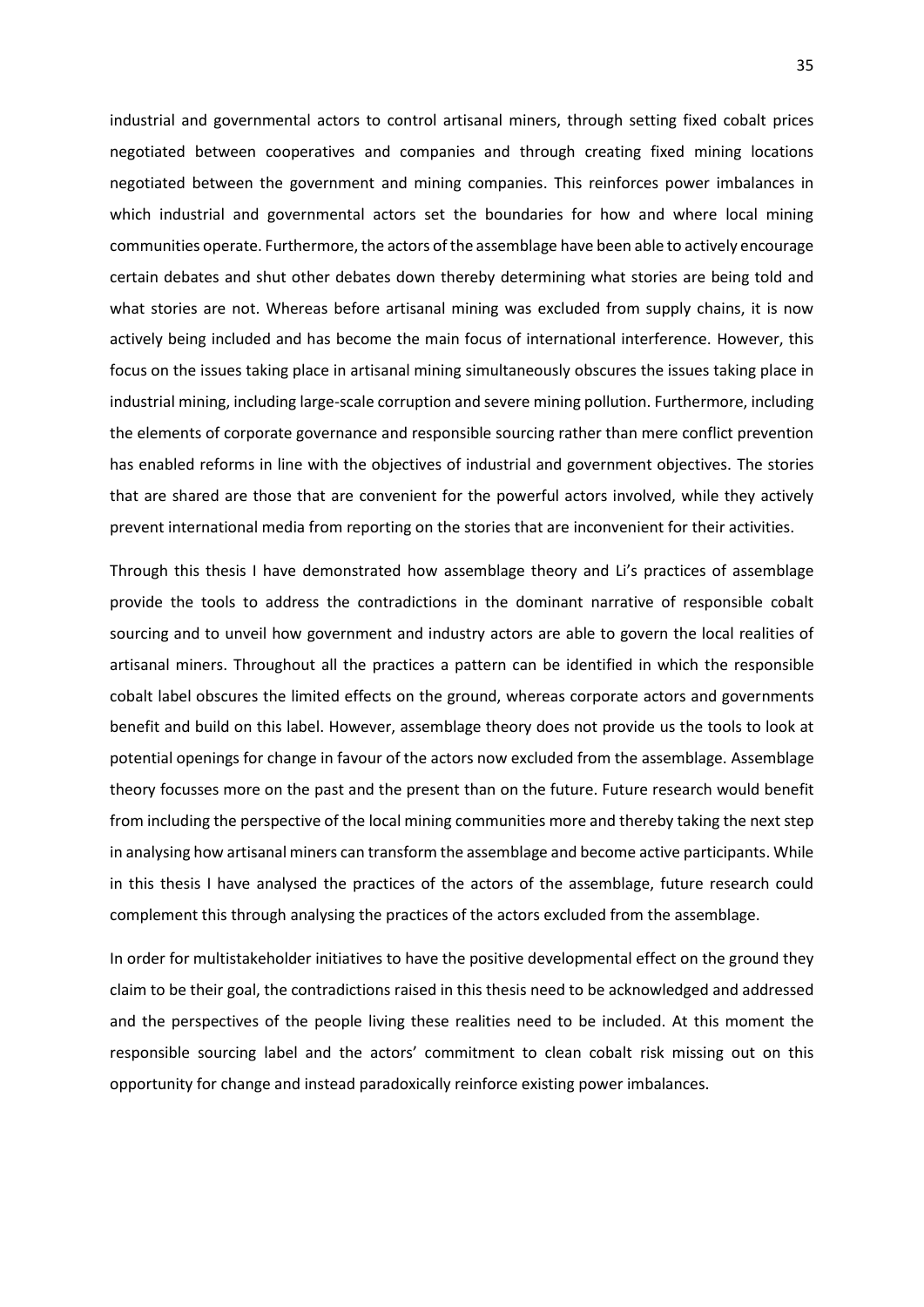# **Bibliography**

Amelina, A. (2020). Theorizing large-scale societal relations through the conceptual lens of crossborder assemblages. *Current Sociology*, 69(3), pp. 352-371. <https://doi.org/10.1177/0011392120931145>

Arian, H., Debrier, G., & Hoex, L. (2021). *Reducing the carbon footprint at the expense of a mineral footprint?* International Peace Information Service. [https://ipisresearch.be/weekly-briefing/ipis](https://ipisresearch.be/weekly-briefing/ipis-briefing-may-2021-reducing-the-carbon-footprint-at-the-expense-of-a-mineral-footprint/)[briefing-may-2021-reducing-the-carbon-footprint-at-the-expense-of-a-mineral-footprint/](https://ipisresearch.be/weekly-briefing/ipis-briefing-may-2021-reducing-the-carbon-footprint-at-the-expense-of-a-mineral-footprint/)

Bair, J., & Palpacuer, F. (2015). CSR beyond the corporation: contested governance in global value chains. *Global Networks*, 15(1): pp. 1-19. <https://doi.org/10.1111/glob.12085>

Baker, T., & McGuirk, P. (2017). Assemblage thinking as methodology: Commitments and practices for critical policy research. *Territory, Politics, Governance,* 5(4), pp. 425-442. <https://doi.org/10.1080/21622671.2016.1231631>

Baumann-Pauly, D. (2020, September). *Making mining safe and fair: artisanal cobalt extraction in the Democratic Republic of Congo.* World Economic Forum. [https://www.weforum.org/whitepapers/making-mining-safe-and-fair-artisanal-cobalt-extraction-in](https://www.weforum.org/whitepapers/making-mining-safe-and-fair-artisanal-cobalt-extraction-in-the-democratic-republic-of-the-congo)[the-democratic-republic-of-the-congo](https://www.weforum.org/whitepapers/making-mining-safe-and-fair-artisanal-cobalt-extraction-in-the-democratic-republic-of-the-congo)

Baumann-Pauly, D., & Trabelsi, L. (2021). Complementing mandatory human rights due diligence: using multi-stakeholder initiatives to define human rights standards. *NYU Stern of Business Forthcoming*[, https://papers.ssrn.com/sol3/papers.cfm?abstract\\_id=3810689.](https://papers.ssrn.com/sol3/papers.cfm?abstract_id=3810689)

Blair, E. (2015). A reflexive exploration of two qualitative data coding techniques. *Journal of Methods and Measurement in the Social Sciences*, *6*(1), pp. 14-29. <https://doi.org/10.2458/v6i1.18772>

Briassoulis, H. (2019). Governance as multiplicity: the Assemblage Thinking perspective. *Policy Sciences,* 52(3): pp. 419-450. <https://doi.org/10.1007/s11077-018-09345-9>

Buchanan, I. (2015). Assemblage theory and its discontents. *Deleuze Studies,* 9(3): pp. 382-392. <https://doi.org/10.3366/dls.2015.0193>

Buchanan, I. (2017). Assemblage theory, or, the future of an illusion. *Deleuze Studies*, 11(3): pp. 457- 474. <https://doi.org/10.3366/dls.2017.0276>

Bueger, C. (2017). Territory, authority, expertise: Global governance and the counter-piracy assemblage. *European Journal of International Relations,* 24(3): pp. 614-637. <https://doi.org/10.1177/1354066117725155>

Buhmann, K., Jonsson, J., & Fisker, M. (2019). Do no harm and do more good too: Connecting the SDGs with business and human rights and political CSR theory. *Corporate Governance: The International Journal of Business in Society,* 19(3): pp. 389-403[. https://doi.org/10.1108/CG-01-2018-](https://doi.org/10.1108/CG-01-2018-0030) [0030](https://doi.org/10.1108/CG-01-2018-0030)

Bundesanstalt für Geowissenschaften und Rohstoffe. (2019, Oktober). *Mapping of the artisanal copper-cobalt mining sector in the provinces of Haut-Katanga and Lualaba in the Democratic Republic of the Congo.* 

[https://www.bgr.bund.de/EN/Themen/Min\\_rohstoffe/Downloads/studie\\_BGR\\_kupfer\\_kobalt\\_kong](https://www.bgr.bund.de/EN/Themen/Min_rohstoffe/Downloads/studie_BGR_kupfer_kobalt_kongo_2019_en.html) [o\\_2019\\_en.html.](https://www.bgr.bund.de/EN/Themen/Min_rohstoffe/Downloads/studie_BGR_kupfer_kobalt_kongo_2019_en.html)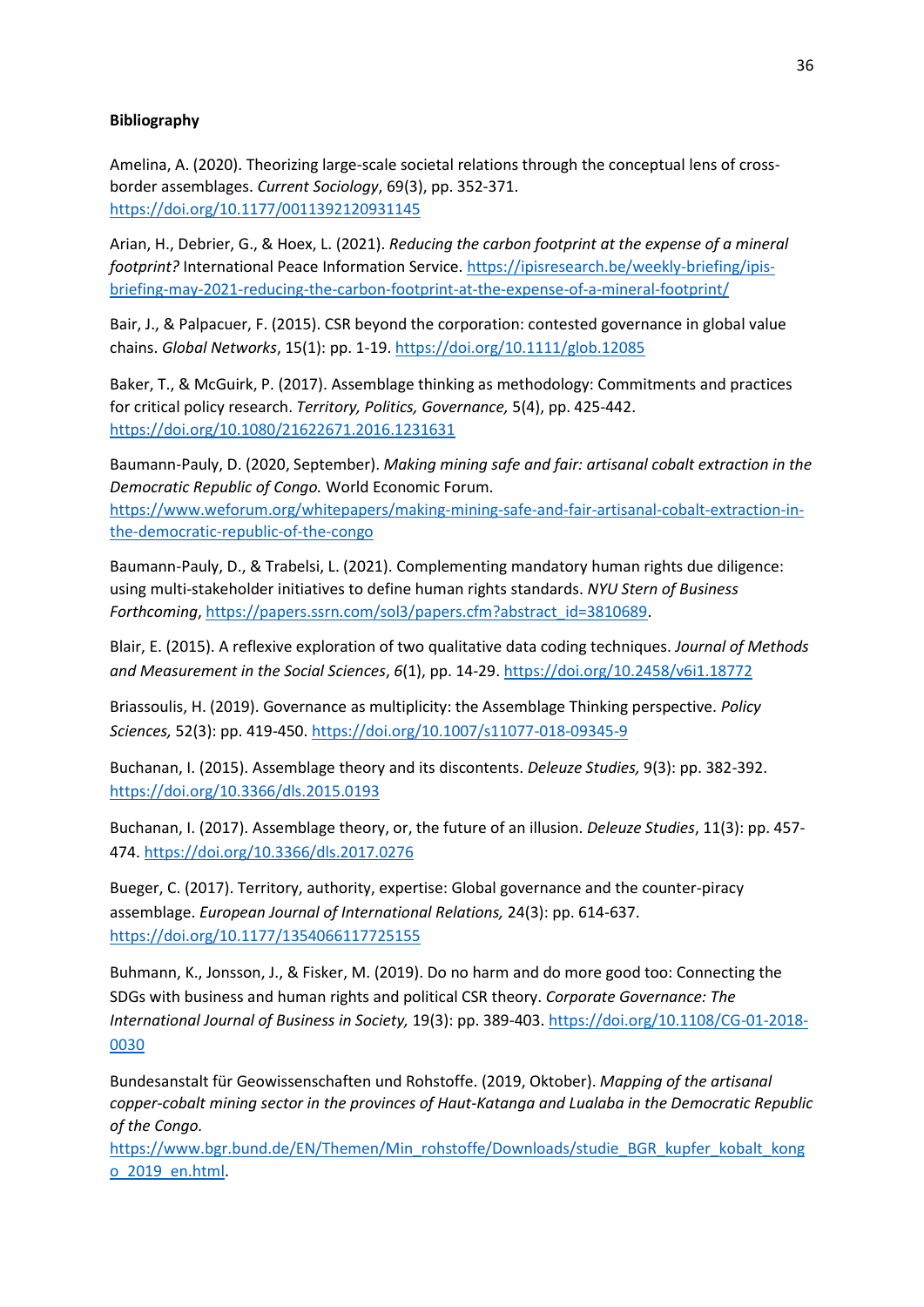Bundesanstalt für Geowissenschaften und Rohstoffe. (2021, April). *Mining Conditions and Trading Networks in Artisanal Copper-Cobalt Supply Chains in the Democratic Republic of the Congo.* [https://www.bgr.bund.de/EN/Themen/Min\\_rohstoffe/Downloads/lieferketten\\_abbaubedingungen\\_](https://www.bgr.bund.de/EN/Themen/Min_rohstoffe/Downloads/lieferketten_abbaubedingungen_artisanaler_Cu-Co-Sektor_DR_Kongo_en.html) [artisanaler\\_Cu-Co-Sektor\\_DR\\_Kongo\\_en.html](https://www.bgr.bund.de/EN/Themen/Min_rohstoffe/Downloads/lieferketten_abbaubedingungen_artisanaler_Cu-Co-Sektor_DR_Kongo_en.html)

Callaway, A. (2018, October). *Powering down corruption*. The Enough Project. <https://enoughproject.org/reports/powering-down-corruption>

Calvão, F., Mcdonald, C. E. A., & Bolay, M. (2021). Cobalt mining and the corporate outsourcing of responsibility in the Democratic Republic of Congo. *The Extractives Industry and Society.* Published. <https://doi.org/10.1016/j.exis.2021.02.004>

Carter, A. S., & Sturmes, D. (2020, June). *Digging for change. Towards a responsible cobalt supply chain.* The Impact Facility. [https://www.theimpactfacility.com/wp](https://www.theimpactfacility.com/wp-content/uploads/2020/06/20200618-%E2%80%93-Digging-for-Change-Towards-a-Responsible-Cobalt-Supply-Chain-%E2%80%93-V1.0.pdf)[content/uploads/2020/06/20200618-%E2%80%93-Digging-for-Change-Towards-a-Responsible-](https://www.theimpactfacility.com/wp-content/uploads/2020/06/20200618-%E2%80%93-Digging-for-Change-Towards-a-Responsible-Cobalt-Supply-Chain-%E2%80%93-V1.0.pdf)[Cobalt-Supply-Chain-%E2%80%93-V1.0.pdf](https://www.theimpactfacility.com/wp-content/uploads/2020/06/20200618-%E2%80%93-Digging-for-Change-Towards-a-Responsible-Cobalt-Supply-Chain-%E2%80%93-V1.0.pdf)

Chen, S. (2021). The Emerging Role of Chinese Transnational Corporations as Non-state Actors in Transnational Labour Law. *Journal of asian sociology*, 50(1), pp. 143-178. [https://www.jstor.org/stable/27011184?seq=1#metadata\\_info\\_tab\\_contents](https://www.jstor.org/stable/27011184?seq=1#metadata_info_tab_contents)

Deberdt, R., & Le Billon, P. L. (2021). Conflict minerals and battery materials supply chains: A mapping review of responsible sourcing initiatives. *The Extractive Industries and Society*, 100935. <https://doi.org/10.1016/j.exis.2021.100935>

DeLanda, M. (2019). *A new philosophy of society: Assemblage theory and social complexity*. London: Bloomsbury Publishing.

Demmers, J., & Gould, L. (2018). An assemblage approach to liquid warfare: AFRICOM and the 'hunt' for Joseph Kony. *Security Dialogue*, 49(5), pp. 364-381. <https://journals.sagepub.com/doi/full/10.1177/0967010618777890>

De Brier, G. (2020). *Briefing March 2020 - Cobalt – Concerns over child labour in artisanal mining should not overshadow the corruption in large scale mining.* International Peace Information Service. [https://ipisresearch.be/weekly-briefing/ipis-briefing-march-2020-cobalt-concerns-child-labour](https://ipisresearch.be/weekly-briefing/ipis-briefing-march-2020-cobalt-concerns-child-labour-artisanal-mining-not-overshadow-corruption-large-scale-mining/)[artisanal-mining-not-overshadow-corruption-large-scale-mining/](https://ipisresearch.be/weekly-briefing/ipis-briefing-march-2020-cobalt-concerns-child-labour-artisanal-mining-not-overshadow-corruption-large-scale-mining/)

Diemel, J. A., & Cuvelier, J. (2015). Explaining the uneven distribution of conflict-mineral policy implementation in the Democratic Republic of the Congo: The role of the Katanga policy network (2009–2011). *Resources Policy*, 46, pp. 151-160.<https://doi.org/10.1016/j.resourpol.2015.09.006>

Duffield, M., & Waddell, N. (2004, October). *Human Security and Global Danger: exploring a governmental assemblage.* University of Lancester.

[http://citeseerx.ist.psu.edu/viewdoc/download;jsessionid=C61EF37C99C19E0243FD138F58130654?](http://citeseerx.ist.psu.edu/viewdoc/download;jsessionid=C61EF37C99C19E0243FD138F58130654?doi=10.1.1.116.141&rep=rep1&type=pdf) [doi=10.1.1.116.141&rep=rep1&type=pdf](http://citeseerx.ist.psu.edu/viewdoc/download;jsessionid=C61EF37C99C19E0243FD138F58130654?doi=10.1.1.116.141&rep=rep1&type=pdf)

Enterprise Générale du Cobalt. (2021a). *Artisanal cobalt production in the DRC: towards a safe and just transition* [Partner session]*,* OECD Forum on Responsible Mineral Supply Chains.

Enterprise Générale du Cobalt. (2021b). *EGC Responsible Sourcing Standard.* [https://www.egcobalt](https://www.egcobalt-rdc.com/app/uploads/2021/03/20210326-EGC-Responsible-Sourcing-Standards-English.pdf)[rdc.com/app/uploads/2021/03/20210326-EGC-Responsible-Sourcing-Standards-English.pdf](https://www.egcobalt-rdc.com/app/uploads/2021/03/20210326-EGC-Responsible-Sourcing-Standards-English.pdf)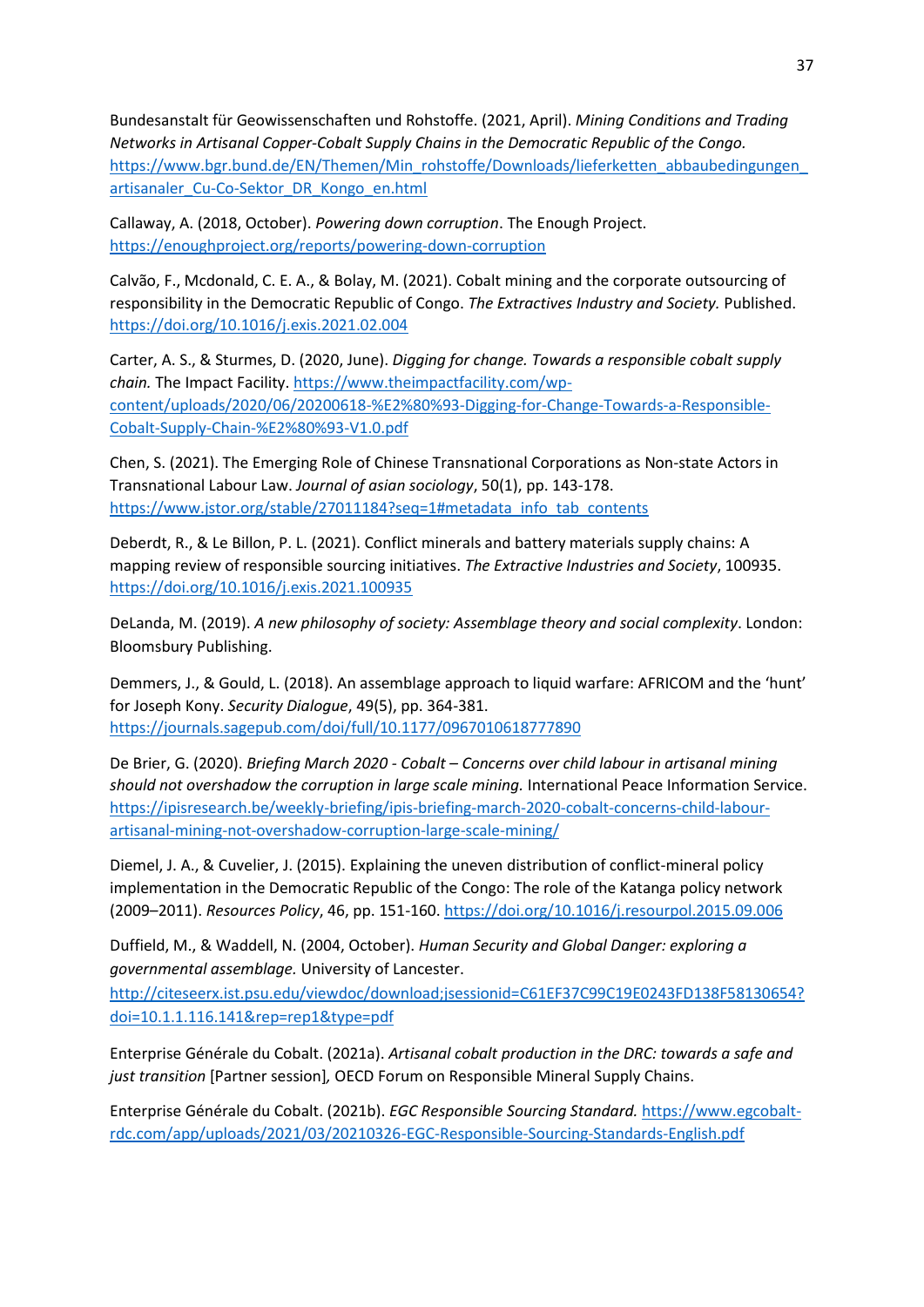Faber, B., Krause, B., & Sánchez de la Sierra, R. (2017, May). *Artisanal mining, livelihoods, and child labor in the cobalt supply chain of the Democratic Republic of Congo.* UC Berkeley. [https://escholarship.org/content/qt17m9g4wm/qt17m9g4wm.pdf.](https://escholarship.org/content/qt17m9g4wm/qt17m9g4wm.pdf)

Fairphone. (n.d.-a). *Our impact. Changing the electronics industry from the inside.* Retrieved July 10, 2021, fro[m https://www.fairphone.com/en/impact/](https://www.fairphone.com/en/impact/)

Fairphone. (n.d.-b). *Responsible sourcing from conflict areas.* Retrieved July 5, 2021, from <https://www.fairphone.com/en/project/responsible-sourcing/>

Fleury, A. M., & Davies, B. (2012). Sustainable supply chains—minerals and sustainable development, going beyond the mine. *Resources policy,* 37(2), pp. 175-178. <https://doi.org/10.1016/j.resourpol.2012.01.003>

Flummerfelt, R., & Lloyd-Davies, F. (2021, April 2). *The Cost of Cobalt*. Aljazeera, [https://pulitzercenter.org/stories/cost-cobalt.](https://pulitzercenter.org/stories/cost-cobalt)

Frederiksen, T. (2018). Corporate social responsibility, risk and development in the mining industry. *Resources Policy*, 59, pp. 495-505. <https://doi.org/10.1016/j.resourpol.2018.09.004>

Fumerton, M. (2020). Lecture 1. Preparing Social Research. [https://www.youtube.com/watch?v=kJ5UUMJ1Yeg&feature=youtu.be.](https://www.youtube.com/watch?v=kJ5UUMJ1Yeg&feature=youtu.be) Accessed 15 January 2021.

Geenen, S. (2012). A dangerous bet: The challenges of formalizing artisanal mining in the Democratic Republic of Congo. *Resources Policy*, 37(3), pp. 322-330. <https://doi.org/10.1016/j.resourpol.2012.02.004>

Glencore. (2021, March 11). *Transforming artisanal mining in the DRC*. <https://www.glencore.com/investors/reports-results/2020-annual-report/fair-cobalt>

Global Battery Alliance. (2020). *Global Battery Alliance Cobalt Action Partnership Overview.*  [http://www.responsiblemineralsinitiative.org/media/docs/GBA%20Cobalt%20Action%20Partnership](http://www.responsiblemineralsinitiative.org/media/docs/GBA%20Cobalt%20Action%20Partnership%20Overview%20Sept%202020.pdf) [%20Overview%20Sept%202020.pdf](http://www.responsiblemineralsinitiative.org/media/docs/GBA%20Cobalt%20Action%20Partnership%20Overview%20Sept%202020.pdf)

Global Witness. (2017, July). *Regime cash machine: how the Democratic Republic of Congo's booming mining exports are failing to benefit its people.*

<https://www.globalwitness.org/en/campaigns/democratic-republic-congo/regime-cash-machine/>

Gould, L. (2016). *The Global Justice Assemblage - International Criminal Law Enforcement and the Governing of the Northern Ugandan Conflict*, doctoral thesis, University of Utrecht. <https://dspace.library.uu.nl/handle/1874/346340>

Grayson, K. (2010). Human security, neoliberalism and corporate social responsibility. *International Politics,* 47(5), pp. 497-522. <https://doi.org/10.1057/ip.2010.20>

Hamann, R., & Kapelus, P. (2004). Corporate social responsibility in mining in Southern Africa: Fair accountability or just greenwash? *Development,* 47(3), pp. 85-92. <https://doi.org/10.1057/palgrave.development.1100056>

Hoex, L., DeBrier, G., & Arian, H. (2021, July). *Comparative analysis between cobalt and 3T sourcing from the DRC.* International Peace Information Service. [https://ipisresearch.be/publication/ipis-due](https://ipisresearch.be/publication/ipis-due-diligence-series-comparative-analysis-between-cobalt-and-3t-sourcing-from-the-drc/)[diligence-series-comparative-analysis-between-cobalt-and-3t-sourcing-from-the-drc/](https://ipisresearch.be/publication/ipis-due-diligence-series-comparative-analysis-between-cobalt-and-3t-sourcing-from-the-drc/)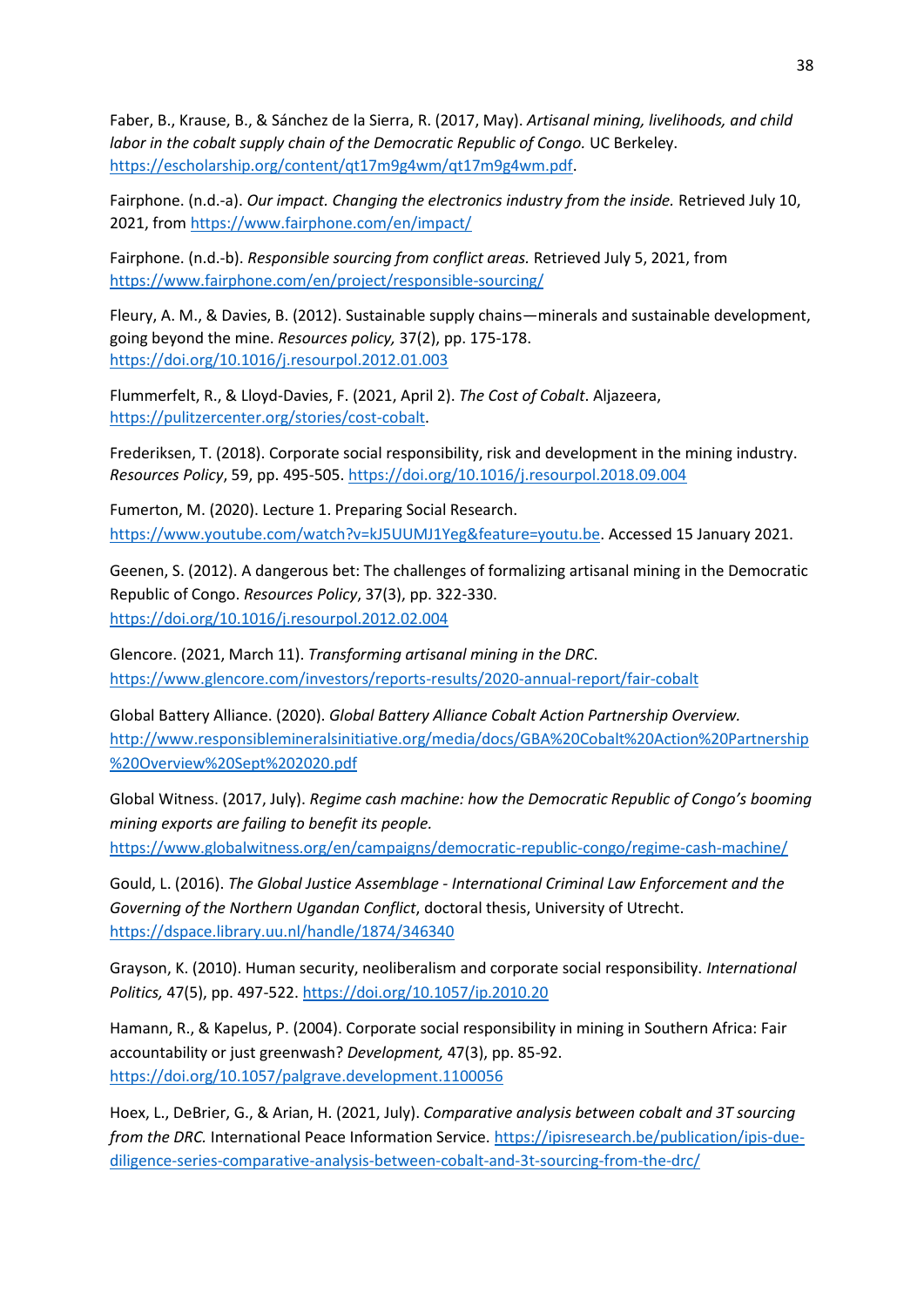Hofmann, H., Schleper, M. C., & Blome, C. (2018). Conflict minerals and supply chain due diligence: an exploratory study of multi-tier supply chains. *Journal of Business Ethics*, 147(1). <https://doi.org/10.1007/s10551-015-2963-z>

Jabri, V. (1996). *Discourses on violence: Conflict analysis reconsidered.* Manchester and New York: Machester University Press.

Jackson, R., & Sorensen, G. (2016). *Introduction to International Relations. Theories and Approaches.*  (6th ed.). Oxford University Press.

Johansson de Silva, S., Strauss, T., & Morisho, N. (2019). *The Mutoshi Pilot Project. Local economic impact of a project aimed at formalizing artisanal and small-scale mining.* The Trafigura Group. [https://www.trafigura.com/media/2433/2019\\_trafigura\\_the\\_mutoshi-pilot\\_project.pdf](https://www.trafigura.com/media/2433/2019_trafigura_the_mutoshi-pilot_project.pdf)

Katz-Lavigne, S. (2020). Distributional impact of corporate extraction and (un) authorised clandestine mining at and around large-scale copper-and cobalt-mining sites in DR Congo. *Resources Policy*, 65, pp. 1-9[. https://doi.org/10.1016/j.resourpol.2020.101584](https://doi.org/10.1016/j.resourpol.2020.101584)

Klovig Skelton, S. (2020, March 9). *Upcoming conflict minerals regulation does not cover major technology companies.* Computer Weekly*.* [https://www.computerweekly.com/feature/Upcoming](https://www.computerweekly.com/feature/Upcoming-conflict-minerals-regulation-does-not-cover-major-technology-companies)[conflict-minerals-regulation-does-not-cover-major-technology-companies.](https://www.computerweekly.com/feature/Upcoming-conflict-minerals-regulation-does-not-cover-major-technology-companies)

Lempers, M. (2020). *Be part of the change: Join the Fair Cobalt Alliance.* Fairphone. <https://www.fairphone.com/nl/2020/08/24/be-part-of-the-change-join-the-fair-cobalt-alliance/>

Li, T. M. (2007). Practices of Assemblage and Community Forest Management. *Economy And Society*, 36(2): pp. 263-293. <https://doi.org/10.1080/03085140701254308>

Lund, C. (2014). Of What is This a Case?: Analytical Movements in Qualitative Social Science Research. *Human organization,* 73(3): pp. 224-234. <https://doi.org/10.17730/humo.73.3.e35q482014x033l4>

Mancini, L., Eslava, N. A., Traverso, M., & Mathieux, F. (2020). *Responsible and sustainable sourcing of battery raw materials.* Joint Research Centre (JRC)[. https://core.ac.uk/reader/343467820](https://core.ac.uk/reader/343467820)

Mancini, L., Eslava, N. A., Traverso, M., & Mathieux, F. (2021). Assessing impacts of responsible sourcing initiatives for cobalt: Insights from a case study. *Resources Policy*, 71, 102015. <https://doi.org/10.1016/j.resourpol.2021.102015>

Mason, J. (2018). *Qualitative researching.* (3rd ed.). London: Sage Publications.

Müller, F. (2020). Can the subaltern protect forests? REDD+ compliance, depoliticization and indigenous subjectivities. *Journal of Political Ecology*, 27(1), pp. 419-435. <https://journals.uair.arizona.edu/index.php/JPE/article/view/23198/0>

Nail, T. (2017). What is an Assemblage? *SubStance*, 46(1): pp. 21-37. <https://muse.jhu.edu/article/650026>

Organisation for Economic Cooperation and Development. (2016, April). *OECD due diligence guidance for responsible supply chains of minerals from conflict-affected and high-risk areas: third edition.* Paris: OECD Publishing. [http://mneguidelines.oecd.org/mining.htm.](http://mneguidelines.oecd.org/mining.htm)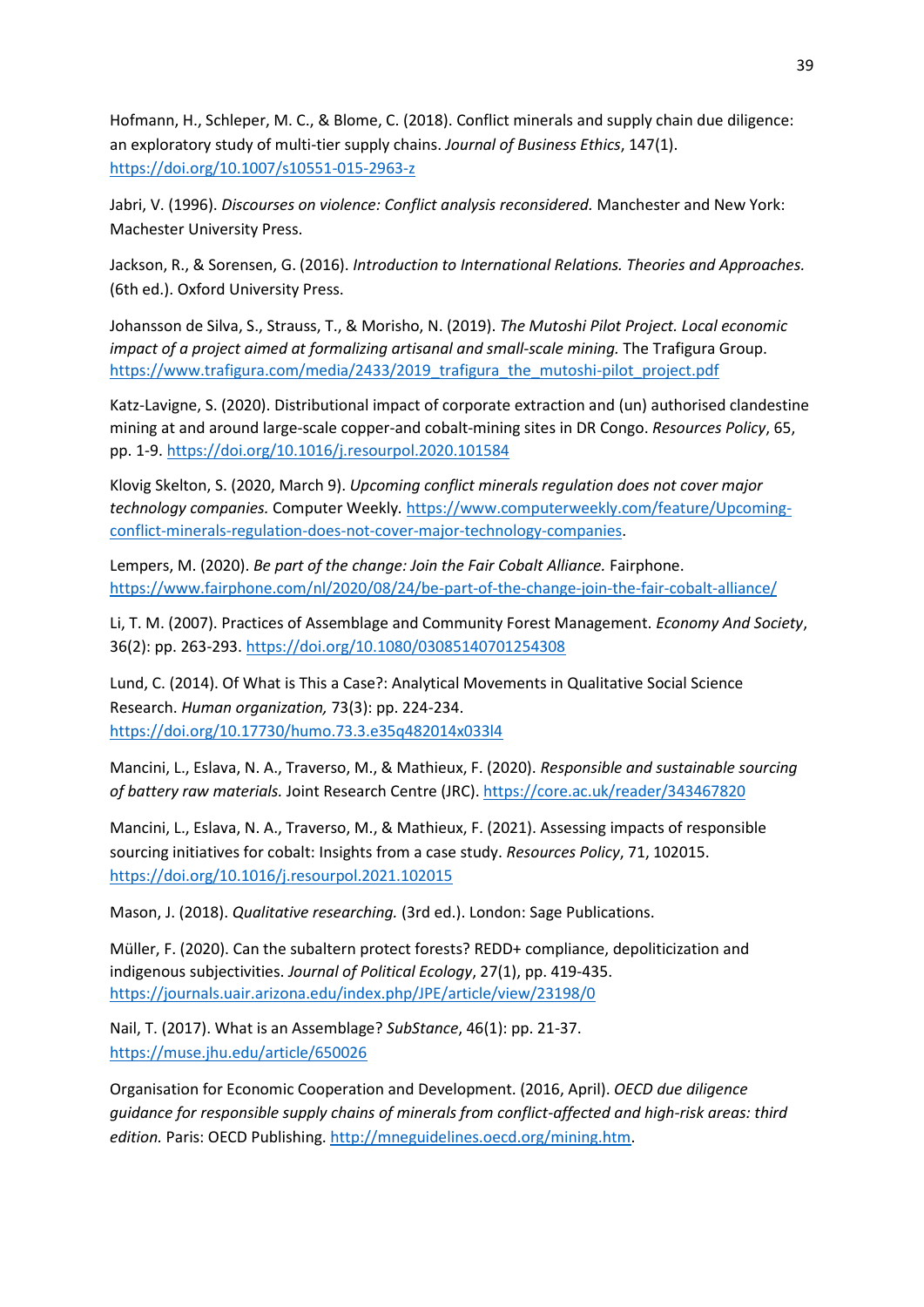Organisation for Economic Cooperation and Development. (2019). *Interconnected supply chains: a comprehensive look at due diligence challenges and opportunities sourcing cobalt and copper from the Democratic Republic of Congo.* Paris: OECD Publishing.

[http://mneguidelines.oecd.org/Interconnected-supply-chains-a-comprehensive-look-at-due](http://mneguidelines.oecd.org/Interconnected-supply-chains-a-comprehensive-look-at-due-diligence-challenges-and-opportunities-sourcing-cobalt-and-copper-from-the-DRC.pdf)[diligence-challenges-and-opportunities-sourcing-cobalt-and-copper-from-the-DRC.pdf.](http://mneguidelines.oecd.org/Interconnected-supply-chains-a-comprehensive-look-at-due-diligence-challenges-and-opportunities-sourcing-cobalt-and-copper-from-the-DRC.pdf)

Organisation for Economic Cooperation and Development. (2021a). *Trends in Stakeholder Reporting. Mineral Supply Chains.* 

[http://mneguidelines.oecd.org/trendsinstakeholderreportingmineralsupplychains.htm.](http://mneguidelines.oecd.org/trendsinstakeholderreportingmineralsupplychains.htm)

Organisation for Economic Cooperation and Development. (2021b). *Driving Responsible ASM Cobalt Production and Sourcing through Multi-sector engagement* [Partner session]*,* OECD Forum on Responsible Mineral Supply Chains.

Osei-Hwedie, B. Z., Kurantin, N., & Osei-Hwedie, K. (2019). Globalization and Environmental Degradation in Sub-Saharan Africa. In The Globalization Conundrum—Dark Clouds behind the Silver Lining (pp. 185–201). Springer Singapore. [https://link.springer.com/chapter/10.1007/978-981-13-](https://link.springer.com/chapter/10.1007/978-981-13-1727-9_10) [1727-9\\_10](https://link.springer.com/chapter/10.1007/978-981-13-1727-9_10)

Partzsch, L., & Vlaskamp, M. C. (2016). Mandatory due diligence for 'conflict minerals' and illegally logged timber: Emergence and cascade of a new norm on foreign accountability. *The Extractive Industries and Society, 3*(4), pp. 978-986. <https://doi.org/10.1016/j.exis.2016.07.003>

Pitron, G. (2018). *The rare metals war.* Scribe Publications.

Pulitzer Center. (2021). *In conversation with Fiona Lloyd-Davies and Robert Flummerfelt, 'The cost of cobalt'* [Video][. https://www.youtube.com/watch?v=OuKit9FwFzI&ab\\_channel=PulitzerCenter](https://www.youtube.com/watch?v=OuKit9FwFzI&ab_channel=PulitzerCenter)

Radley, B., & Geenen, S. (2021). Struggles over value: corporate–state suppression of locally led mining mechanisation in the Democratic Republic of the Congo. *Review of African Political Economy*, pp. 1-17.

[https://www.tandfonline.com/doi/full/10.1080/03056244.2020.1865902?casa\\_token=dSTwSz8pGB](https://www.tandfonline.com/doi/full/10.1080/03056244.2020.1865902?casa_token=dSTwSz8pGBwAAAAA%3ABoUdXLsGXxBHwVL0f4ZrPAJMHUjcmKBtpfS7KlvMUnuLXb5CYVJ6l5E2WUKAPcAAuN2Ircnsaw_LbQ) [wAAAAA%3ABoUdXLsGXxBHwVL0f4ZrPAJMHUjcmKBtpfS7KlvMUnuLXb5CYVJ6l5E2WUKAPcAAuN2Irc](https://www.tandfonline.com/doi/full/10.1080/03056244.2020.1865902?casa_token=dSTwSz8pGBwAAAAA%3ABoUdXLsGXxBHwVL0f4ZrPAJMHUjcmKBtpfS7KlvMUnuLXb5CYVJ6l5E2WUKAPcAAuN2Ircnsaw_LbQ) [nsaw\\_LbQ](https://www.tandfonline.com/doi/full/10.1080/03056244.2020.1865902?casa_token=dSTwSz8pGBwAAAAA%3ABoUdXLsGXxBHwVL0f4ZrPAJMHUjcmKBtpfS7KlvMUnuLXb5CYVJ6l5E2WUKAPcAAuN2Ircnsaw_LbQ)

Radley, B., & Vogel, C. (2015). Fighting windmills in Eastern Congo? The ambiguous impact of the 'conflict minerals' movement. *The Extractive industries and society,* 2(3), pp. 406-410. <https://doi.org/10.1016/j.exis.2015.05.005>

Ragin, C. C., & Amoroso, L. M. (2011). *Constructing social research: The unity and diversity of method.*  Pine Forge Press.

Resource Matters (2019). *See no evil, speak no evil – poorly managed corruption risks in the cobalt supply chain.* [https://resourcematters.org/wp-content/uploads/2019/04/ResourceMatters-](https://resourcematters.org/wp-content/uploads/2019/04/ResourceMatters-SeeNoEvil-CobaltCorruptionRisks-Apr-2019.pdf)[SeeNoEvil-CobaltCorruptionRisks-Apr-2019.pdf](https://resourcematters.org/wp-content/uploads/2019/04/ResourceMatters-SeeNoEvil-CobaltCorruptionRisks-Apr-2019.pdf)

Savage, G. C. (2020). What is policy assemblage? *Territory, Politics, Governance*, 8(3): pp. 319-335. <https://doi.org/10.1080/21622671.2018.1559760>

Scherer, A. G. (2018). Theory assessment and agenda setting in political CSR: A critical theory perspective. *International Journal of management reviews,* 20(2): pp. 387-410. <https://doi.org/10.1111/ijmr.12137>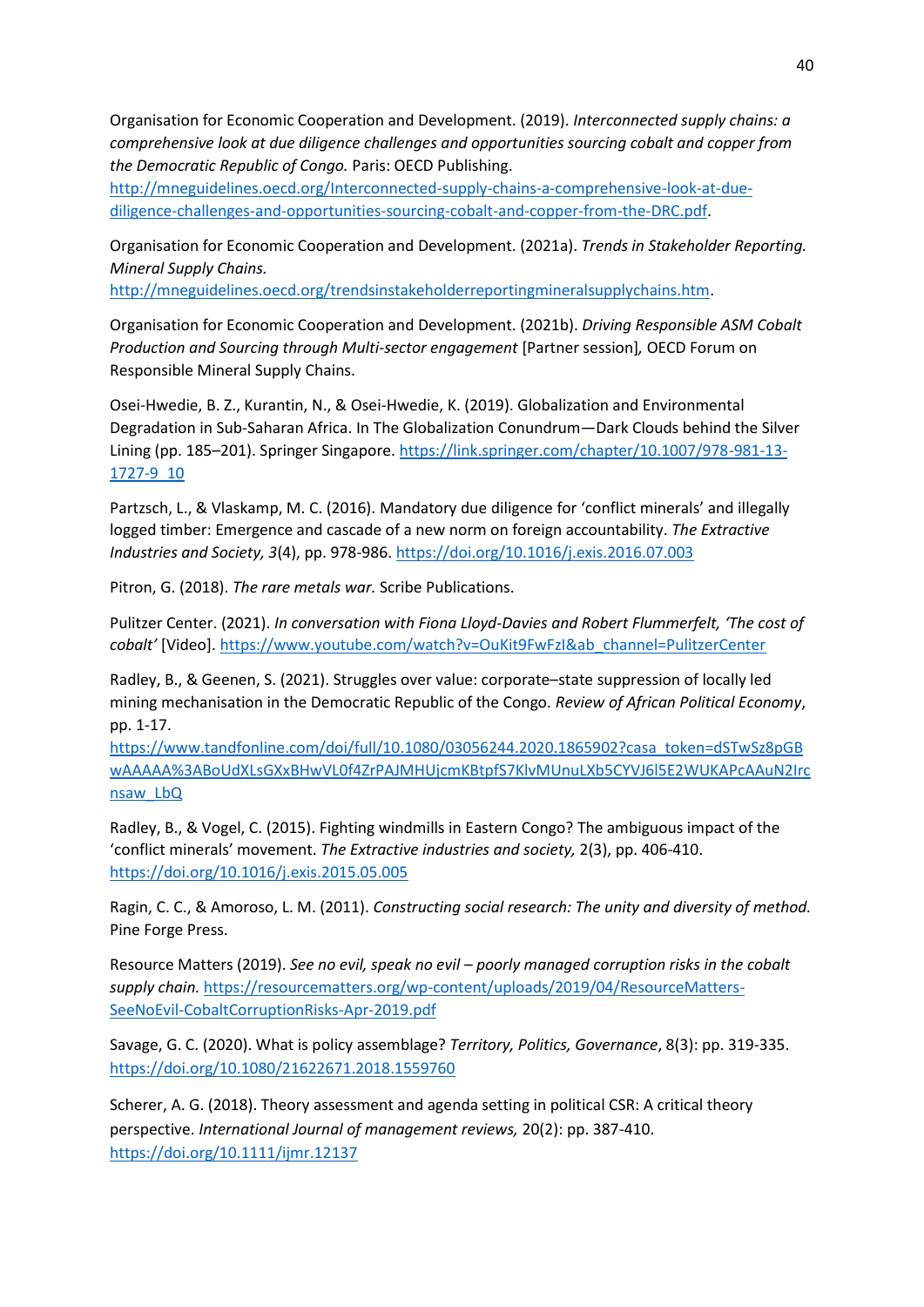Scherer, A. G., & Palazzo, G. (2011). The new political role of business in a globalized world: A review of a new perspective on CSR and its implications for the firm, governance, and democracy. *Journal of management studies,* 48(4): pp. 899-931. <https://doi.org/10.1111/j.1467-6486.2010.00950.x>

Scherer, A. G., Palazzo, G., & Matten, D. (2014). The business firm as a political actor: A new theory of the firm for a globalized world. *Business & Society*, 53(2): pp. 143-156. <https://doi.org/10.1177/0007650313511778>

Schouten, P., & Miklian, J. (2020). The business–peace nexus: 'business for peace' and the reconfiguration of the public/private divide in global governance. *Journal of International Relations and Development,* 23(2), pp. 414-435. <https://doi.org/10.1057/s41268-018-0144-2>

Secules, S., McCall, C., Mejia, J. A., Beebe, C., Masters, A. S., L. Sánchez‐Peña, M., & Svyantek, M. (2021). Positionality practices and dimensions of impact on equity research: A collaborative inquiry and call to the community. *Journal of Engineering Education,* 110(1), pp. 19-43. <https://doi.org/10.1002/jee.20377>

Sovacool, B. K. (2021). When subterranean slavery supports sustainability transitions? power, patriarchy, and child labor in artisanal Congolese cobalt mining. *The Extractive Industries and Society,* 8(1), pp. 271-293. <https://doi.org/10.1016/j.exis.2020.11.018>

Sovacool, B. K., Ali, S. H., Bazilian, M., Radley, B., Nemery, B., Okatz, J., & Mulvaney, D. (2020). Sustainable minerals and metals for a low-carbon future, *Science,* 367(6473), pp. 30-33. [https://science.sciencemag.org/content/367/6473/30.summary?casa\\_token=YAbyF2YHedcAAAAA:u](https://science.sciencemag.org/content/367/6473/30.summary?casa_token=YAbyF2YHedcAAAAA:ucXpggdvZtlZkf8bliOPHzwjTF-Rqmkw_5UdKZp9YWwdaGToNii0WuXpDlM7BTIz5HAmz8P024JicV4) [cXpggdvZtlZkf8bliOPHzwjTF-Rqmkw\\_5UdKZp9YWwdaGToNii0WuXpDlM7BTIz5HAmz8P024JicV4](https://science.sciencemag.org/content/367/6473/30.summary?casa_token=YAbyF2YHedcAAAAA:ucXpggdvZtlZkf8bliOPHzwjTF-Rqmkw_5UdKZp9YWwdaGToNii0WuXpDlM7BTIz5HAmz8P024JicV4)

Studio 9 Films. (n.d.). *Industrial mines 'take brutal' measures to stop reporting on birth defects linked to smelters in DRC.* Retrieved July 5, 2021, from [https://www.studio9films.co.uk/single](https://www.studio9films.co.uk/single-post/industrial-mines-take-brutal-measures-to-stop-reporting-on-birth-defects-linked-to-smelters-in-drc)[post/industrial-mines-take-brutal-measures-to-stop-reporting-on-birth-defects-linked-to-smelters-in](https://www.studio9films.co.uk/single-post/industrial-mines-take-brutal-measures-to-stop-reporting-on-birth-defects-linked-to-smelters-in-drc)[drc](https://www.studio9films.co.uk/single-post/industrial-mines-take-brutal-measures-to-stop-reporting-on-birth-defects-linked-to-smelters-in-drc)

The Impact Facility. (n.d.-a). *About us.* Retrieved July 10, 2021, from <https://www.theimpactfacility.com/about-us/>

The Impact Facility. (n.d.-b). *Our Approach. Access to capacity development.* Retrieved July 10, 2021, from<https://www.theimpactfacility.com/our-approach/access-to-capacity-development/>

Trafigura. (n.d.). *EGC Responsible sourcing standard.* Retrieved July 13, 2021, from <https://www.trafigura.com/responsibility/responsible-sourcing/egc-responsible-sourcing-standard/>

Trafigura. (2020). *Trafigura update on the Mutoshi ASM Formalization Pilot Project.*  [http://www.responsiblemineralsinitiative.org/media/docs/GBA%20Cobalt%20Action%20Partnership](http://www.responsiblemineralsinitiative.org/media/docs/GBA%20Cobalt%20Action%20Partnership%20Overview%20Sept%202020.pdf) [%20Overview%20Sept%202020.pdf](http://www.responsiblemineralsinitiative.org/media/docs/GBA%20Cobalt%20Action%20Partnership%20Overview%20Sept%202020.pdf)

Vogel, C., & Raeymaekers, T. (2016). Terr (it) or (ies) of peace? The Congolese mining frontier and the fight against "conflict minerals". *Antipode,* 48(4), pp. 1102-1121.<https://doi.org/10.1111/anti.12236>

Wettstein, F. (2012). CSR and the debate on business and human rights: Bridging the great divide. *Business Ethics Quarterly*, 22(4): pp. 739-770. [https://www.cambridge.org/core/journals/business](https://www.cambridge.org/core/journals/business-ethics-quarterly/article/abs/csr-and-the-debate-on-business-and-human-rights-bridging-the-great-divide/17909DC1542DAF48F5B004425E0478BC)[ethics-quarterly/article/abs/csr-and-the-debate-on-business-and-human-rights-bridging-the-great](https://www.cambridge.org/core/journals/business-ethics-quarterly/article/abs/csr-and-the-debate-on-business-and-human-rights-bridging-the-great-divide/17909DC1542DAF48F5B004425E0478BC)[divide/17909DC1542DAF48F5B004425E0478BC](https://www.cambridge.org/core/journals/business-ethics-quarterly/article/abs/csr-and-the-debate-on-business-and-human-rights-bridging-the-great-divide/17909DC1542DAF48F5B004425E0478BC)